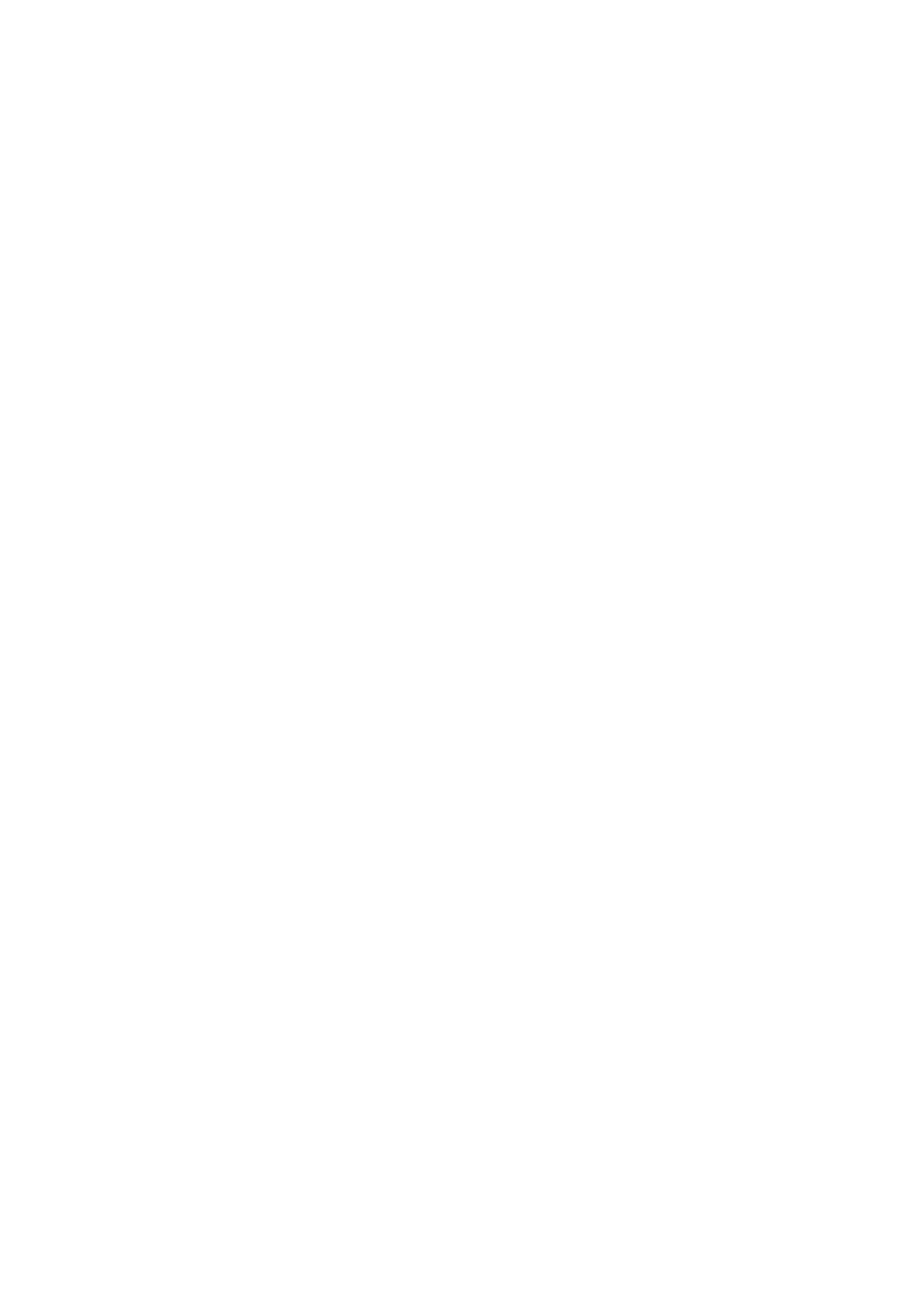Port Authorities Act 1999

# **Port Authorities Amendment Regulations**  $(No. 2) 2003$

Made by the Governor in Executive Council.

#### $1<sup>1</sup>$ **Citation**

These regulations may be cited as the *Port Authorities* Amendment Regulations (No. 2) 2003.

#### $2.$ Commencement

These regulations come into operation on 1 July 2003.

#### $3.$ The regulations amended

The amendments in these regulations are to the *Port Authorities* Regulations 2001\*.

[\* Published in Gazette 18 May 2001, p. 2417-545.] For amendments to 11 April 2003 see 2001 Index to Legislation of Western Australia, Table 4, p. 264, and Gazette 22 March 2002 and 31 January 2003.]

#### $\overline{4}$ . **Schedule 2 amended**

Schedule 2 Division 2 is repealed and the following Division is inserted instead —

 $\epsilon$ 

### Division  $2$  – Port of Bunbury

| 1. | Pilotage of a vessel into and out of the port | \$2 807.20                                               |
|----|-----------------------------------------------|----------------------------------------------------------|
| 2. | Pilotage of a vessel from a place in the port | \$1 403.60                                               |
| 3. |                                               | \$ 701.80<br>(for each<br>hour or<br>part of an<br>hour) |
|    |                                               | 701.80                                                   |

By Command of the Governor,

M. C. WAUCHOPE, Clerk of the Executive Council.

 $\ddot{\phantom{0}}$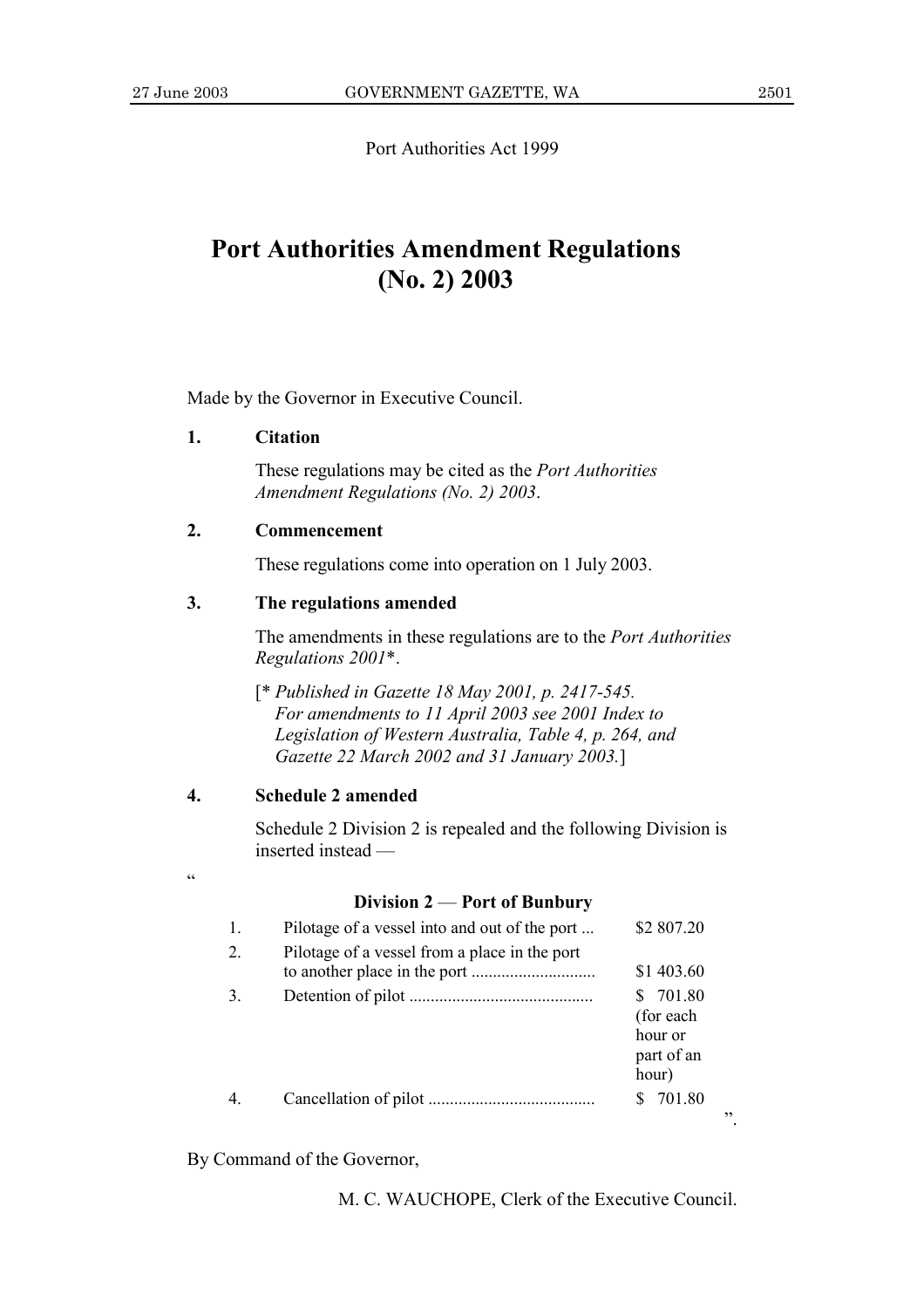Jetties Act 1926

# **Jetties Amendment Regulations 2003**

Made by the Governor in Executive Council.

## **1. Citation**

These regulations may be cited as the *Jetties Amendment Regulations 2003*.

### **2. Commencement**

These regulations come into operation on 1 July 2003.

# **3. The regulations amended**

The amendments in these regulations are to the *Jetties Act Regulations 1940*\*.

[\* *Reprinted as at 10 December 1999. For amendments to 16 June 2003 see Western Australian Legislation Information Tables for 2002, Table 4, p. 196-7*.]

### **4. Regulation 68 amended**

Regulation 68 is amended by inserting after  $"Perth"$  —

, except the Main Ferry Jetty at Rottnest Island,  $\therefore$ 

# **5. Regulation 70A repealed**

Regulation 70A is repealed.

# **6. Appendix I, IA and III amended**

(1) Appendices I and IA are deleted and the following appendices are inserted instead -

ì

# **Appendix 1**

*Note: Fees charged per tonne, per cubic metre or per kilolitre are charged per unit or part thereof (see regulation 25(1a))*

# Part 1 – Berthing dues at Wyndham

 $[r. 6]$ 

|                                              | Rate                                                                                     | <b>Minimum</b><br>per day |
|----------------------------------------------|------------------------------------------------------------------------------------------|---------------------------|
| Vessels over 300 gross<br>registered tonnes: | \$0.79 per tonne, per cubic metre or per<br>kilolitre at option of officer in charge, on |                           |
|                                              | all cargo landed or shipped                                                              | \$121.82                  |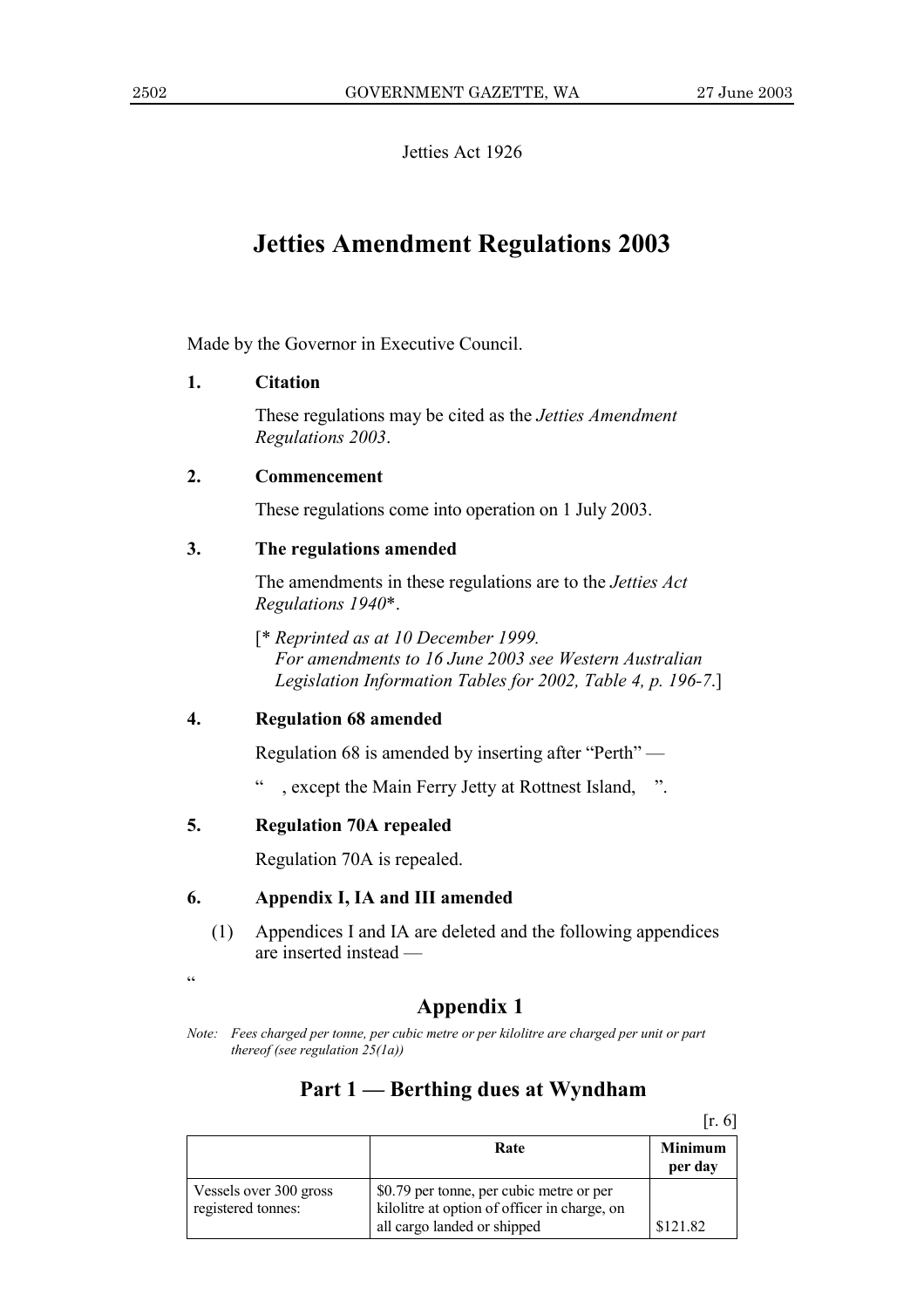|                                                                                                 | Rate                                                                                                                    | <b>Minimum</b><br>per day |
|-------------------------------------------------------------------------------------------------|-------------------------------------------------------------------------------------------------------------------------|---------------------------|
| Vessels under 300 gross<br>registered tonnes:                                                   | \$0.79 per tonne, per cubic metre or per<br>kilolitre at option of officer in charge, on<br>all cargo landed or shipped | \$81.19                   |
| Passenger vessels or other<br>vessels using berth for<br>purposes other than cargo<br>handling: | \$0.18 per gross registered tonne                                                                                       | \$81.19                   |
| $Containers$ —                                                                                  |                                                                                                                         |                           |
| Empty:                                                                                          | \$6.31 per container                                                                                                    |                           |
| Loaded:                                                                                         | \$20.35 per container                                                                                                   |                           |

# Part 2 – Wharfage dues and handling and **haulage charges**

## **Wyndham**

|                                                                           |                             | $[r. 10A]$ |
|---------------------------------------------------------------------------|-----------------------------|------------|
| Cargo in containers (T E U containers) —                                  |                             |            |
| Empty returns:                                                            | each                        | \$40.69    |
| Loaded containers - General:                                              | each                        | \$140.03   |
| Products of the soil: (unless otherwise stated)                           | each                        | \$44.31    |
| Fertilisers:                                                              | each                        | \$70.61    |
| Explosives:                                                               | each                        | \$87.38    |
| Empty returns (other than T E U Containers):                              | per tonne or m <sup>3</sup> | \$1.73     |
| Explosives:                                                               | per tonne or m <sup>3</sup> | \$3.00     |
| Fertiliser:                                                               | per tonne or $m3$           | \$2.45     |
| Bullocks, cows, etc.:                                                     | each                        | \$1.73     |
| Pigs, sheep, goats and dogs:                                              | each                        | \$0.36     |
| Meat- chilled or frozen:                                                  | per tonne or m <sup>3</sup> | \$2.87     |
| Bulk Products-                                                            |                             |            |
| By pipeline:                                                              | per kilolitre               | \$7.42     |
| By pipeline involving use of road tanker on jetty:                        | per kilolitre               | \$7.72     |
| Bulk ore:                                                                 | per tonne                   | \$2.39     |
| Products of the soil of the State, except otherwise<br>stated (exported): | per tonne or $m3$           | \$1.62     |
| $V$ ehicles —                                                             |                             |            |
| Commercial vehicles on own wheels:                                        | per tonne or $m3$           | \$2.87     |
| Motor cars and utilities on own wheels:                                   | per tonne or $m3$           | \$2.75     |
| Other cargo $-$                                                           |                             |            |
| General cargo:                                                            | per tonne or m <sup>3</sup> | \$4.72     |
| Recreational vessels:                                                     | per metre                   | \$10.83    |

*Notes: 1. The empty rate relates only to containers used in connection with the carriage of cargo through the port.*

*2. Charges for any unspecified services are dependent on the type of service.*

*3. Under regulation 13, the Port Manager may make extra charges for handling packages over one tonne in weight, or of an exceptional shape, or where extra labour is required or unusual risk is involved.*

*4. Under regulation 35, the Port Manager may make an extra charge if insufficiently packed goods involve additional labour or risk.*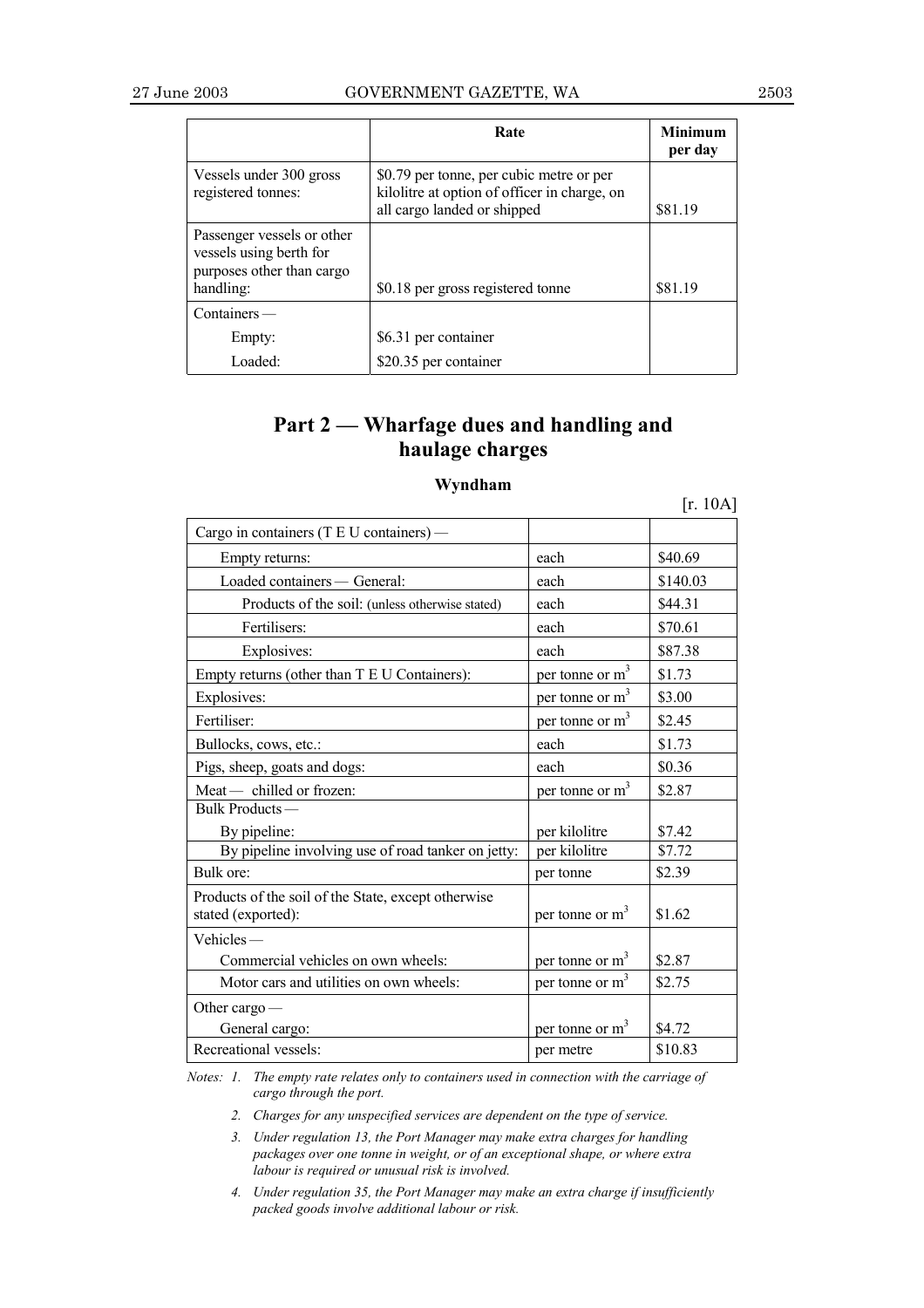| <b>Fishing Product Wharfage Fee —</b>                           |                    |  |
|-----------------------------------------------------------------|--------------------|--|
| products other than purse seine                                 | \$22.66/t          |  |
| purse seine products where allocated<br>quota for region is $-$ |                    |  |
| less than 1 500 tonnes                                          | \$11.33/t          |  |
| over $1500$ , but less than $2000$ ,<br>tonnes                  | \$16.99/t          |  |
| 2 000 tonnes or over                                            | \$22.66/t          |  |
| <b>General Cargo Wharfage Fee</b><br>(fish bait exempt)         | \$22.66/t or $m^3$ |  |

**Bremer Bay**

*Note: If this charge is paid due to the loading or unloading of fishing product, then no casual berthing fee is payable (see Appendix III Part 1). This charge is payable in addition to mooring fees.*

### **Exmouth**

| <b>General Cargo Wharfage Charge</b> |                               |
|--------------------------------------|-------------------------------|
| At service wharf $-$                 |                               |
| Cargo                                | \$4.67/t or $m^3$             |
| if vessel lifted                     | $$10.50/m x$ length of vessel |
| Over beach or ramp operation         | \$3.50/t or $m^3$             |

# Part 3 – Transhipment charges at Wyndham

|                                           | 'r. 1                                    |
|-------------------------------------------|------------------------------------------|
| For Cargo —                               |                                          |
| loaded over the side onto another vessel: | 50% of the appropriate<br>wharfage dues. |
| landed onto a jetty:                      | Full wharfage dues.                      |

# Part 4 – Fuel oil charges at Wyndham

|                                                 | [r. 11B]                  |
|-------------------------------------------------|---------------------------|
| Oil loaded as bunkers for the vessel's own use: | $\frac{1}{37.42}{\rm kL}$ |

# Part 5 – Storage charges at Wyndham

### [r. 25]

| Transit cargo not removed from the goods shed within<br>3 days of the cargo being received | $$0.48/t$ per day             |
|--------------------------------------------------------------------------------------------|-------------------------------|
| Transhipment cargo —                                                                       |                               |
| for first 2 weeks:                                                                         | \$0.48/t or per $m3$ per week |
| after 2 weeks:                                                                             | Transit cargo rates apply     |
| Storage at Container Park, Wyndham                                                         | \$25.93 per loaded container  |

# Part 6 – Weighbridge fees at Wyndham

[r. 105I]

| For use of the 50 t weighbridge during normal                      |         |  |
|--------------------------------------------------------------------|---------|--|
| hours $-$                                                          |         |  |
| Not exceeding 10 t:                                                | \$9.28  |  |
| Exceeding 10 t but not exceeding 30 t:                             | \$10.58 |  |
| Exceeding 30 t:                                                    | \$13.21 |  |
| Outside normal hours, operator's wages are added to the above fees |         |  |
| (see regulation $105I(2)$ ).                                       |         |  |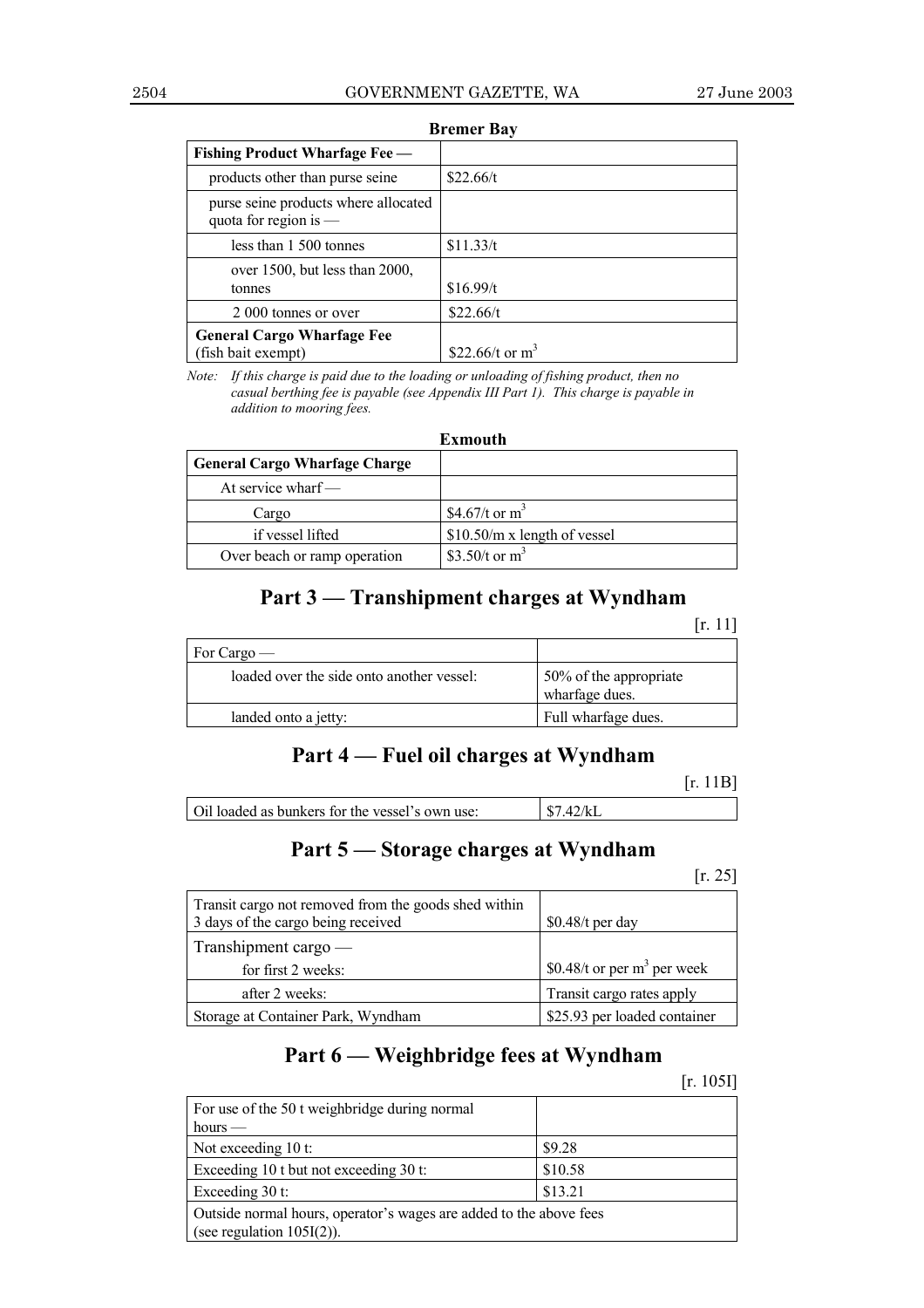| Fresh water supplied to ships:        | \$2.43/kL         |
|---------------------------------------|-------------------|
| Lighting of Jetty $-$                 |                   |
| full lighting of jetty shed and yard: | $$22.43$ per hour |
| use of jetty lighting:                | $$7.18$ per hour  |
| Reduced lighting:                     | \$2.39 per hour   |

Part 7 – Miscellaneous charges at Wyndham

# **Part 8 – Slipway Charges**

[r. 96]

- *Notes: 1. All slipway charges are charged per day or part thereof except for haulage charges, which are charged per service.*
	- *2. The slipway charges are subject to regulations 37 and 38, which specify the working hours of a port and the payments that are required in addition to the usual charges when work takes place outside those hours or during holidays.*

## **Division 1 – Water and Electric power charges**

### **All locations, or where no specific charge applies**

| Use of water: | \$3.40                                                                                                             |
|---------------|--------------------------------------------------------------------------------------------------------------------|
| Use of power: | \$5.66 or, if metering indicates that electric<br>power usage is occurring in excess of<br>\$5.66 per day, at cost |

### **Princess Royal Harbour (Albany)**

| Use of water:              | \$3.90 per day or, if metering indicates that<br>water usage is occurring in excess of \$3.90 per<br>day, at cost          |
|----------------------------|----------------------------------------------------------------------------------------------------------------------------|
| Use of 3-phase power:      | \$26.84                                                                                                                    |
| Use of single-phase power: | \$6.71 per day or, if metering indicates that<br>electric power usage is occurring in excess of<br>\$6.71 per day, at cost |

# **Division 2 – General charges**

### **Casuarina Boat Harbour (Bunbury)**

| All Vessels (per day or part of a day on the<br>slipway):                                                                                                 | \$97.02  |
|-----------------------------------------------------------------------------------------------------------------------------------------------------------|----------|
| Haulage charge (includes hauls up and<br>$down)$ —                                                                                                        |          |
| vessels for which mooring fee under the<br>Shipping and Pilotage (Mooring Control<br>Areas) Regulations 1983) or annual pen fee<br>paid                   | \$165.00 |
| vessels for which mooring fee under the<br>Shipping and Pilotage (Mooring Control<br><i>Areas</i> ) <i>Regulations 1983</i> or annual pen fee<br>not paid | \$192.50 |
| Fee for use of Transport land adjacent to the<br>slipway for maintenance or storage —                                                                     |          |
| for the first 30 days (per day or part of a day)                                                                                                          | \$6.93   |
| after 30 days (per day or part of a day)                                                                                                                  | \$28.88  |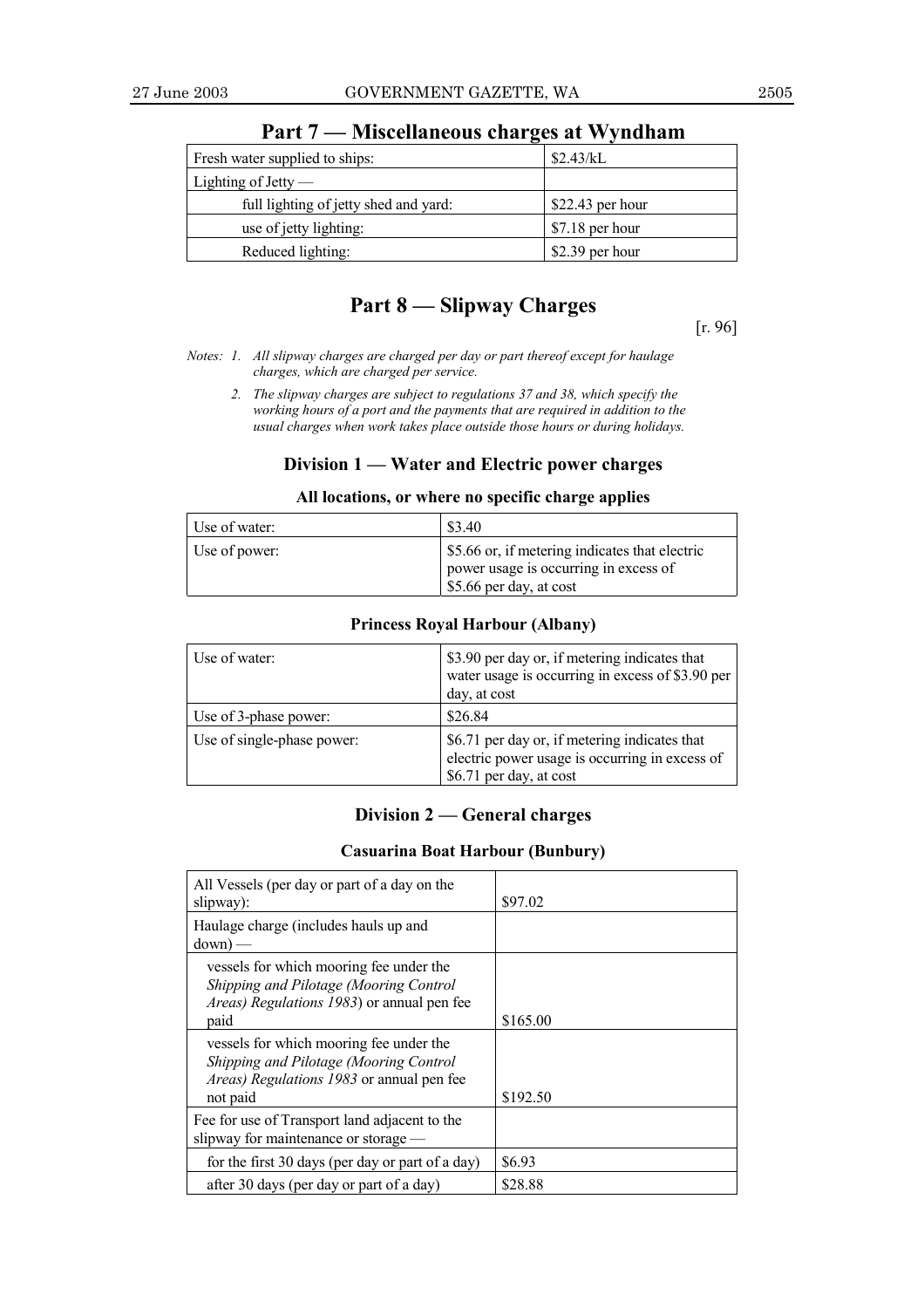## 2506 GOVERNMENT GAZETTE, WA 27 June 2003

l,

| Fee for storage or maintenance of vessel on<br>harbour land not immediately adjacent to the<br>$slipway -$                                                                   |         |  |
|------------------------------------------------------------------------------------------------------------------------------------------------------------------------------|---------|--|
| \$6.93<br>for the first 90 days (per day or part of a day)                                                                                                                   |         |  |
| after 90 days (per day or part of a day)                                                                                                                                     | \$28.88 |  |
| Note: if use of land adjacent to the slipway precedes use of land away from the slipway, all days<br>involved will be counted towards the 90 days allowed at the lower rate. |         |  |
| Water and power (where metered)                                                                                                                                              | at cost |  |

# **Johns Creek Boat Harbour (Point Samson)**

| Slippage Fees $-$                              |                                                      |
|------------------------------------------------|------------------------------------------------------|
| Vessels for which annual pen fees paid —       |                                                      |
| Vessels not exceeding 15 m:                    | \$113.30                                             |
| Vessels over 15 m:                             | \$160.89                                             |
| Vessels for which annual pen fees not paid $-$ |                                                      |
| Vessels not exceeding 15 m:                    | \$135.96                                             |
| Vessels over 15 m:                             | \$198.28                                             |
| Water Charges                                  | \$3.06 (per day)                                     |
| Electrical power                               | at cost, with a<br>minimum daily<br>charge of \$5.27 |

# **Princess Royal Harbour (Albany)**

| Slippage Fees —                                               |            |
|---------------------------------------------------------------|------------|
| Vessels not exceeding 100 Gross Registered Tonnes —           |            |
| Vessels not exceeding 15 m:                                   | \$135.37   |
| Vessels over 15 but not exceeding 20 m:                       | \$218.23   |
| Vessels over 20 but not exceeding 25 m:                       | \$271.91   |
| Vessels over 25 m:                                            | \$408.45   |
| Vessels over 100 but not exceeding 200 Gross Registered Tons: | \$1 325.70 |
| Vessels over 200 Gross Registered Tons:                       | \$2 623.39 |
| Operator's Time — At cost with a minimum for each service:    | \$329.09   |

# **Wyndham Port**

| Slippage Fees $-$            |          |
|------------------------------|----------|
| Vessels not exceeding 15 m:  | \$99.87  |
| Vessels over 15 m:           | \$145.50 |
| Haulage charge — all vessels | \$122.06 |

# **Appendix IA**

# **Part 1 – Berthing Fees – Port of Perth**

# **Barrack Street and Mends Street Jetties**

[r. 72]

| <b>Annual Rate</b> (based on surveyed passenger carrying capacity<br>for the vessel's highest class of survey)<br>$plus$ — | \$39.66 per passenger                                                        |
|----------------------------------------------------------------------------------------------------------------------------|------------------------------------------------------------------------------|
| Vessels up to 35 m:                                                                                                        | $$283.25/m x$ length<br>of vessel, or<br>\$5 098.50<br>(whichever is higher) |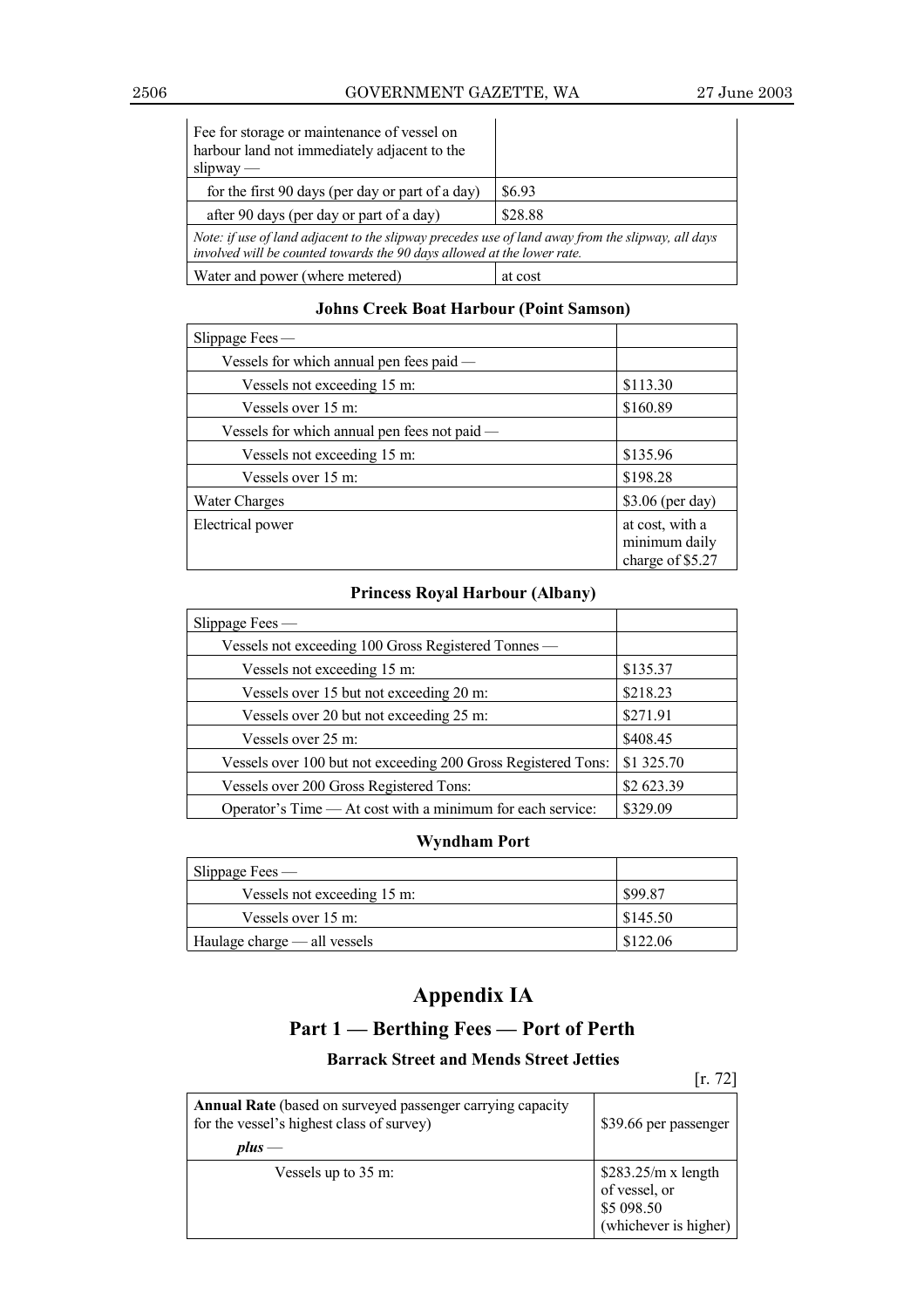| Vessels 35 m and over:                               | $$453.20/m \times length$<br>of vessel |
|------------------------------------------------------|----------------------------------------|
| less                                                 | \$3 965.50                             |
| Minimum annual fee                                   | \$2 832.50                             |
| <b>Sullage Fee</b> for vessels not paying annual fee | \$56.65 per pump out                   |

## **Swan and Canning Rivers**

| 0B |
|----|
|----|

| For other jetties provided by the Department — |                     |
|------------------------------------------------|---------------------|
| Commercial or Charter Vessels —                |                     |
| annual rate                                    | \$220.00 per vessel |
| daily scheduled use rate                       | \$33.00 per month   |
|                                                | per daily allocated |
|                                                | time period         |

*Note: The scheduled use rate is an additional fee for allocation of specific daily time periods at public jetties for use by a vessel on a scheduled basis (whether or not the jetty is actually used).*

# **Part 2 – Pen Fees – Port of Perth**

## **Hillarys Boat Harbour**

|                                                                                                                 |                                                                                                                                | [r. 72]                                                                                                                                                               |
|-----------------------------------------------------------------------------------------------------------------|--------------------------------------------------------------------------------------------------------------------------------|-----------------------------------------------------------------------------------------------------------------------------------------------------------------------|
| <b>Annual Fee:</b>                                                                                              |                                                                                                                                |                                                                                                                                                                       |
| fixed pens:                                                                                                     |                                                                                                                                |                                                                                                                                                                       |
| Recreational vessel                                                                                             |                                                                                                                                | \$317.24/m x length of vessel (subject to a minimum                                                                                                                   |
| Commercial vessel                                                                                               | set out below)<br>set out below)                                                                                               | chargeable length relative to the size of the pen, as<br>\$344.74/m x length of vessel (subject to a minimum<br>chargeable length relative to the size of the pen, as |
| floating pens:                                                                                                  |                                                                                                                                |                                                                                                                                                                       |
| Recreational vessel                                                                                             | \$339.90/m x length of vessel (subject to a minimum<br>chargeable length relative to the size of the pen, as<br>set out below) |                                                                                                                                                                       |
| Commercial vessel                                                                                               | \$367.40/m x length of vessel (subject to a minimum<br>chargeable length relative to the size of the pen, as<br>set out below) |                                                                                                                                                                       |
| Minimum chargeable length<br>when calculating annual fee for<br>fixed or floating pens of a<br>particular size. | $10 \text{ m}$ pen                                                                                                             | at least 8 m                                                                                                                                                          |
|                                                                                                                 | 12 m pen                                                                                                                       | at least 9.6 m                                                                                                                                                        |
|                                                                                                                 | 13 m pen                                                                                                                       | at least 10.4 m                                                                                                                                                       |
|                                                                                                                 | 15 m pen                                                                                                                       | at least 12 m                                                                                                                                                         |
|                                                                                                                 | 18 m pen                                                                                                                       | at least 14.4 m                                                                                                                                                       |
|                                                                                                                 | 25 m pen                                                                                                                       | at least 20 m                                                                                                                                                         |
| Part year Fee - 3 months or                                                                                     |                                                                                                                                |                                                                                                                                                                       |
| more paid in advance                                                                                            |                                                                                                                                |                                                                                                                                                                       |
| - fixed pens:                                                                                                   |                                                                                                                                |                                                                                                                                                                       |
| Recreational vessel                                                                                             | \$31.72/m x length of vessel, per month                                                                                        |                                                                                                                                                                       |
| Commercial vessel                                                                                               | \$34.47/m x length of vessel, per month                                                                                        |                                                                                                                                                                       |
| floating pens:                                                                                                  |                                                                                                                                |                                                                                                                                                                       |
| Recreational vessel                                                                                             |                                                                                                                                | \$33.99/m x length of vessel, per month                                                                                                                               |
| Commercial vessel                                                                                               | \$36.74/m x length of vessel, per month                                                                                        |                                                                                                                                                                       |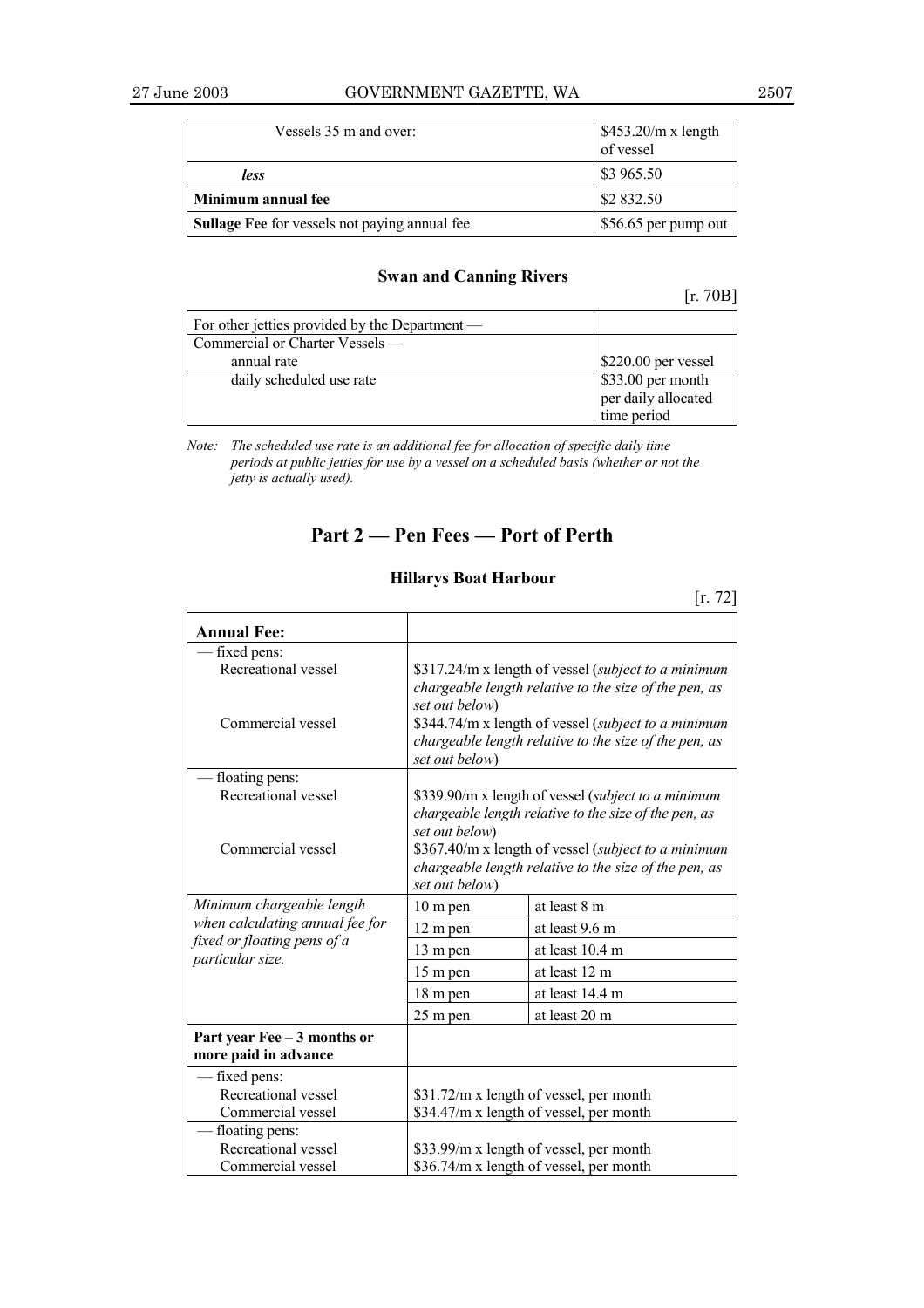| <b>Monthly Fee:</b>           |                                                |
|-------------------------------|------------------------------------------------|
| fixed pens:                   |                                                |
| Recreational vessel           | \$63.45/m x length of vessel, per month        |
| Commercial vessel             | \$68.95/m x length of vessel, per month        |
| — floating pens:              |                                                |
| Recreational vessel           | \$67.98/m x length of vessel, per month        |
| Commercial vessel             | \$73.48/m x length of vessel, per month        |
| <b>Weekly Fee:</b>            |                                                |
| Recreational vessel           | \$17.00/m x length of vessel, per week (with a |
|                               | minimum weekly charge of \$150.00 per vessel)  |
| Commercial vessel             | \$18.38/m x length of vessel, per week (with a |
|                               | minimum weekly charge of \$150.00 per vessel)  |
| <b>Daily Casual Fee:</b>      | \$3.40/m x length of vessel (with a minimum    |
|                               | overnight charge of \$30.00 per vessel)        |
| <b>Short-term use Fee for</b> |                                                |
| <b>Recreational vessels</b>   |                                                |
| (up to 3 hours)               | $$22.00/3$ hours                               |
| 'Live on Board' Fee:          | \$88.00/month per vessel                       |

# **Challenger Boat Harbour, Fremantle**

[r. 72]

| (including Mediterranean moorings)                   |                                                                                                                                          |
|------------------------------------------------------|------------------------------------------------------------------------------------------------------------------------------------------|
| <b>Annual Fee:</b>                                   |                                                                                                                                          |
| Catamaran pens with<br>walkways                      | \$495.00/m x length of vessel (subject to a minimum<br>chargeable length relative to the size of the pen, as<br>set out below)           |
| Other pens with walkways                             | \$341.00/m x length of vessel (subject to a minimum<br>chargeable length relative to the size of the pen, as<br>set out below)           |
| Other pens                                           | \$308.00/m x length of vessel (subject to a minimum<br>chargeable length relative to the size of the pen, as<br>set out below)           |
| <b>Daily Casual Fee:</b>                             | \$27.50/day (all vessels)                                                                                                                |
| <b>Weekly Fee:</b>                                   | \$137.50/week (all vessels)                                                                                                              |
| <b>Monthly Fee:</b>                                  |                                                                                                                                          |
| Catamaran pens with<br>walkways                      | \$99.00/m x length of vessel, per m (subject to a<br>minimum chargeable length relative to the size of<br>the pen, as set out below)     |
| Other pens with walkways                             | \$68.20/m x length of vessel, per month (subject to a<br>minimum chargeable length relative to the size of<br>the pen, as set out below) |
| Other pens                                           | \$61.60/m x length of vessel, per month (subject to a<br>minimum chargeable length relative to the size of<br>the pen, as set out below) |
| Part year Fee - 3 months or<br>more paid in advance: |                                                                                                                                          |
| Catamaran pens with<br>walkways                      | \$49.50/m x length of vessel, per month (subject to a<br>minimum chargeable length relative to the size of<br>the pen, as set out below) |
| Other pens with walkways                             | \$34.10/m x length of vessel, per month (subject to a<br>minimum chargeable length relative to the size of<br>the pen, as set out below) |
| Other pens                                           | \$30.80/m x length of vessel, per month (subject to a<br>minimum chargeable length relative to the size of<br>the pen, as set out below) |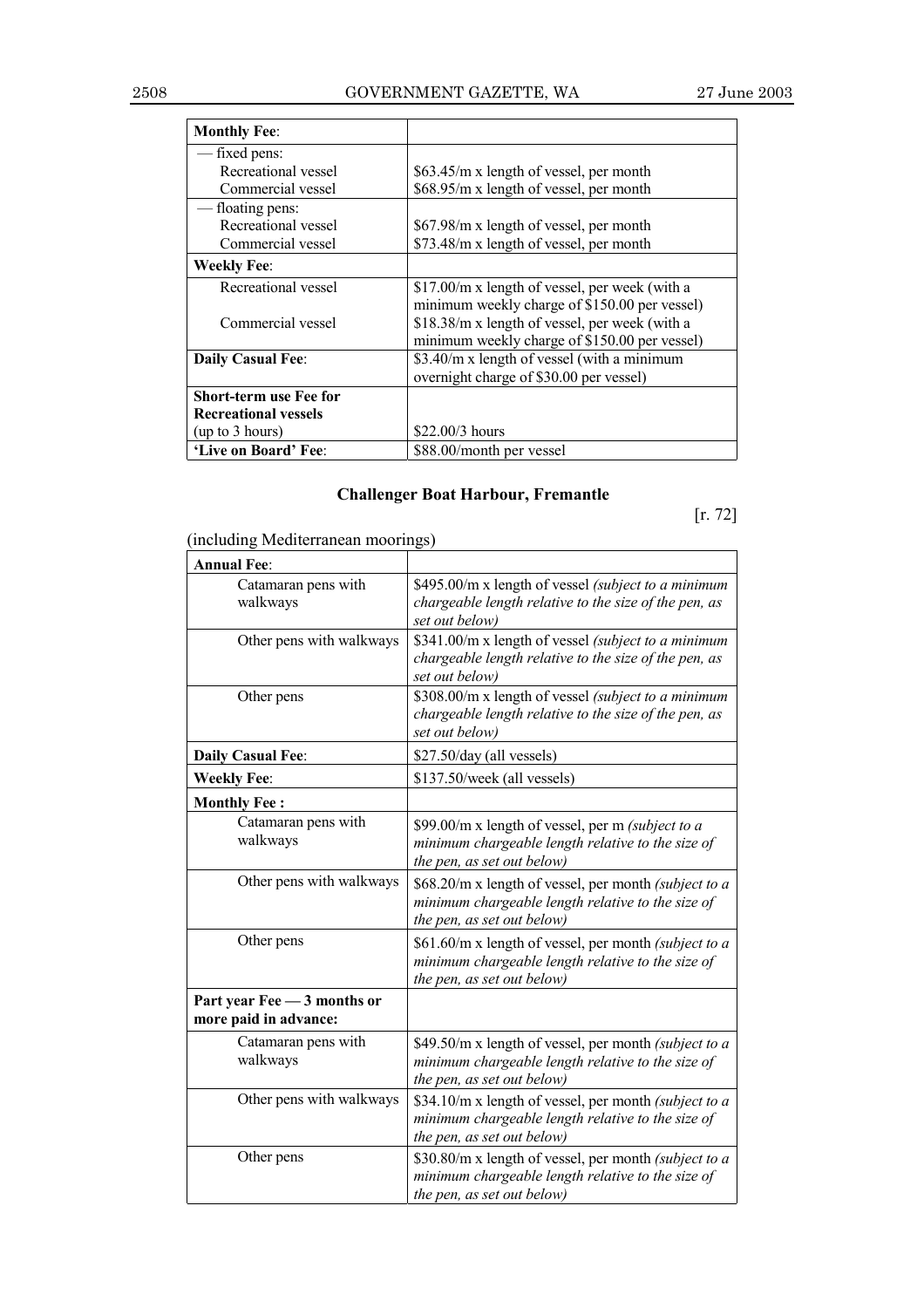| 'Live on Board' Fee:                                    | \$88.00/month per vessel |               |
|---------------------------------------------------------|--------------------------|---------------|
| Minimum chargeable length                               | 10 m pen                 | at least 10 m |
| when calculating a fee for pen of<br>a particular size. | 12 m pen                 | at least 12 m |
|                                                         | $20 \text{ m}$ pen       | at least 20 m |
|                                                         |                          | יי            |

# (2) Appendix III is deleted and the following appendix is inserted  $\iint \cdot \cdot \cdot$

ì

# **Appendix III**

# **Part 1 – Pen and Berthage Fees (other than Port of Perth)**

[r. 94A]

*Note: All Daily Casual Fees are charged per 24 hours or part of a day.*

### **1. Augusta**

| Shared use of jetty $-$ |                             |
|-------------------------|-----------------------------|
| Annual Fee:             | \$566.50                    |
| Daily Casual Fee:       | \$3.40/m x length of vessel |

### **Fees for Serviced Pens Annual Fee:** (paid annually) \$205.39/m x length of vessel **Part Year Fee - 3 months or more paid in advance**  $\left| \frac{$20.54}{m} \right|$  \times \$20.54/m x length of vessel, per month **Monthly Fee** \$41.08/m x length of vessel, per month **Weekly Fee** \$29.17/m x length of vessel, per week **Daily Casual Fee**  $\left| \frac{15.83}{m} \right| \times 1$  s5.83/m x length of vessel, per day **Fees for Partially Serviced Pens Annual Fee**: (Partially serviced pens — paid annually): Recreational vessel Commercial vessel \$143.54/m x length of vessel \$164.55/m x length of vessel **Part Year Fee - 3 months or more paid in advance:** Recreational vessel Commercial vessel \$14.36/m x length of vessel, per month \$16.45/m x length of vessel, per month **Monthly Fee:** Recreational vessel Commercial vessel \$28.71/m x length of vessel, per month \$32.91/m x length of vessel, per month **Weekly Fee:** Recreational vessel Commercial vessel \$17.50/m x length of vessel, per week \$29.17/m x length of vessel, per week **Daily Casual Fee:** Recreational vessel Commercial vessel \$3.50/m x length of vessel, per day \$5.83/m x length of vessel, per day **Short-term use** \$2.92/m x length of vessel, per 3 hours

### **2. Bandy Creek Boat Harbour (Esperance)**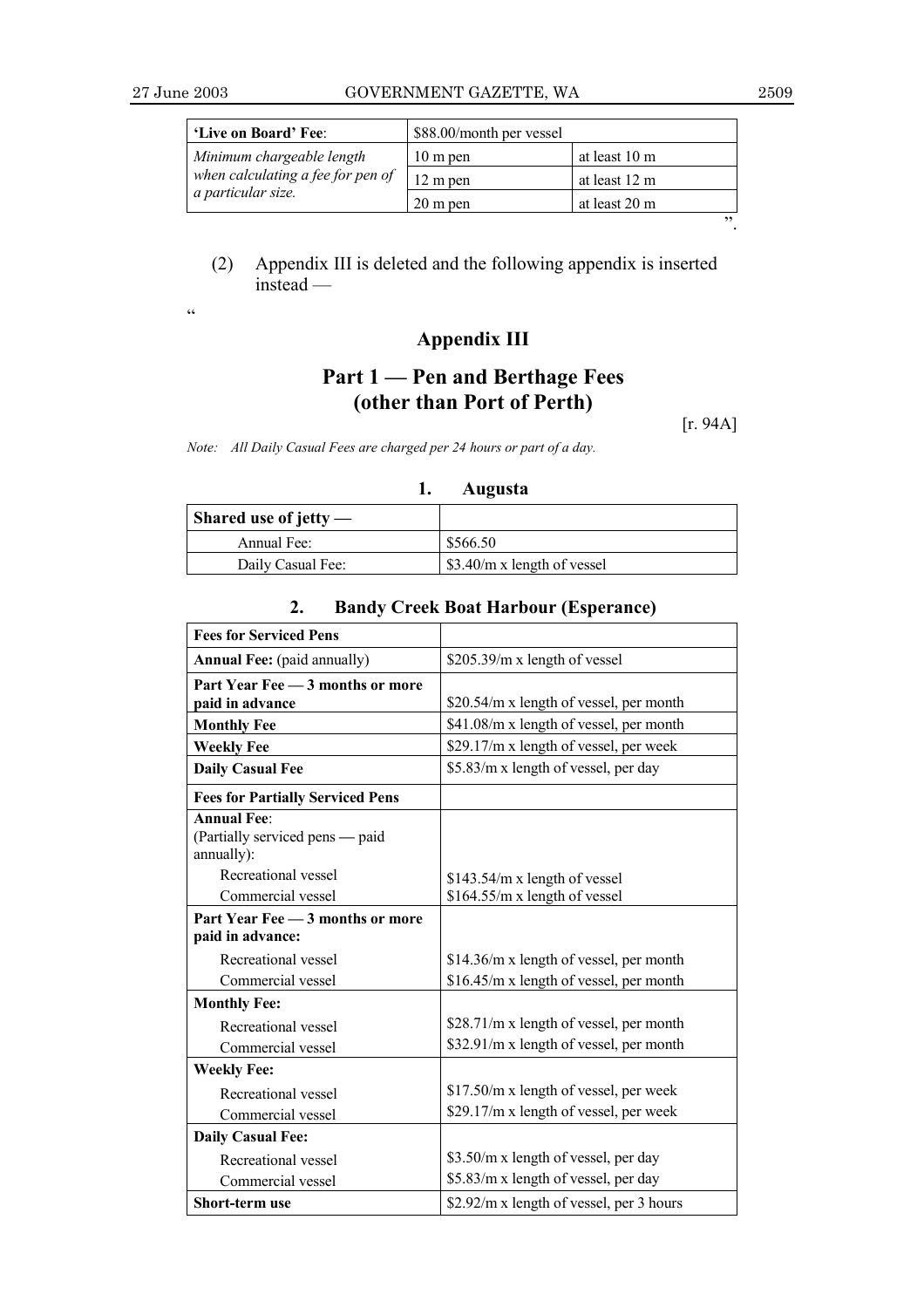| <b>Electric Power Charge</b>            |                                  |
|-----------------------------------------|----------------------------------|
| Single phase                            | At cost                          |
| 3-phase metered                         | At cost                          |
| 3-phase unmetered                       | \$23.34 per day or part of a day |
| <b>Boat Launching Ramp fee</b>          |                                  |
| (Commercial vessels only):              |                                  |
| Annual fee                              | \$583.50 per vessel              |
| Monthly fee                             | \$116.70 per vessel              |
| Fee for crane use of wharf/hardstand to |                                  |
| lift vessels to and from harbour        | \$175.05 per lift                |
| 'Live on Board' Fee:                    | \$35.01 per vessel per month     |

# **3. Batavia Coast Boat Harbour**

| <b>Annual Fee:</b>               | $$220.00/m$ x length of vessel                           |
|----------------------------------|----------------------------------------------------------|
| Part Year Fee - 3 months or more |                                                          |
| paid in advance:                 | \$22.00/m x length of vessel, per month                  |
| <b>Monthly Fee:</b>              | \$44.00/m x length of vessel, per month                  |
| <b>Weekly Fee:</b>               | \$22.00/m x length of vessel, per week                   |
| Daily Casual Fee:                | \$4.40/m x length of vessel, per day or part of a<br>day |
| 'Live on Board' Fee:             | \$27.50 per vessel per month                             |

# **4. Beadon Creek Boat Harbour (Onslow)**

| <b>Berthage/Use of Service Jetty</b>                                                                                                                                                                                                                                                                                                                                                                                                                                                                                                                          |                                                                                                    |  |
|---------------------------------------------------------------------------------------------------------------------------------------------------------------------------------------------------------------------------------------------------------------------------------------------------------------------------------------------------------------------------------------------------------------------------------------------------------------------------------------------------------------------------------------------------------------|----------------------------------------------------------------------------------------------------|--|
| Daily Casual Fee (per day or part of a<br>$day)$ :                                                                                                                                                                                                                                                                                                                                                                                                                                                                                                            | \$5.66/m x length of vessel                                                                        |  |
| after which vessels will need to be relocated to the mooring piles.                                                                                                                                                                                                                                                                                                                                                                                                                                                                                           | Note: Use of the service jetty is likely to be restricted to load/unload/fuelling operations only, |  |
| Annual Casual Berthage Fee (for short<br>\$113.30/m x length of vessel<br>term use, e.g. 1 to 2 hours) $-$                                                                                                                                                                                                                                                                                                                                                                                                                                                    |                                                                                                    |  |
| Note: Despite the payment of an Annual Casual Berthing Fee, vessels remaining alongside<br>the wharf for other than active loading/unloading/fuelling operations will also be<br>required to pay the Daily Casual Fee, and will be subject to similar conditions as those<br>set out in the note to that Fee, on each day that extended use is required/approved.<br>Note: Subject to availability, and to suitability of vessel, payment of the annual fee option would<br>also cover shared use of the mooring piles or service wharf during cyclone alerts |                                                                                                    |  |
| <b>Shared use of facilities</b> (including mooring piles, service wharf to load, unload or for<br>maintenance, extended berthing, access during cyclone alerts)                                                                                                                                                                                                                                                                                                                                                                                               |                                                                                                    |  |
| Annual fee<br>$$226.60/m \times length of vessel$                                                                                                                                                                                                                                                                                                                                                                                                                                                                                                             |                                                                                                    |  |
| Part Year Fee — 3 months or more<br>paid in advance:                                                                                                                                                                                                                                                                                                                                                                                                                                                                                                          | \$22.66/m x length of vessel, per month                                                            |  |
| Monthly fee                                                                                                                                                                                                                                                                                                                                                                                                                                                                                                                                                   | \$45.32/m x length of vessel, per month                                                            |  |
| Weekly fee                                                                                                                                                                                                                                                                                                                                                                                                                                                                                                                                                    | \$28.32/m x length of vessel, per week                                                             |  |
| Daily fee                                                                                                                                                                                                                                                                                                                                                                                                                                                                                                                                                     | \$5.66/m x length of vessel, per day                                                               |  |
| Fee for use of Service Jetty<br>Hardstanding Area for storage or<br>$main$ tenance –                                                                                                                                                                                                                                                                                                                                                                                                                                                                          |                                                                                                    |  |
| For the first 30 days:                                                                                                                                                                                                                                                                                                                                                                                                                                                                                                                                        | \$5.66 per day or part of a day                                                                    |  |
| After 30 days:                                                                                                                                                                                                                                                                                                                                                                                                                                                                                                                                                | \$22.66 per day or part of a day                                                                   |  |
| 3-phase electric power charges -<br>(all vessels):                                                                                                                                                                                                                                                                                                                                                                                                                                                                                                            | At cost                                                                                            |  |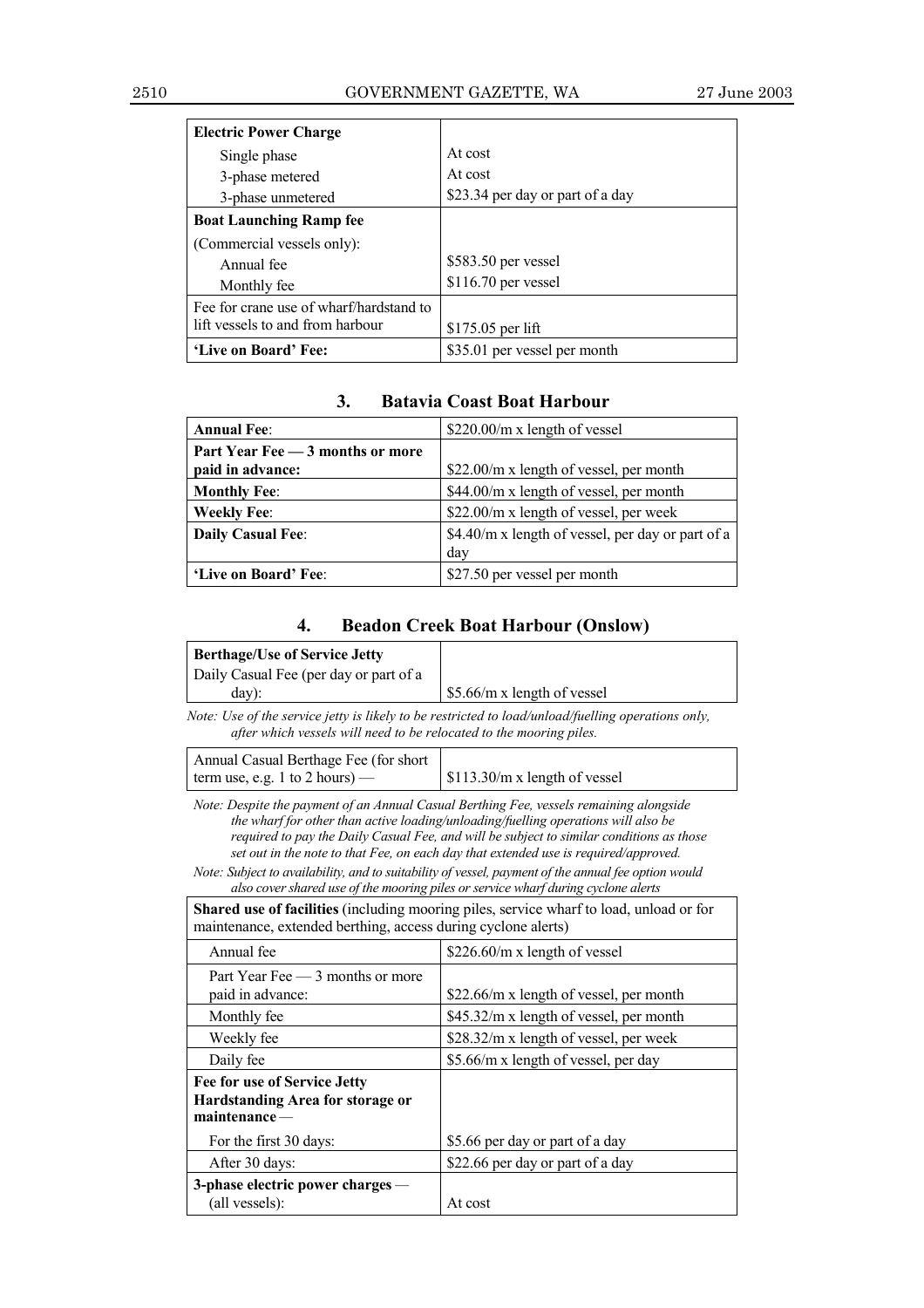| Service charges -<br>water and electric power (single<br>phase) when berthed at private jetties<br>and drawing water or single phase<br>power from service jetty outlets: | \$5.66 per day or part of a day but, if any large<br>drawing of water occurs and the value of the<br>water exceeds \$5.66, the water to be charged<br>at cost |
|---------------------------------------------------------------------------------------------------------------------------------------------------------------------------|---------------------------------------------------------------------------------------------------------------------------------------------------------------|
| water and electric power (single<br>phase) when using the service jetty<br>hardstand for storage or maintenance:                                                          | Charge forms a part of berthage fee                                                                                                                           |

*Note: No fee is payable for vessels seeking and being granted accommodation on the hardstand purely during the course of a cyclone event.*

| 5. | <b>Bremer Bay</b> |  |
|----|-------------------|--|
|----|-------------------|--|

| <b>Berthage Fee</b> (per day or part of a<br>day) To be paid by users of service<br>jetty:                                                                                                                                                                       | \$5.66/m x length of vessel                                                                                                               |
|------------------------------------------------------------------------------------------------------------------------------------------------------------------------------------------------------------------------------------------------------------------|-------------------------------------------------------------------------------------------------------------------------------------------|
| <b>Casual Berthage Fees for Short</b><br><b>Term Use</b><br>For charter vessels or combined<br>charter/fishing vessels that have paid<br>mooring fees, and use the jetty for<br>passenger transfer or maintenance —<br>per annum:<br>per day (or part of a day): | \$67.98/m x length of vessel<br>\$2.83/m x length of vessel                                                                               |
| <b>Electric Power Charge</b>                                                                                                                                                                                                                                     |                                                                                                                                           |
| 3-phase<br>Single phase (for vessels not<br>paying wharfage or berthage fee)                                                                                                                                                                                     | \$22.66 per 12 hour period<br>\$5.66 per day                                                                                              |
| Water Charge (for vessels not paying<br>wharfage or berthage fee)                                                                                                                                                                                                | \$5.66 per day but, if any large drawing of<br>water occurs and the value of the water<br>exceeds \$5.66, the water to be charged at cost |

*Note: The Berthage Fee is only payable by the users of the service jetty who are not paying wharfage on loaded or unloaded fishing products (see Appendix I Part 2).*

| 6.<br><b>Carnaryon Boat Harbour</b> |
|-------------------------------------|
|-------------------------------------|

| <b>Standard Fee</b> (subject to a minimum chargeable length relative to the size of the pen,<br><i>as set out below</i> ): |          |                                        |                                          |
|----------------------------------------------------------------------------------------------------------------------------|----------|----------------------------------------|------------------------------------------|
|                                                                                                                            | 12 m pen |                                        | at least 9.6 m                           |
|                                                                                                                            | 15 m pen |                                        | at least 12 m                            |
|                                                                                                                            | 20 m pen |                                        | at least 16 m                            |
| <b>Annual Fee:</b>                                                                                                         |          |                                        | \$186.94/m x length of vessel            |
| Part Year Fee – 3 months or<br>more, paid in advance:                                                                      |          |                                        | $$18.69/m x$ length of vessel, per month |
| <b>Monthly Fee:</b>                                                                                                        |          |                                        | \$37.39/m x length of vessel, per month  |
| <b>Weekly Fee:</b>                                                                                                         |          |                                        | \$17.50/m x length of vessel, per week   |
| Daily Casual Fee (all vessels):                                                                                            |          |                                        | \$3.50/m x length of vessel per day      |
| <b>Shared use of Snapper Jetty/low</b><br>level landing and attached partly<br>serviced mooring pens                       |          |                                        |                                          |
| <b>Annual Fee:</b>                                                                                                         |          |                                        | $$170.52/m x$ length of vessel           |
| Part Year Fee – 3 months or<br>more, paid in advance:                                                                      |          |                                        | \$17.05/m x length of vessel, per month  |
| <b>Monthly Fee:</b>                                                                                                        |          |                                        | \$34.10/m x length of vessel, per month  |
| <b>Weekly Fee:</b>                                                                                                         |          | \$17.50/m x length of vessel, per week |                                          |
| <b>Daily Casual Fee:</b>                                                                                                   |          |                                        | \$3.50/m x length of vessel, per day     |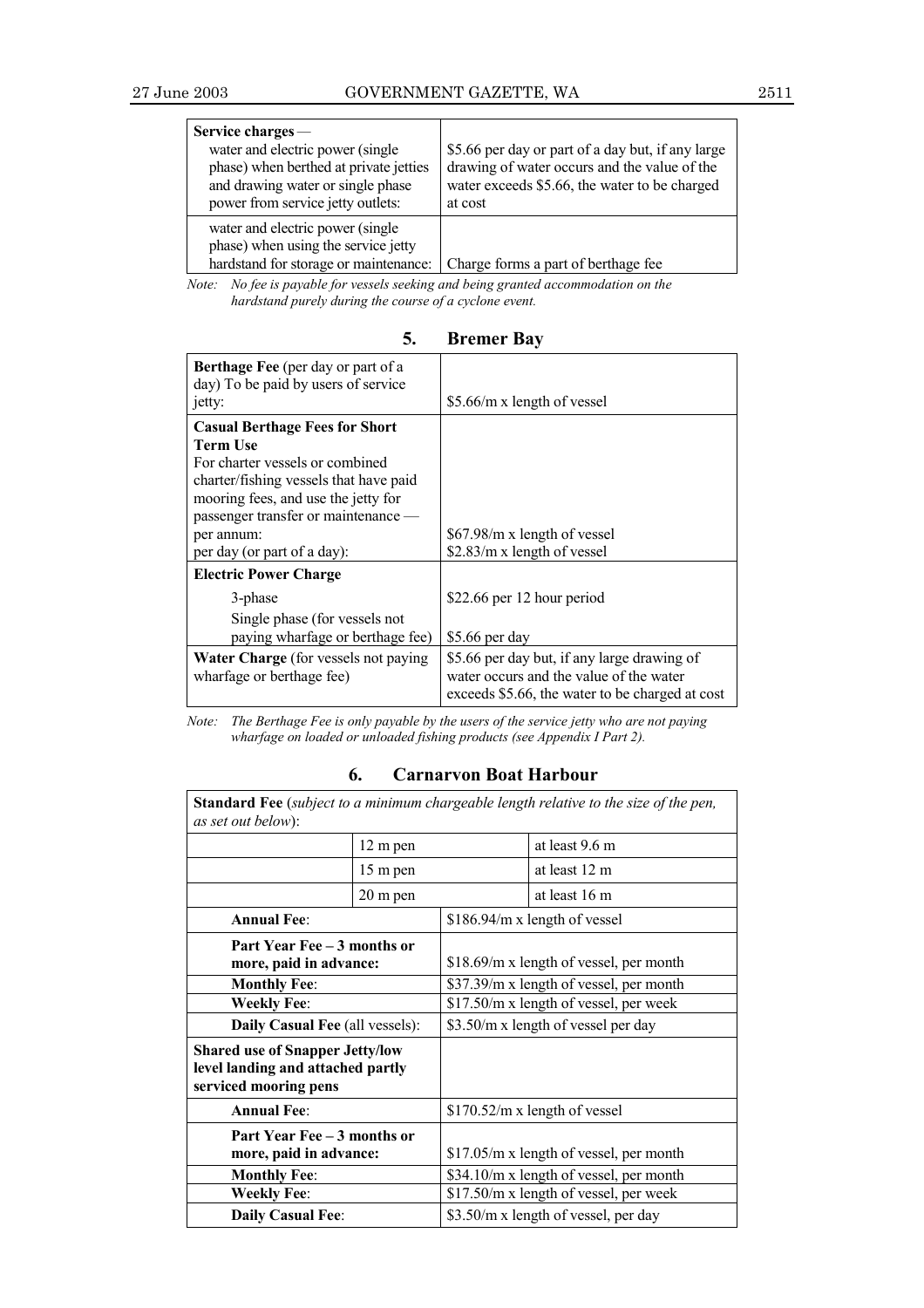### 2512 GOVERNMENT GAZETTE, WA 27 June 2003

| Electric Power Charge (3-phase): | \$23.23 per day or part of a day |
|----------------------------------|----------------------------------|
| 'Live on Board' Fee:             | \$29.46 per vessel per month     |

# **7. Casuarina Boat Harbour (Bunbury)**

| <b>General</b> (subject to a minimum chargeable length relative to the size of the pen, as set<br>out below): |          |     |                                                   |
|---------------------------------------------------------------------------------------------------------------|----------|-----|---------------------------------------------------|
| Minimum chargeable<br>$10 \text{ m}$ pen                                                                      |          |     | at least 8 m                                      |
| length when calculating<br>fee for pens of a                                                                  | 12 m pen |     | at least 9.6 m                                    |
| particular size.                                                                                              | 15 m pen |     | at least 12 m                                     |
|                                                                                                               | 18 m pen |     | at least 14.4 m                                   |
| <b>Annual Fee:</b>                                                                                            |          |     | \$231.00/m x length of vessel                     |
| Part Year Fee – 3 months or<br>more, paid in advance:                                                         |          |     | \$23.10/m x length of vessel, per month           |
| <b>Monthly Fee:</b>                                                                                           |          |     | \$46.20/m x length of vessel, per month           |
| <b>Weekly Fee:</b>                                                                                            |          |     | \$17.32/m x length of vessel, per week            |
| <b>Daily Casual Fee:</b>                                                                                      |          | day | \$3.46/m x length of vessel, per day or part of a |
| <b>Extended Berthage at Service</b><br>$Jetty -$                                                              |          |     |                                                   |
| <b>Annual Fee:</b>                                                                                            |          |     | \$231.00/m x length of vessel                     |
| Part Year Fee – 3 months or<br>more, paid in advance:                                                         |          |     | \$23.10/m x length of vessel, per month           |
| <b>Monthly Fee:</b>                                                                                           |          |     | \$46.20/m x length of vessel, per month           |
| 'Live on Board' Fee:                                                                                          |          |     | \$34.65 per month per vessel                      |

### **8. Cervantes**

| <b>Berthage/Use of Service Jetty (for</b><br>extended overnight stay): |                                                          |
|------------------------------------------------------------------------|----------------------------------------------------------|
| Daily Casual Fee:                                                      | \$5.50/m x length of vessel, per day or part of a<br>dav |

*Note: Vessels undertaking emergency repairs, for which specific prior Department approval has been obtained to berth at the jetty for the period in question, are exempt from this* has been obtained to berth at the jetty for the period in question, are exempt from this *fee.*

| <b>Annual Fee:</b>               |                                          |
|----------------------------------|------------------------------------------|
| Recreational vessel:             | $$158.71/m x$ length of vessel           |
| Commercial vessel up to 18m:     | $$175.05/m x$ length of vessel           |
| Commercial vessel 18m and over:  | \$207.72/m x length of vessel            |
| Part Year Fee – 3 months or more |                                          |
| and paid in advance:             |                                          |
| Recreational vessel:             | $$15.87/m x$ length of vessel, per month |
| Commercial vessel up to 18m:     | \$17.50/m x length of vessel, per month  |
| Commercial vessel 18m and over:  | \$20.77/m x length of vessel, per month  |
| <b>Monthly fee:</b>              |                                          |
| Recreational vessel:             | \$31.75/m x length of vessel, per month  |
| Commercial vessel up to 18m:     | \$35.01/m x length of vessel, per month  |
| Commercial vessel 18m and over:  | \$41.55/m x length of vessel, per month  |
| <b>Weekly Fee (all vessels):</b> | \$29.17/m x length of vessel, per week   |
| Daily Casual Fee (all vessels):  | \$5.83/m x length of vessel, per day     |

# **9. Emu Point Boat Harbour (Albany)**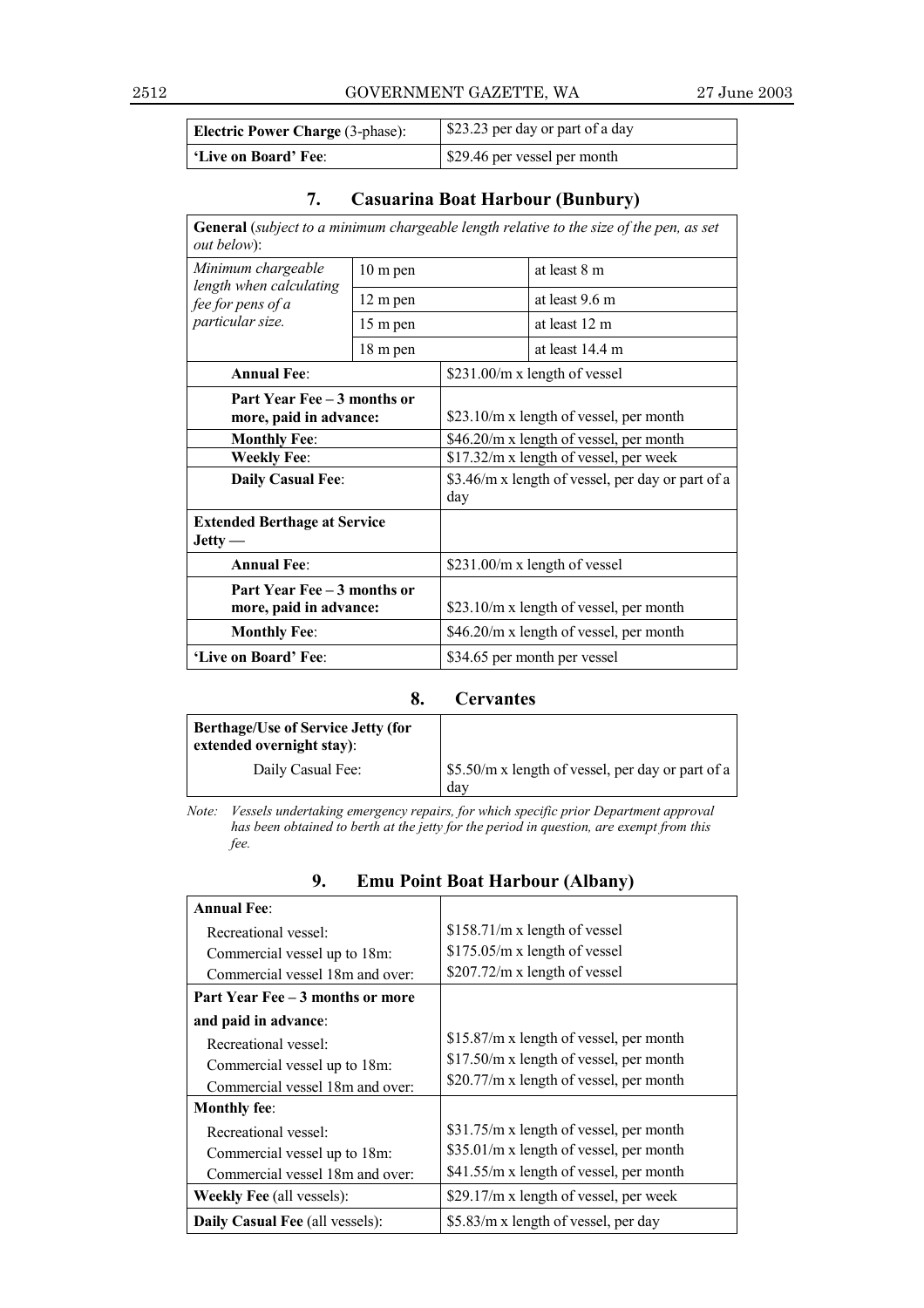| <b>Short Term Use Fee</b> (for use of<br>service jetty by vessels for which<br>mooring, berthage or pen fees not<br>$paid)/day - short term use -$ |                                  |
|----------------------------------------------------------------------------------------------------------------------------------------------------|----------------------------------|
| <b>Annual Fee:</b>                                                                                                                                 | $$107.36/m x$ length of vessel   |
| <b>Daily Casual Fee:</b>                                                                                                                           | \$3.50/m x length of vessel      |
| Electric power $-3$ -phase:                                                                                                                        | \$26.84 per day or part of a day |

| <b>Charter Boat Pens:</b>                                                                            |                                                          |
|------------------------------------------------------------------------------------------------------|----------------------------------------------------------|
| <b>Annual Fee:</b>                                                                                   | \$343.10/m x length of vessel                            |
| Part Year Fee - 3 months or<br>more, paid in advance                                                 | \$34.31/m x length of vessel, per month                  |
| <b>Monthly Fee:</b>                                                                                  | \$68.61/m x length of vessel, per month                  |
| <b>Weekly Fee:</b>                                                                                   | \$33.99/m x length of vessel, per week                   |
| <b>Daily Casual Fee:</b>                                                                             | \$6.80/m x length of vessel, per day or part of a<br>day |
| <b>Transient Recreational Vessel</b><br>Daily Casual Fee (If General<br>Purpose Pen is unavailable): | \$3.40/m x length of vessel, per day                     |
| <b>Charter Boat Passenger Transfer</b><br>Pen (Daily casual fee):                                    |                                                          |
| Vessel with Harbour Pen:                                                                             | No Charge                                                |
| Vessel with Harbour Mooring                                                                          | \$4.53/m x length of vessel, per day                     |
| Vessel without Mooring or Pen,<br>and not paying a Shared Use fee:                                   | \$6.80/m x length of vessel, per day                     |
| <b>General Purpose Pens:</b>                                                                         |                                                          |
| <b>Annual Fee:</b>                                                                                   | \$297.58/m x length of vessel                            |
| Part Year Fee - 3 months or<br>more, paid in advance                                                 | \$29.75/m x length of vessel, per month                  |
| <b>Monthly Fee:</b>                                                                                  | \$59.52/m x length of vessel, per month                  |
| <b>Weekly Casual Fee:</b>                                                                            | \$17.00/m x length of vessel, per week                   |
| <b>Daily Casual Fee:</b>                                                                             | \$3.40/m x length of vessel, per day                     |

# **10. Exmouth**

*Note: Charter vessels berthing in General Purpose Pens are to pay the same fees as if berthed in a Charter Boat Pen.*

| <b>Trawler Pens:</b>                                                                                                                                   |                                         |
|--------------------------------------------------------------------------------------------------------------------------------------------------------|-----------------------------------------|
| <b>Annual Fee:</b>                                                                                                                                     | \$239.23/m x length of vessel           |
| Part Year Fee – 3 months or<br>more, paid in advance                                                                                                   | \$23.93/m x length of vessel, per month |
| <b>Monthly Fee:</b>                                                                                                                                    | \$47.85/m x length of vessel, per month |
| Weekly Fee:                                                                                                                                            | \$28.32/m x length of vessel, per week  |
| <b>Daily Casual Fee:</b>                                                                                                                               | \$5.66/m x length of vessel per day     |
| Shared Use of Berthing &<br><b>Mooring Pens</b> (for those vessels<br>allocated<br>not<br>a permanent<br>mooring pen, and subject to<br>availability): |                                         |
| <b>Annual Fee</b><br><b>Charter Boat Pens:</b>                                                                                                         | $$343.10/m \times length of vessel$     |
| <b>Annual Fee</b><br><b>General Purpose Pens:</b>                                                                                                      | \$297.58/m x length of vessel           |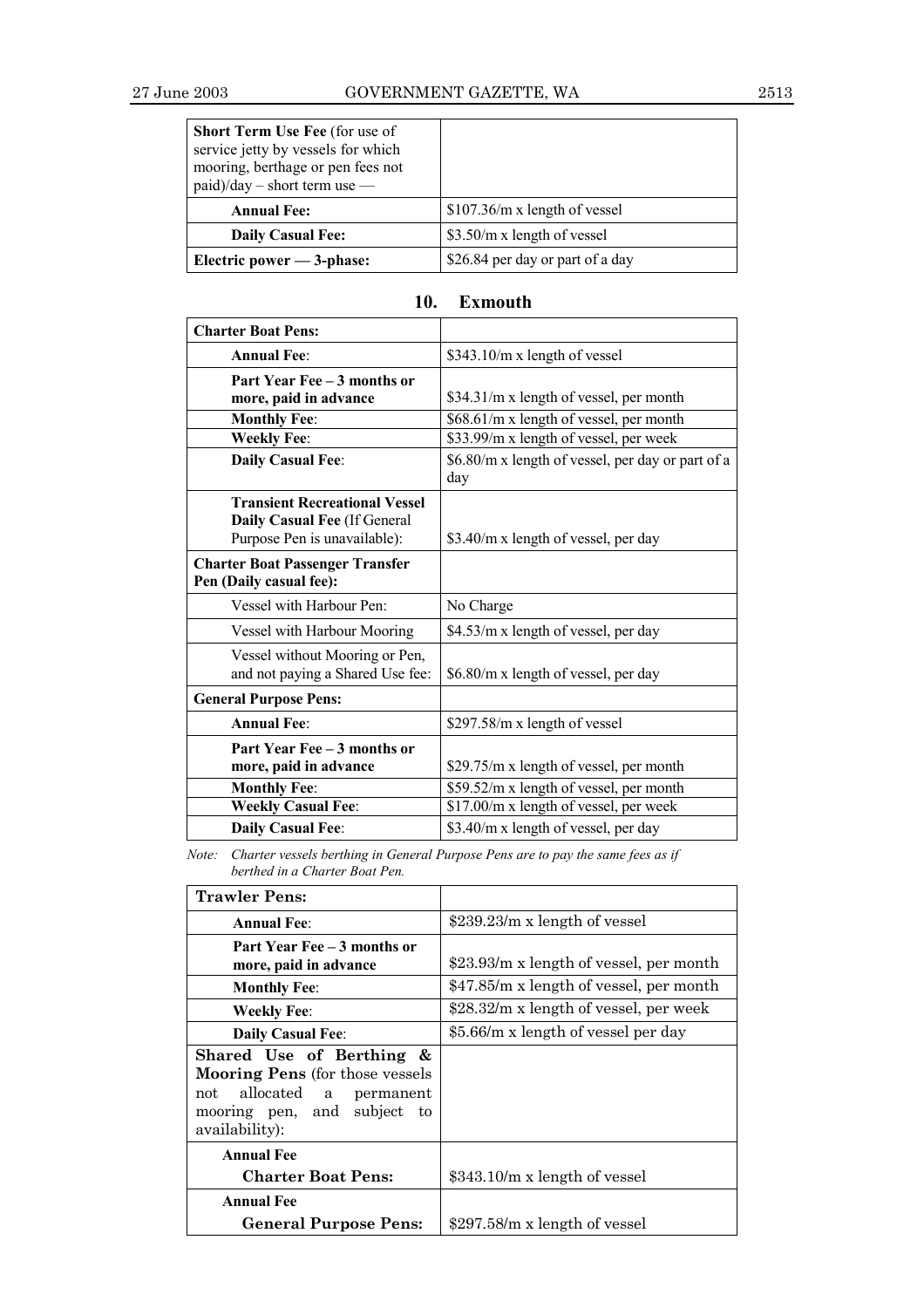| <b>Annual Fee</b>    |                                             |
|----------------------|---------------------------------------------|
| <b>Trawler Pens:</b> | $\frac{1}{2}$ \$239.23/m x length of vessel |

*Note: Pen fees apply per vessel (even if the pen is used by more than one vessel), other than where the long-term lease has been granted.*

| 'Live on Board' Fee:                                       | \$33.99 per month per vessel         |
|------------------------------------------------------------|--------------------------------------|
| Use of Service Jetty:                                      |                                      |
| <b>Daily Casual Fee:</b>                                   |                                      |
| Vessels with Harbour<br>Pen/Mooring/Shared Use<br>facility | \$3.40/m x length of vessel, per day |
| Other Vessels:                                             | \$6.80/m x length of vessel, per day |
| <b>Annual Fee:</b>                                         |                                      |
| Vessels with Harbour<br>Pen/Mooring/Shared Use<br>facility | $$169.95/m x$ length of vessel       |
| Other Vessels:                                             | \$339.90/m x length of vessel        |

*Note: No Berthage Fee applies for fuelling purposes or short duration for transfer (if vessel has harbour pen or mooring).*

| <b>Cyclone Moorings (Using Seabed</b><br>Piles and Wharf or Pen piles):                            |                                                                      |
|----------------------------------------------------------------------------------------------------|----------------------------------------------------------------------|
| Vessels that have paid<br>Annual/Monthly Berthage or<br>Harbour Pen fees:                          | No charge                                                            |
| Other Vessels (in addition to<br>prescribed Harbour Fees and<br>Charges):                          | $$11.67/m x$ length of vessel                                        |
| <b>Service Wharf Hardstand Area:</b>                                                               |                                                                      |
| Storage, etc.:                                                                                     | \$1.17 per $m^2$ , per day, with a minimum fee of<br>\$22.00 per day |
| <b>Use of Harbour Beach Area for</b><br>Vessel Inspections by vessels not<br>penned in the harbour | \$29.17 per day or part of a day                                     |
| <b>Rubbish Disposal:</b>                                                                           |                                                                      |
| Charge for Removal of any Waste<br>Oil Drums (not removed by the<br>owner):                        | \$5.83 per 20 L drum                                                 |
| for excess quantities, or if from<br>other than vessels using harbour:                             | \$58.35 per service                                                  |
| to clean up rubbish not placed in<br>bins:                                                         | at cost                                                              |
| Water charge:                                                                                      |                                                                      |
| General purpose, Service Wharf &<br>Hardstand (large quantities):                                  | At cost, with a minimum fee of \$3.30 per day                        |
| Charter Pens (metered):                                                                            | At cost                                                              |
| <b>Electrical power charges</b>                                                                    |                                                                      |
| Charter Pens - single/3-phase<br>(metered):                                                        | at cost                                                              |
| General Purpose Pens - single phase<br>(not metered):                                              | No charge                                                            |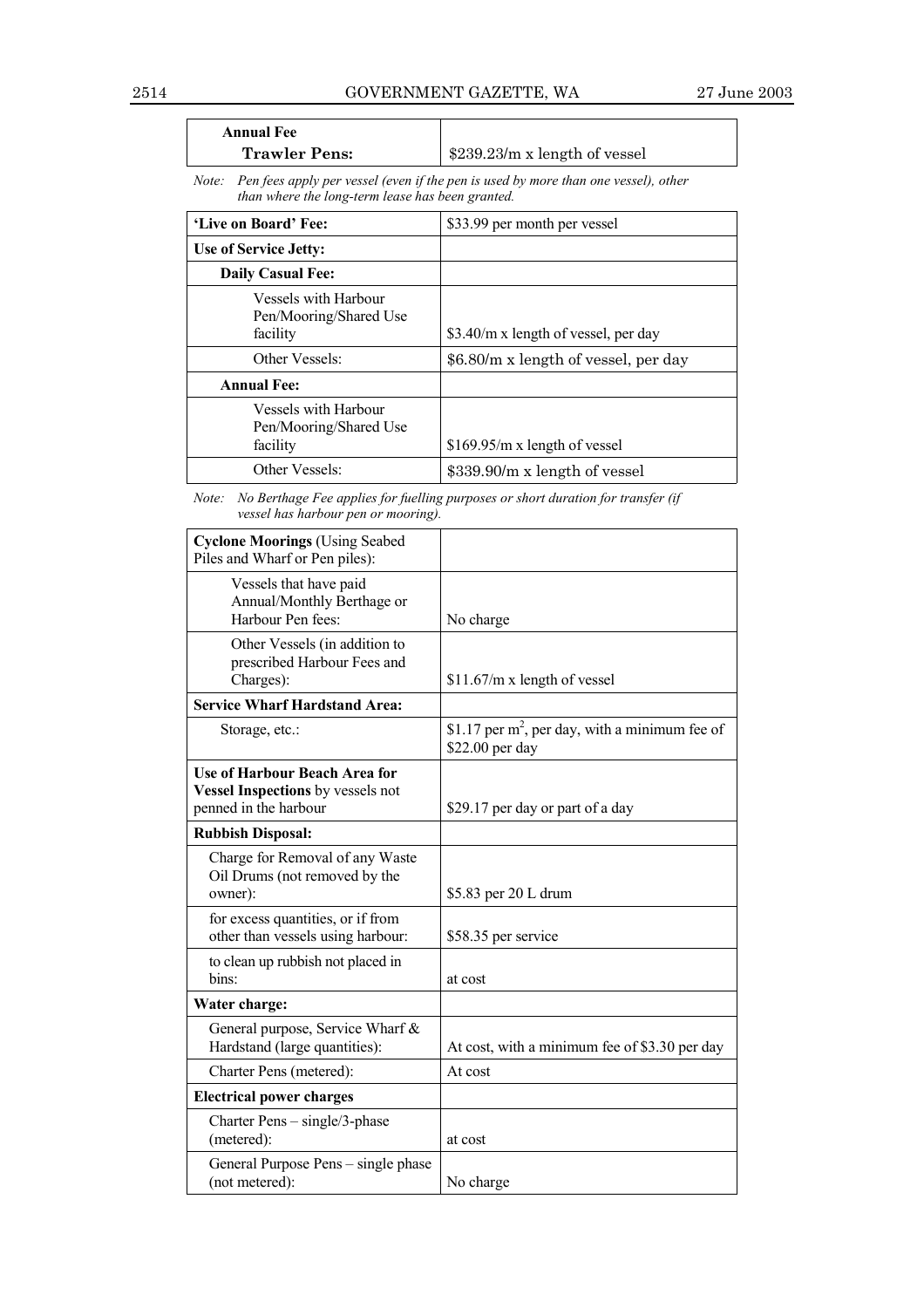| Service Wharf and Hardstand –                                                                                                  |                                 |
|--------------------------------------------------------------------------------------------------------------------------------|---------------------------------|
| single phase for vessels not paying<br>Pen or Berthage fees (or other<br>users, including trucks using<br>power at the jetty): | \$5.83 per day or part of a day |
| 3-phase (vessels, trucks, etc.)<br>(unmetered):                                                                                | \$22.66 per 12 hour period      |
| 3-phase (vessels, trucks, etc.)<br>(metered):                                                                                  | At cost                         |
| <b>Boat Ramp Charges:</b>                                                                                                      |                                 |
| Recreational vessels:                                                                                                          | No charge                       |
| Commercial vessels — annual                                                                                                    | \$583.50                        |
| monthly                                                                                                                        | \$116.70                        |

# **11. Fremantle Fishing Boat Harbour**

| Annual Fee —                                          |                                               |
|-------------------------------------------------------|-----------------------------------------------|
| Commercial vessels up to 19.99 m:                     | $$173.25/m x$ length of vessel                |
| Commercial vessels 20 m and over:                     | \$253.00/m x length of vessel                 |
| Private pleasure vessels:                             | $$242.55/m x$ length of vessel                |
| Part Year Fee - 3 months or more, paid<br>in advance: |                                               |
| Commercial vessels up to 19.99 m:                     | $$17.32/m x$ length of vessel, per month      |
| Commercial vessels 20 m and over:                     | \$25.30/m x length of vessel, per month       |
| Private pleasure vessels:                             | \$24.26/m x length of vessel, per month       |
| <b>Monthly Fee:</b>                                   |                                               |
| Commercial vessels up to 19.99 m:                     | $$22.52/m \times length of vessel, per month$ |
| Commercial vessels 20 m and over:                     | \$32.89/m x length of vessel, per month       |
| Private pleasure vessels:                             | \$48.51/m x length of vessel, per month       |
| <b>Weekly Fee:</b>                                    | \$22.00/m x length of vessel, per week        |
| <b>Daily Casual Fee:</b><br>(per day or part thereof) | \$4.40/m x length of vessel                   |

# **12. Green Head**

| <b>Berthage/Use of Service Jetty (for</b><br>extended overnight stay):<br>Daily Casual Fee:                                                                                                   | \$3.85/m x length of vessel, per day or part of<br>a day |
|-----------------------------------------------------------------------------------------------------------------------------------------------------------------------------------------------|----------------------------------------------------------|
| Note: Vessels undertaking emergency repairs, for which specific prior Department approval<br>has been obtained to berth at the jetty for the period in question, are exempt from this<br>fee. |                                                          |

| <b>Daily Casual Fee:</b>                                                                                         | \$3.40/m x length of vessel, per day or part of a<br>day |
|------------------------------------------------------------------------------------------------------------------|----------------------------------------------------------|
| <b>Annual Short Term Use Fee:</b><br>for short term use of jetty for<br>loading/unloading and passenger transfer | \$67.98/m x length of vessel                             |

**13. Hopetoun**

*Note: The Daily Casual Fee will also apply to extended use on any day.*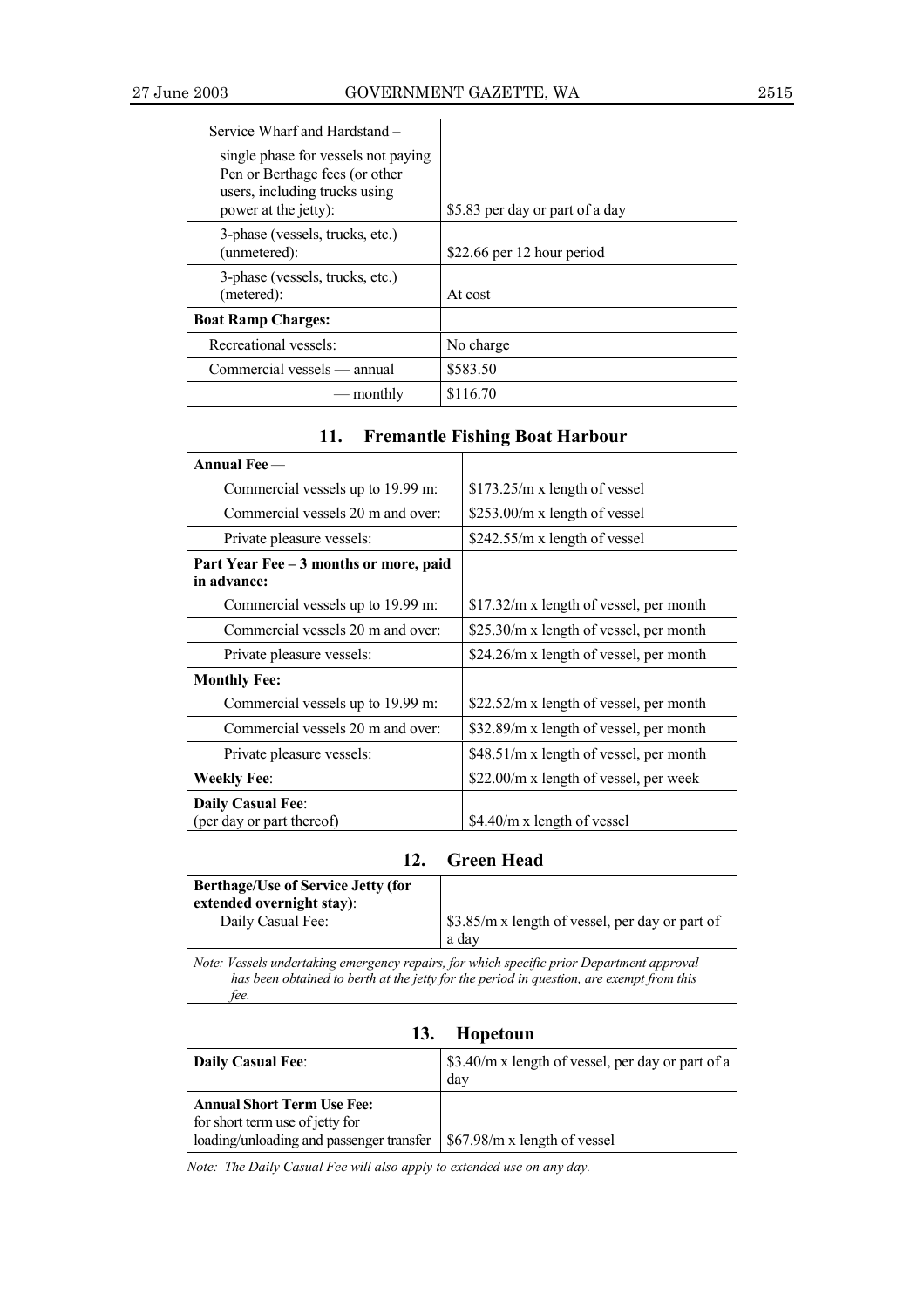| General                                                                                        |                                         |
|------------------------------------------------------------------------------------------------|-----------------------------------------|
| <b>Annual Fee:</b>                                                                             | \$339.90/m x length of vessel           |
| Part Year Fee - 3 months or                                                                    |                                         |
| more, paid in advance:                                                                         | \$33.99/m x length of vessel, per month |
| <b>Monthly Fee:</b>                                                                            | \$67.98/m x length of vessel, per month |
| <b>Weekly Fee:</b>                                                                             | \$33.99/m x length of vessel, per week  |
| Daily Casual Fee:                                                                              | \$6.80/m x length of vessel, per day    |
| <b>Extended Berthage</b> (shared use of<br>service jetty):                                     |                                         |
| <b>Annual Fee:</b>                                                                             | \$339.90/m x length of vessel           |
| Part Year Fee - 3 months or<br>more, paid in advance:                                          | \$33.99/m x length of vessel, per month |
| <b>Monthly Fee:</b>                                                                            | \$67.98/m x length of vessel, per month |
| Use restricted to old pens/shared use<br>of old Service Jetty for Extended<br><b>Berthage:</b> |                                         |
| <b>Annual Fee:</b>                                                                             | \$271.92/m x length of vessel           |
| Part Year Fee – 3 months or                                                                    |                                         |
| more, paid in advance:                                                                         | \$27.19/m x length of vessel, per month |
| <b>Monthly Fee:</b>                                                                            | \$54.38/m x length of vessel, per month |
| <b>Weekly Fee:</b>                                                                             | \$28.32/m x length of vessel, per week  |
| <b>Daily Casual Fee:</b>                                                                       | \$5.66/m x length of vessel, per day    |

# **14. Johns Creek Boat Harbour (Point Samson)**

*Note: If persons paying this annual fee wish to use the other (new) harbour berthing facilities, they have the option of upgrading their annual payment to the higher amount, or paying an additional daily casual fee.*

| <b>Electrical Power Charge: (3-phase)</b> |                                        |
|-------------------------------------------|----------------------------------------|
| If metered                                | At cost                                |
| plus a meter reading fee of               | \$11.33                                |
| If unmetered                              | \$22.66/12 hour period or part thereof |

## **15. Jurien Boat Harbour**

| <b>Standard Fees</b> ( <i>subject to a minimum chargeable length relative to the size of the pen,</i><br>as set out below):   |                    |                                         |                                      |  |
|-------------------------------------------------------------------------------------------------------------------------------|--------------------|-----------------------------------------|--------------------------------------|--|
| Minimum chargeable<br>$10 \text{ m}$ pen                                                                                      |                    |                                         | at least 8 m                         |  |
| length when calculating<br>fee for pens of a                                                                                  | 15 m pen           |                                         | at least 12 m                        |  |
| particular size                                                                                                               | 18 m pen           |                                         | at least 14.4 m                      |  |
|                                                                                                                               | $20 \text{ m}$ pen |                                         | at least 16 m                        |  |
| <b>Annual Fee:</b>                                                                                                            |                    |                                         | \$154.00/m x length of vessel        |  |
| Part Year Fee – 3 months or<br>more, paid in advance:                                                                         |                    | \$15.40/m x length of vessel, per month |                                      |  |
| <b>Monthly Fee:</b>                                                                                                           |                    | \$30.80/m x length of vessel, per month |                                      |  |
| <b>Weekly Fee:</b>                                                                                                            |                    | \$27.50/m x length of vessel, per week  |                                      |  |
| <b>Daily Casual Fee:</b>                                                                                                      |                    | \$5.50/m x length of vessel, per day    |                                      |  |
| <b>Transient Vessels Fee (for use of</b><br>service jetty by vessels for which<br>mooring, Berthage or Pen fees not<br>paid): |                    |                                         | \$2.75/m x length of vessel, per day |  |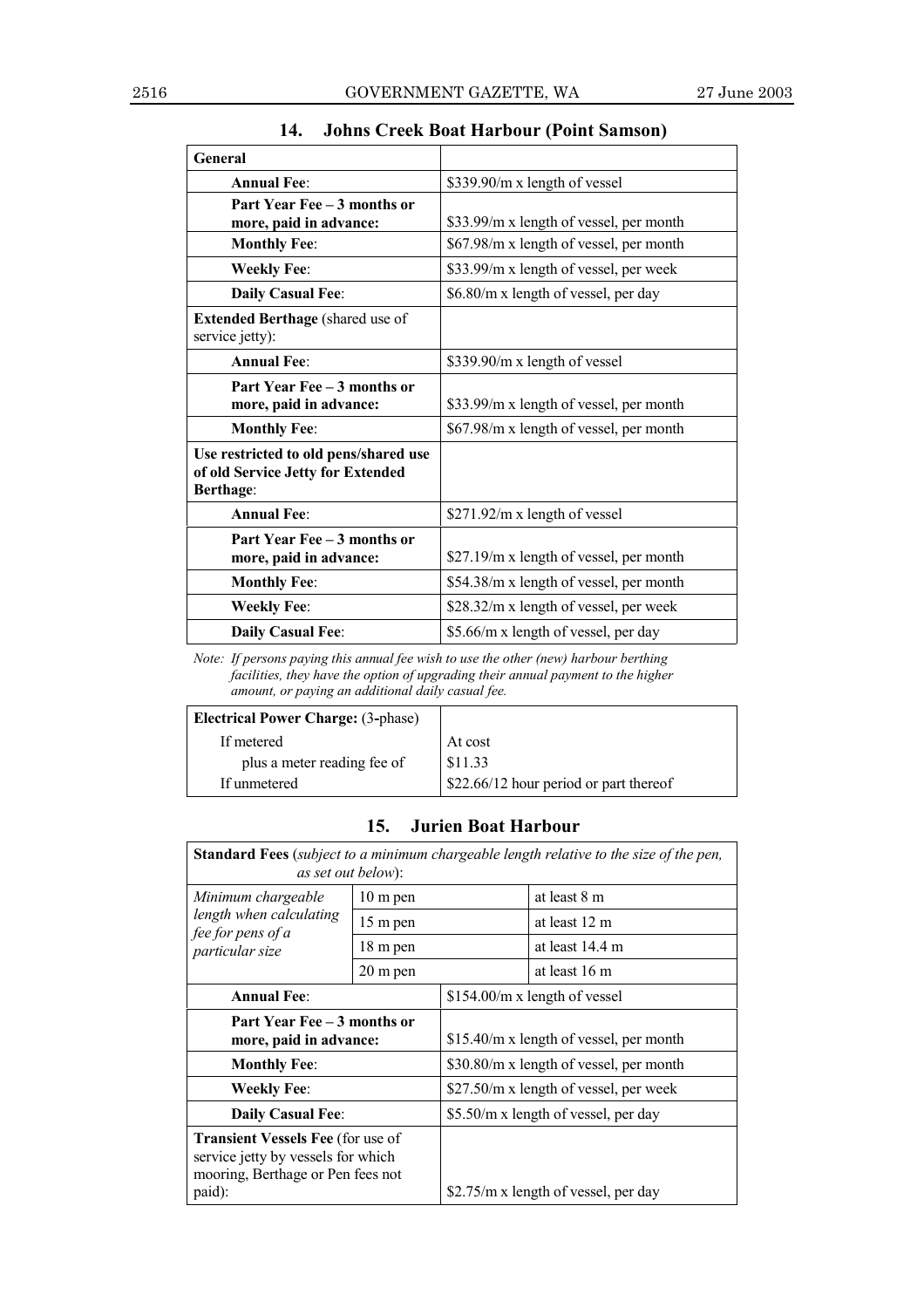| as set out below):                                                                                                                                                                                                                                       |                    |                    | <b>Standard Fees</b> (subject to a minimum chargeable length relative to the size of the pen,                                                                  |
|----------------------------------------------------------------------------------------------------------------------------------------------------------------------------------------------------------------------------------------------------------|--------------------|--------------------|----------------------------------------------------------------------------------------------------------------------------------------------------------------|
| Minimum chargeable<br>12 m pen<br>length when calculating<br>15 m pen                                                                                                                                                                                    |                    |                    | at least 9.6 m                                                                                                                                                 |
|                                                                                                                                                                                                                                                          |                    |                    | at least 12 m                                                                                                                                                  |
| fee for pens of a<br>particular size                                                                                                                                                                                                                     | 18 m pen           |                    | at least 14.4 m                                                                                                                                                |
|                                                                                                                                                                                                                                                          | $20 \text{ m}$ pen |                    | at least 16 m                                                                                                                                                  |
| <b>Annual Fee:</b>                                                                                                                                                                                                                                       |                    |                    | \$194.70/m x length of vessel                                                                                                                                  |
| Part Year Fee – 3 months or<br>more, paid in advance:                                                                                                                                                                                                    |                    |                    | \$19.47/m x length of vessel, per month                                                                                                                        |
| <b>Monthly Fee:</b>                                                                                                                                                                                                                                      |                    |                    | \$38.94/m x length of vessel, per month                                                                                                                        |
| <b>Weekly Fee:</b>                                                                                                                                                                                                                                       |                    |                    | \$22.00/m x length of vessel, per week                                                                                                                         |
| <b>Daily Casual Fee:</b>                                                                                                                                                                                                                                 | vessel)            |                    | \$4.40/m x length of vessel, per day (with a<br>minimum overnight charge of \$44.00 per                                                                        |
| Minimum for overnight stay:                                                                                                                                                                                                                              |                    | \$44.00 per vessel |                                                                                                                                                                |
| <b>Short Term Use of Service Jetty for</b><br>loading or unloading (for vessels not<br>paying pen, mooring or berthing fee)<br><b>Electric Power Charge:</b><br>3-phase (all users):<br>Single phase: (for vessels not<br>paying annual or monthly fee): |                    | cost               | \$550.00 per vessel per year<br>\$22.00 per day or part of a day<br>\$5.50 per day, or if meter indicates power<br>consumption in excess of \$5.50 per day, at |

### **16. Kalbarri Boat Harbour**

### **17. Lancelin**

| Daily Casual Fee $-$                |                              |
|-------------------------------------|------------------------------|
| (Berthage/Use of Service Jetty, for |                              |
| extended/overnight stay):           | $$5.50/m x$ length of vessel |

*Note: Vessels undertaking emergency repairs for which special prior Departmental approval has been sought, and obtained, to berth at the jetty for the period in question, are to be exempt from this fee.*

**18. Leeman**

| <b>Daily Casual Fee:</b>   | \$3.30/m x length of vessel |
|----------------------------|-----------------------------|
| Minimum for overnight stay | \$49.50 per vessel          |

### **19. Port Denison**

| <b>Standard Fees</b> (subject to a minimum chargeable length for a 20 m pen of 16 m.):                                                                                          |                                        |  |
|---------------------------------------------------------------------------------------------------------------------------------------------------------------------------------|----------------------------------------|--|
| Annual Fee $-$                                                                                                                                                                  |                                        |  |
| Commercial vessels:                                                                                                                                                             | \$731.50 per vessel                    |  |
| Recreational vessels:                                                                                                                                                           | \$55.00 per vessel                     |  |
| for all vessels:<br>plus                                                                                                                                                        | \$48.40/m x length of vessel<br>$\,^+$ |  |
| <b>Daily Casual Fee (all vessels):</b>                                                                                                                                          | \$5.50/m x length of vessel, per day   |  |
| <b>Extended Stay Fee</b> (for extended or<br>overnight stays at the service jetty between<br>1 November to 30 June for vessels that have<br>paid annual berthing/mooring fees): | $$44.00$ per day                       |  |

*Note: A vessel for which a prescribed daily casual fee has been paid for the period in question, and a person who has sought and received specific, prior, Departmental approval to berth at the jetty for the period in question (e.g. for emergency repairs) is exempt from the payment of the extended stay fee.*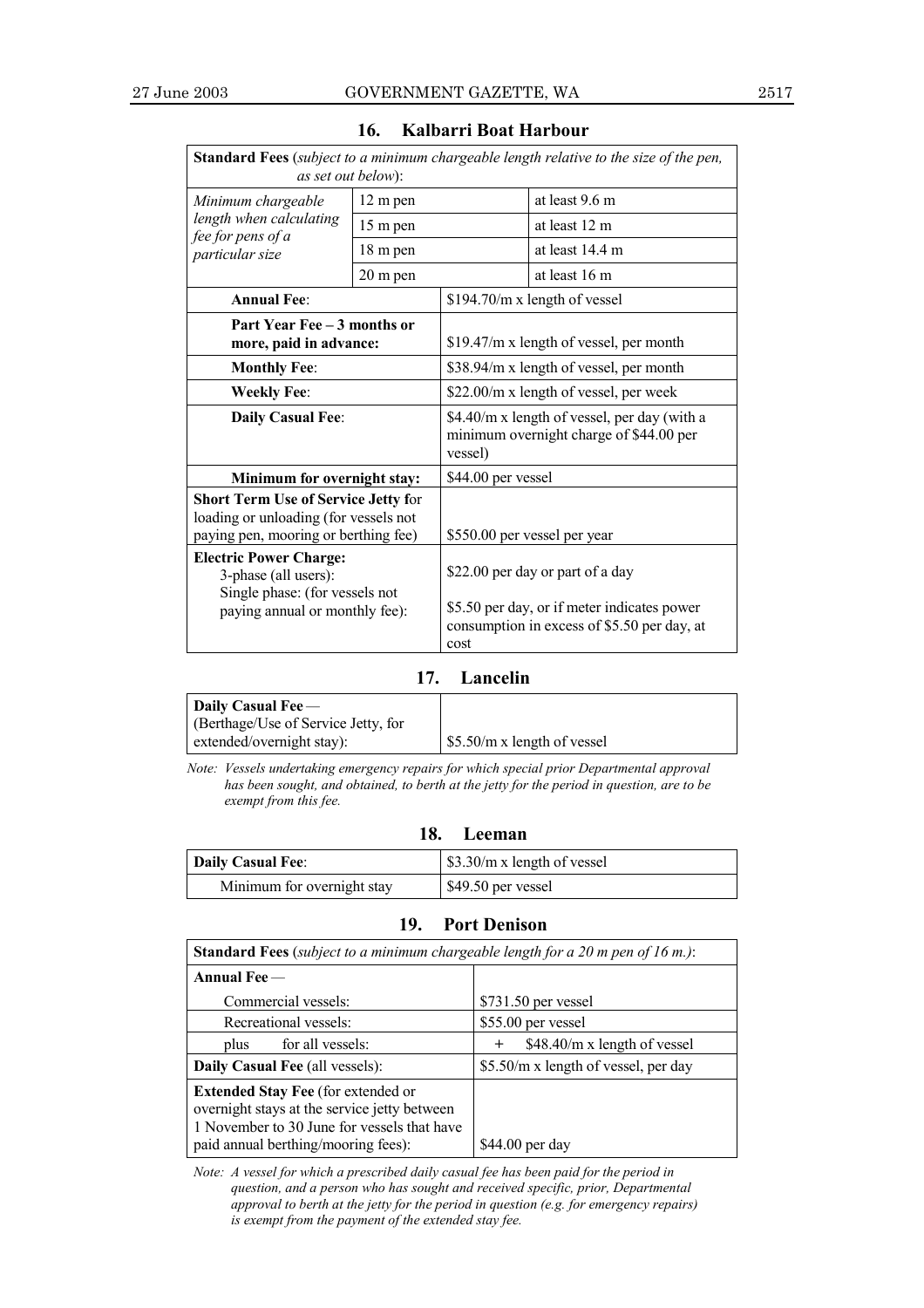| <b>Daily Casual Fee:</b>            | \$3.96/m x length of vessel, per day |
|-------------------------------------|--------------------------------------|
| Minimum for overnight stay          | \$44.00                              |
| <b>Annual Use of Service Jetty:</b> | $$226.60$ per vessel                 |

**20. Port Gregory**

*Note: A person not paying the Annual Use of Service Jetty fee for a vessel is to pay the Daily Casual Fee.*

# **Part 2 – Pile Mooring Fees**

[r. 94B]

*Note: Unless otherwise indicated, payment of pile mooring fees entitles the hirer to free use of the service jetty located within the harbour in which the mooring is located, subject to the availability of berth space, and to the direction of authorised officers. This free use may be limited to loading, unloading and fuelling operations.*

*Note: The Beadon Creek Boat Harbour (Onslow) pile mooring fees can be found in Part 1, under the inclusive heading of "Shared use of facilities", in that harbour's pen and berthing fees.*

| <b>Annual Fee:</b>                                    | $$104.24/m x$ length of vessel                |
|-------------------------------------------------------|-----------------------------------------------|
| Part Year Fee – 3 months or<br>more, paid in advance: | $$10.42/m \times length of vessel, per month$ |
| <b>Monthly Fee:</b>                                   | \$20.85/m x length of vessel, per month       |
| <b>Weekly Fee:</b>                                    | \$8.77/m x length of vessel, per week         |
| <b>Daily Casual Fee:</b>                              | \$1.75/m x length of vessel, per day          |

### **Carnarvon Boat Harbour**

| <b>Annual Fee:</b>  | $$113.30/m x$ length of vessel                |
|---------------------|-----------------------------------------------|
| <b>Monthly Fee:</b> | $$22.66/m \times length of vessel, per month$ |
| <b>Daily Fee:</b>   | $$2.27/m x$ length of vessel                  |

# **Part 3 – Miscellaneous fees**

[r. 94C]

Fees payable for any Departmental jetty, wharf or harbour for which no other fee has been prescribed:

| <b>Daily Casual Fee:</b>                                                      | \$3.40/m x length of vessel, per day |  |
|-------------------------------------------------------------------------------|--------------------------------------|--|
| <b>Electric Power Charge:</b>                                                 | $$22.66/12$ hour period              |  |
| <b>General Cargo Wharfage:</b>                                                |                                      |  |
| for cargo:                                                                    | \$4.53/t or $m^3$                    |  |
| if vessel lifted over service jetty:                                          | $$10.20/m$ of vessel lifted          |  |
| <b>Rubbish Disposal:</b>                                                      |                                      |  |
| for excess quantities, or if from<br>other than vessels not using<br>harbour: | \$56.65 per service                  |  |
| to clean up rubbish not placed in<br>bins:                                    | At cost                              |  |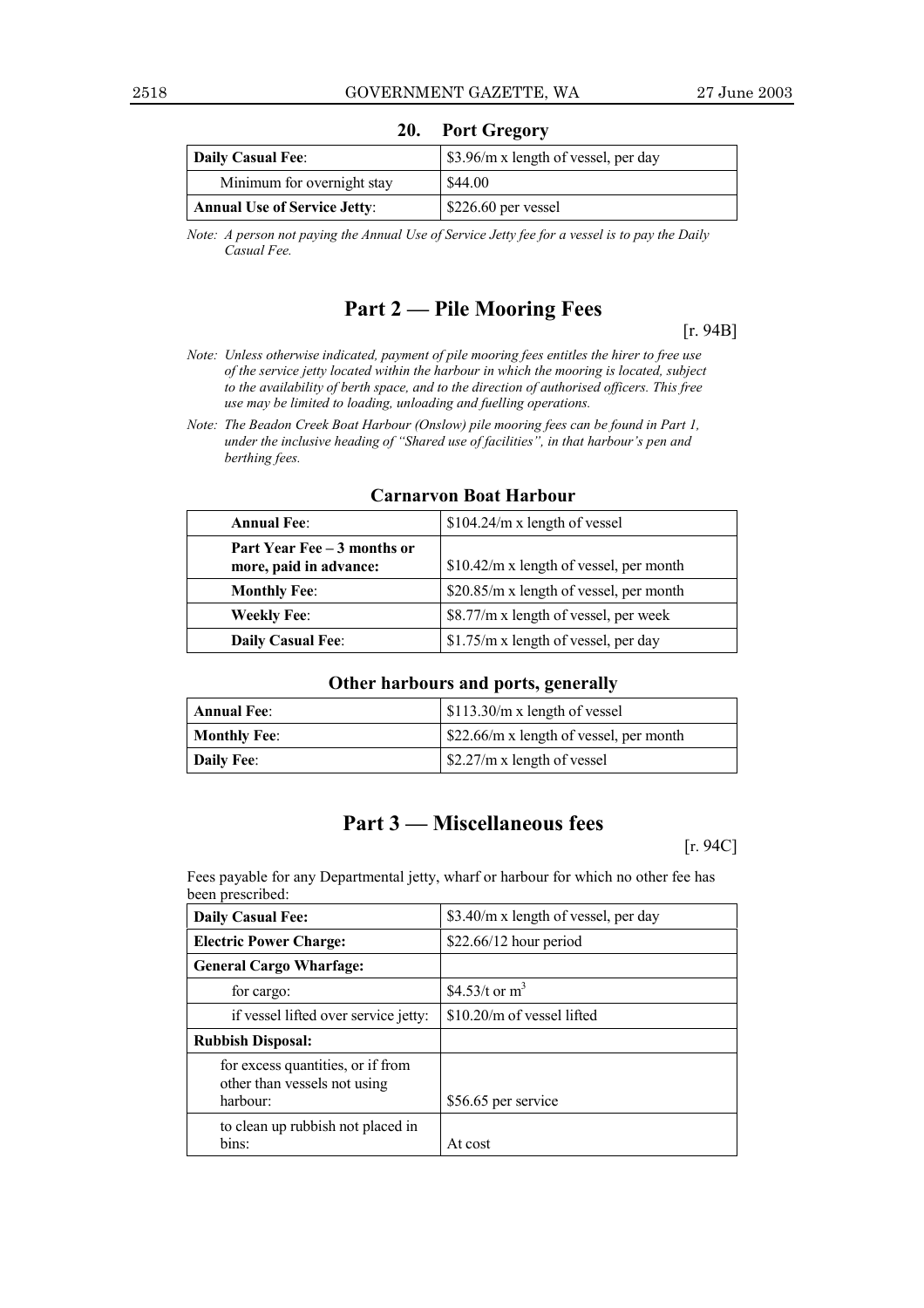# Part 4 – Service jetties – Fuel wharfage fees

# **Rate per litre of fuel oil used**

| Augusta                          | \$0.022   |
|----------------------------------|-----------|
| Beadon Creek (Onslow)            | \$0.04532 |
| <b>Bremer Bay</b>                | \$0.034   |
| Carnarvon                        | \$0.044   |
| Casuarina (Bunbury) Boat Harbour | \$0.033   |
| Cervantes                        | \$0.0825  |
| Emu Point (Albany)               | \$0.045   |
| Exmouth                          | \$0.04532 |
| Fremantle Fishing Boat Harbour   | \$0.0165  |
| Green Head                       | \$0.055   |
| Hopetoun                         | \$0.040   |
| Johns Creek (Point Samson)       | \$0.04532 |
| Jurien                           | \$0.055   |
| Kalbarri                         | \$0.044   |
| Lancelin                         | \$0.0275  |
| Leeman                           | \$0.044   |
| Port Gregory                     | \$0.055   |

By Command of the Governor,

M. C. WAUCHOPE, Clerk of the Executive Council.

î.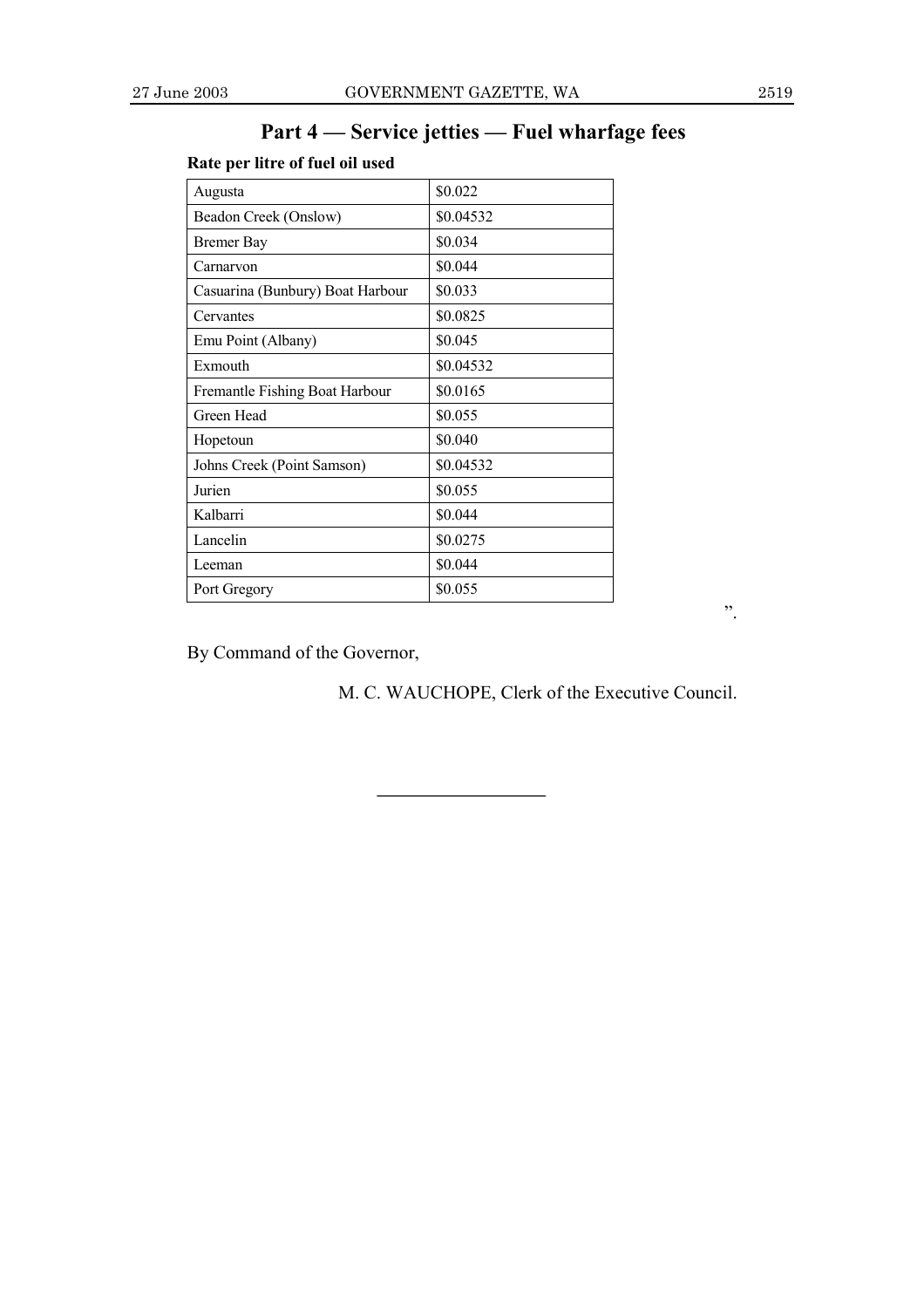Marine Navigational Aids Act 1973

# **Marine Navigational Aids Amendment Regulations 2003**

Made by the Governor in Executive Council.

#### 1. **Citation**

These regulations may be cited as the *Marine Navigational Aids* **Amendment Regulations 2003.** 

#### $2.$ Commencement

These regulations come into operation on 1 July 2003.

#### $3.$ The regulations amended

The amendments in these regulations are to the *Marine* Navigational Aids Regulations 1985\*.

[\* Published in Gazette 28 June 1985, p. 2318. For amendments to 14 May 2003 see 2001 Index to Legislation of Western Australia, Table 4, p. 213-14, and Gazette 14 June 2002.1

#### $\overline{4}$ . The Schedule amended

The Schedule is amended as follows:

- in item (a) by deleting " $$92.40"$  and inserting instead (a)  $\bar{\mathcal{C}}$  $$95.20$  ":
- (b) in item (b) by deleting " $$121.00"$  and inserting instead  $-$

 $\epsilon$ \$124.60  $, \cdot$ 

(c) in item (c) by deleting " $$177.10"$  and inserting  $instead -$ 

 $$182.40$  ":

(d) in item (d) by deleting " $$271.70"$  and inserting instead -

> $\mathsf{cc}$  $$279.90$  "

(e) in item (e) by deleting " $$414.70"$  and inserting  $instead$  —

 $\frac{427.10}{10}$  .

(f) in item (f) by deleting " $$647.90"$  and inserting  $instead \epsilon\, \epsilon$  $$667.30$  ".

By Command of the Governor,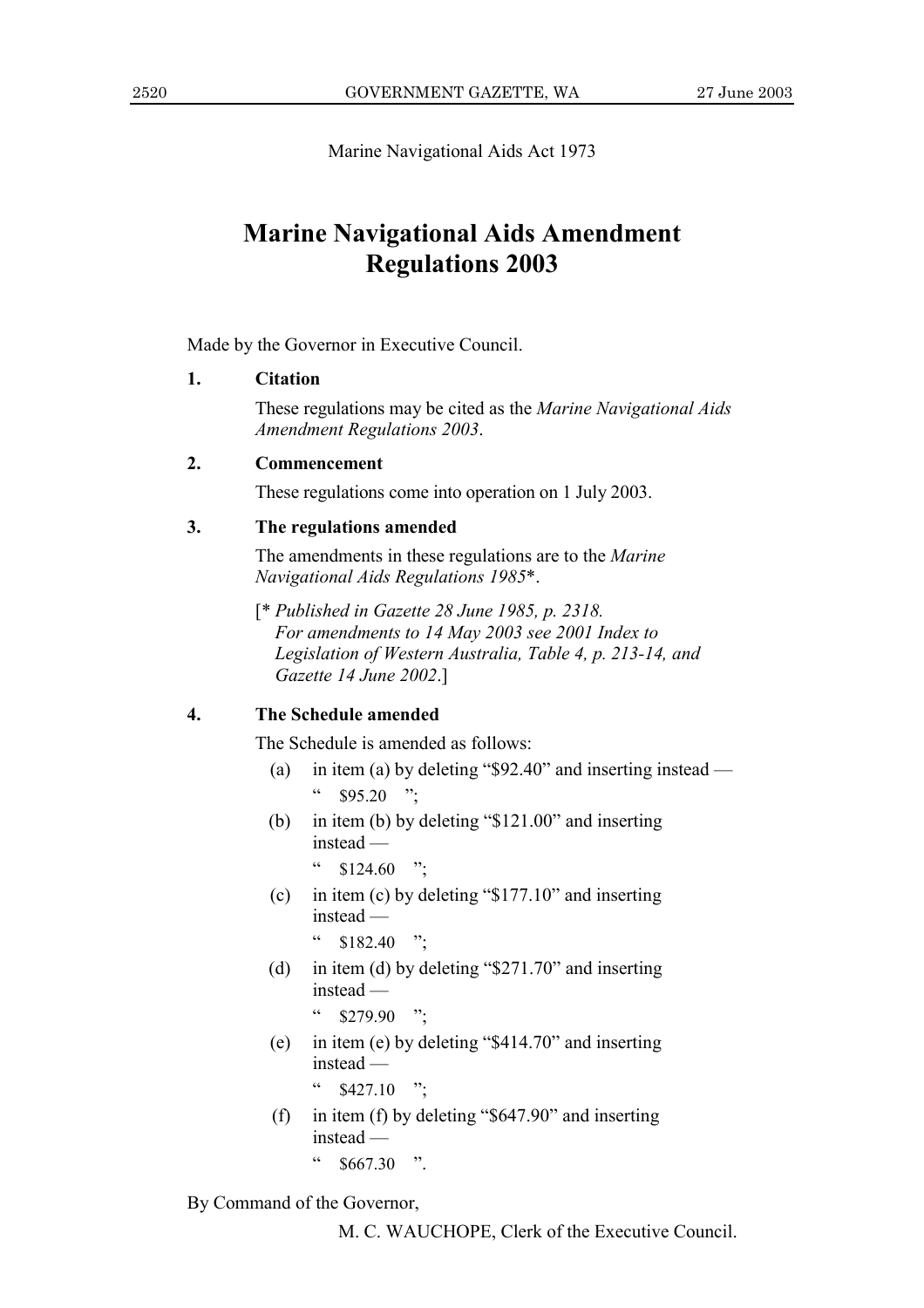Shipping and Pilotage Act 1967

# **Ports and Harbours Amendment Regulations 2003**

Made by the Governor in Executive Council.

#### $\mathbf{1}$ . **Citation**

These regulations may be cited as the *Ports and Harbours* **Amendment Regulations 2003.** 

#### $2.$ Commencement

These regulations come into operation on 1 July 2003.

#### $\mathbf{3}$ The regulations amended

The amendments in these regulations are to the *Ports and* Harbours Regulations\*.

[\* Published in Gazette 3 February 1966, p. 277-92. For amendments to 9 June 2003 see Western Australian Legislation Information Tables for 2002, Table 4, p. 352-4.]

#### $\overline{4}$ . **Regulation 14 amended**

Regulation  $14(3)$  is amended by deleting "\$3 761.84" and inserting instead —

 $\epsilon$  $$3874.69$  "

#### $\overline{5}$ . **Regulation 15 amended**

Regulation 15(3) is amended by deleting "\$619.08" and inserting instead —

 $\zeta\,\zeta$  $$637.65$  ".

#### 6. **Regulation 15A amended**

- $(1)$ Regulation  $15A(1)(a)$  is amended by deleting "\$616.77" and inserting instead —
	- $\overline{\mathbf{c}}$  $$635\,27$  "
- Regulation  $15A(2)(a)$  is amended by deleting "\$616.77" and  $(2)$ inserting instead —
	- $\zeta$   $\zeta$  $$635.27$  ".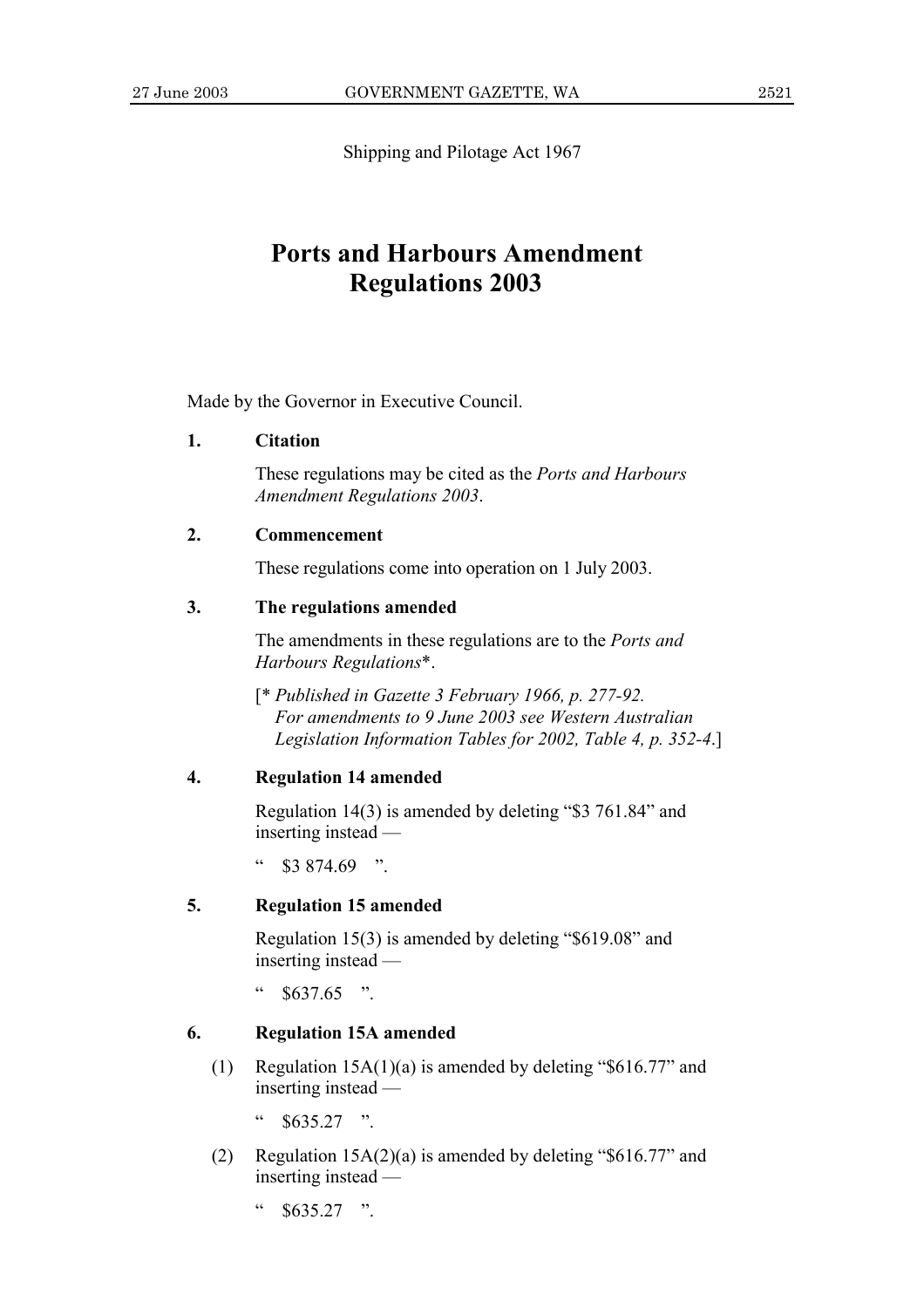Regulation 15A(2)(c) is amended by deleting "\$732.27" and  $(3)$ inserting instead —

 $\epsilon$  $$754.24$  "

#### $7.$ **Regulation 15B amended**

Regulation 15B is amended as follows:

- by deleting " $$293.37"$  and inserting instead  $(a)$  $\frac{4}{3}$  \$302.17 ":
- by deleting "\$420.42" and inserting instead (b)  $$433.03$  "

#### 8. **Regulation 15C amended**

Regulation 15C is amended as follows:

- by deleting "\$92.40" and inserting instead  $(a)$ "  $$95.17$  ":
- by deleting "\$619.08" and inserting instead (b)  $\epsilon\, \epsilon$  $$637.65$  ";
- (c) by deleting " $$1\,607.76$ " and inserting instead  $\epsilon\,\epsilon$  $$1655.99$  "

#### $9<sub>1</sub>$ **Regulation 16 amended**

Regulation  $16(d)(i)$  is amended by deleting "\$680.30" and inserting instead —

 $\epsilon$  $$700.70$  ".

#### 10. **Regulation 17 amended**

Regulation 17(1) is amended by deleting "five miles" and inserting instead —

 $\epsilon$ 5 nautical miles ".

#### $11.$ **Regulation 18 amended**

 $(1)$ Regulation 18(1a) is amended by deleting "item 4" and inserting instead —

 $\epsilon$ item  $3 \rightarrow$ 

- Regulation  $18(2)$  is amended as follows:  $(2)$ 
	- in paragraph (c) by deleting "item 3" and inserting  $(a)$  $instead -$ 
		- " item  $2$  ";
	- in paragraph (d) by deleting "item 3" and inserting (b)  $instead -$

item  $2$  ";  $\epsilon\epsilon$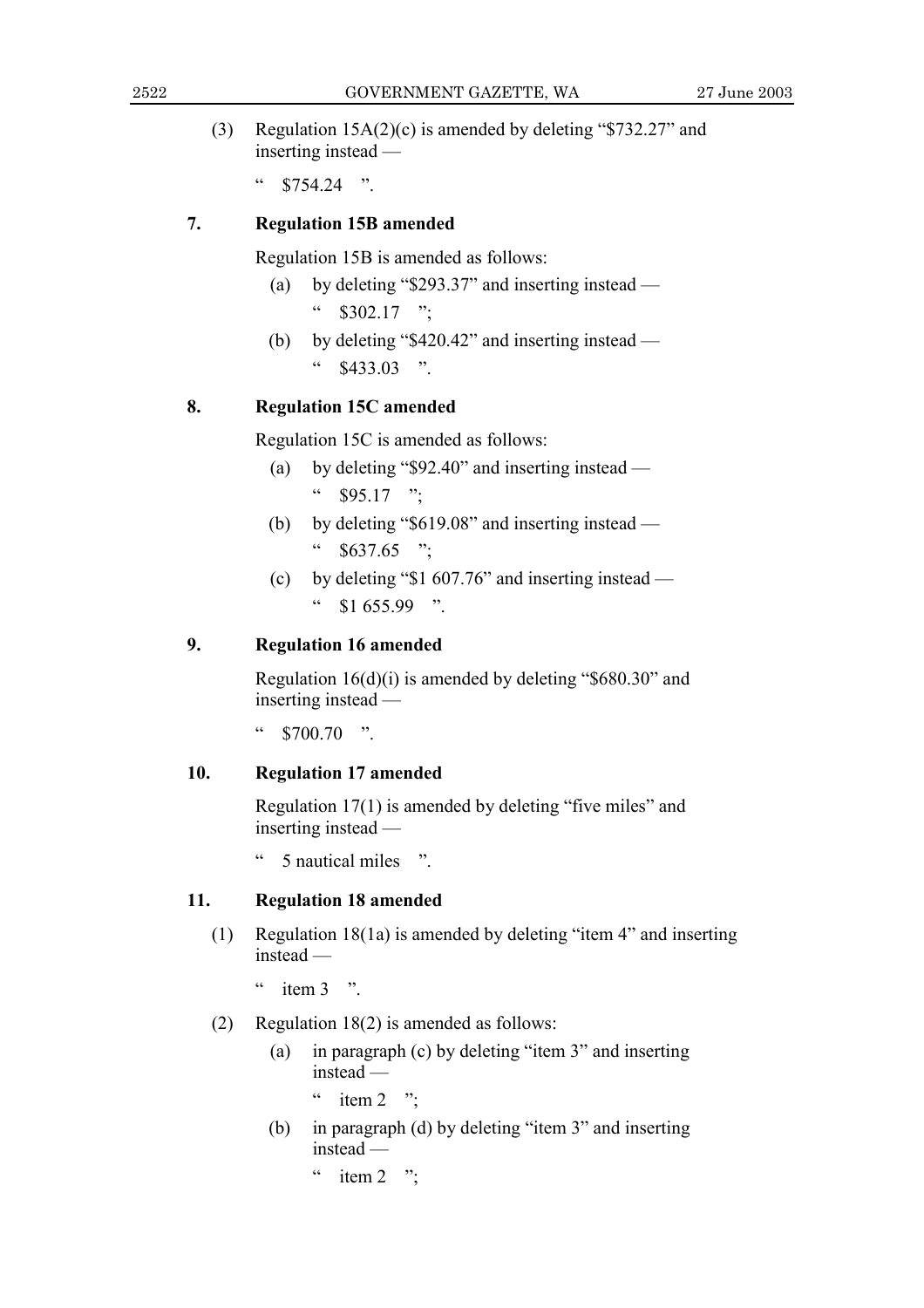- (c) in paragraph (e) by deleting "item  $4$ " and inserting  $instead -$ 
	- $\degree$  item 3  $\degree$ ;
- (d) in paragraph (f) by deleting "item 4" and inserting  $instead -$ 
	- $\degree$  item 3  $\degree$ .

### **12. Regulation 19 amended**

Regulation 19(5) is amended by deleting "Manager" and inserting instead  $-$ 

chief executive officer  $\therefore$ 

## **13. Regulation 31 amended**

Regulation 31 is amended by deleting "one mile" and inserting instead —

 $\degree$  1 nautical mile  $\degree$ 

### **14. Regulation 38 amended**

Regulation  $38(1)$  is amended by deleting "100 feet" and inserting instead  $-$ 

 $\degree$  30 metres  $\degree$ .

# **15. Second Schedule amended**

- (1) The Second Schedule Table 1 is amended in the second column, in relation to the purpose described in the first column of the Table as "Explosives, Dangerous Cargo or Inflammable Liquids" on board or vessel not Gas Free", by deleting "one mile" and inserting instead  $-$ 
	- 1 nautical mile <sup>"</sup>
- (2) The Second Schedule Table 2 is amended in the second column, in relation to the purpose described in the first column of the Table as "Self-propelled dredger that is under way, and is unable to manoeuvre so as to give way or avoid other vessels", by deleting  $\degree$ 2 miles $\degree$  and inserting instead  $\degree$ 
	- $\degree$  2 nautical miles  $\degree$

## **16. Third Schedule amended**

(1) The Third Schedule Part 1 item 1 is amended by deleting all the words and figures after "the Port of Wyndham are – " and inserting instead  $-$ 

| I<br>. . |  |
|----------|--|
|          |  |
|          |  |
|          |  |

| <b>Gross registered</b><br>tonnage of vessel | <b>Charges for both inward</b><br>and outward pilotage |
|----------------------------------------------|--------------------------------------------------------|
| Up to 1499                                   | \$4 258.27                                             |
| $1500 - 3000$                                | \$4 357.69                                             |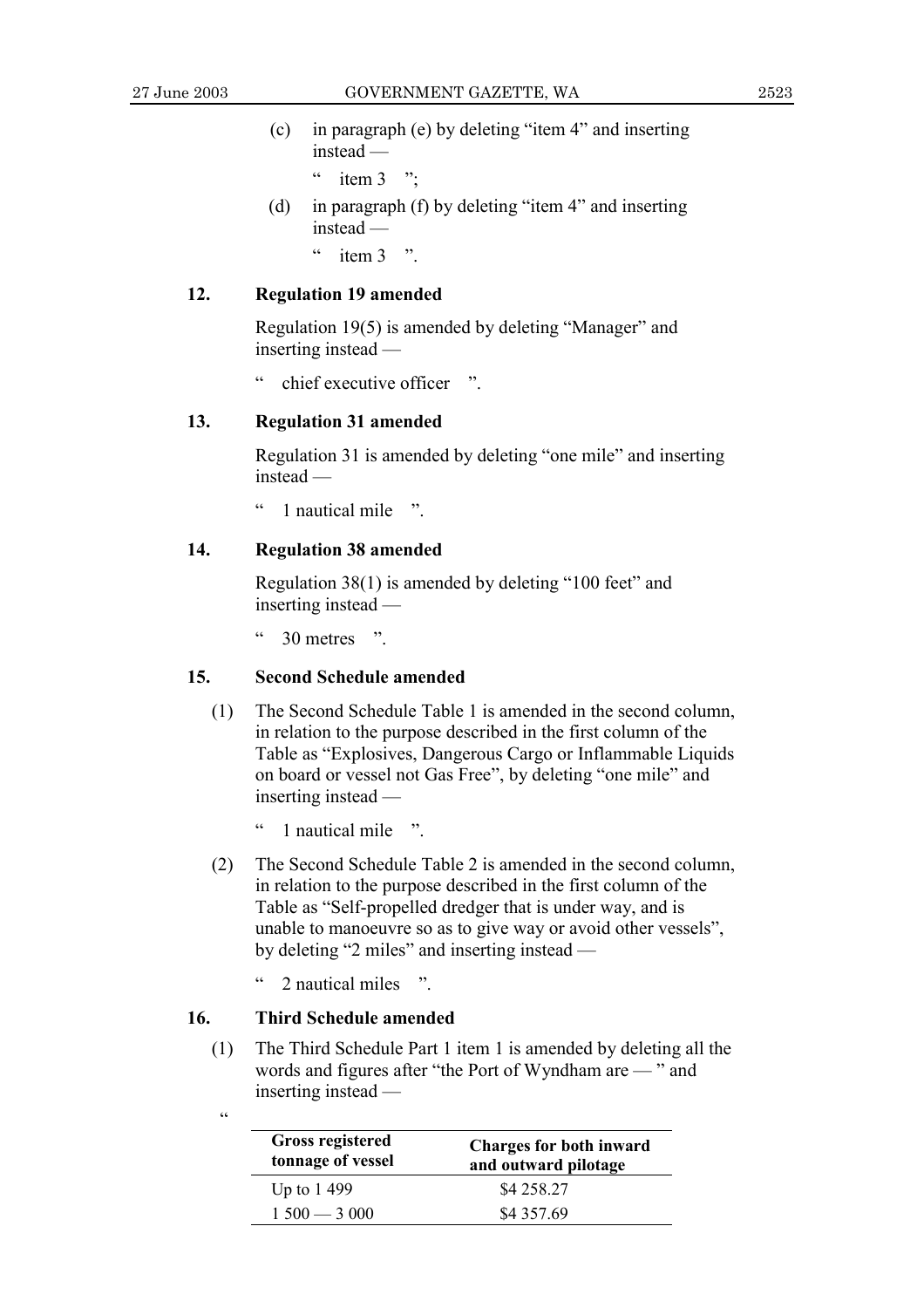$\overline{\mathcal{C}}$ 

|     |            | <b>Gross registered</b><br>tonnage of vessel | <b>Charges for both inward</b><br>and outward pilotage                                                                                                   |                                                           |    |
|-----|------------|----------------------------------------------|----------------------------------------------------------------------------------------------------------------------------------------------------------|-----------------------------------------------------------|----|
|     |            | $3001 - 5000$                                | \$4 837.12                                                                                                                                               |                                                           |    |
|     |            | $5001 - 10000$                               | \$5 348.67                                                                                                                                               |                                                           |    |
|     |            | $10001 - 20000$                              | \$6418.16                                                                                                                                                |                                                           |    |
|     |            | $20001 - 30000$                              | \$7 175.97                                                                                                                                               |                                                           |    |
|     |            | Exceeding 30 000                             | \$7856.45                                                                                                                                                |                                                           | ,, |
| (2) |            |                                              | The Third Schedule Part 1 item 2 is amended as follows:                                                                                                  |                                                           |    |
|     | (a)        | instead —                                    | in paragraph (a) by deleting "\$513.98" and inserting                                                                                                    |                                                           |    |
|     |            | $\zeta$ $\zeta$<br>$$529.39$ ";              |                                                                                                                                                          |                                                           |    |
|     | (b)        | instead                                      | in paragraph $(c)(i)$ by deleting "\$293.37" and inserting                                                                                               |                                                           |    |
|     |            | $\epsilon$<br>$$302.17$ ";                   |                                                                                                                                                          |                                                           |    |
|     | (c)        | instead —                                    | in paragraph $(c)(ii)$ by deleting "\$420.42" and inserting                                                                                              |                                                           |    |
|     |            | $\epsilon$<br>\$433.03                       | $\ddots$                                                                                                                                                 |                                                           |    |
|     | (d)        | $\frac{p \cdot p}{p}$                        | by inserting after paragraph (c) the following                                                                                                           |                                                           |    |
|     | $\epsilon$ |                                              |                                                                                                                                                          |                                                           |    |
|     |            | (d)                                          | for pilotage at the Port of<br>Wyndham where a radio<br>watch is required out of hours                                                                   | an amount equal<br>to the cost of the<br>pilotage service | ,, |
| (3) |            | item is inserted instead                     | The Third Schedule Part II item 1 is deleted and the following                                                                                           |                                                           |    |
|     |            |                                              |                                                                                                                                                          |                                                           |    |
|     | 1          |                                              | Conservancy dues payable in respect of any<br>vessel, other than a fishing vessel or a vessel<br>referred to in regulation $18(1)(a)$ to (j), on the day |                                                           |    |
|     | (a)        | of first entry of that vessel —              |                                                                                                                                                          |                                                           |    |
|     |            |                                              | subject to paragraph (b), where the length of<br>the vessel exclusive of bowsprit -                                                                      |                                                           |    |
|     |            | (i)                                          | does not exceed 6 m                                                                                                                                      | \$95.20                                                   |    |
|     |            |                                              | (ii) exceeds 6 m but does not exceed 10 m                                                                                                                | \$124.60                                                  |    |
|     |            |                                              | (iii) exceeds 10 m but does not exceed 20 m                                                                                                              | \$182.40                                                  |    |
|     |            |                                              | (iv) exceeds 20 m but does not exceed 30 m                                                                                                               | \$279.90                                                  |    |
|     |            |                                              | (v) exceeds 30 m but does not exceed 50 m                                                                                                                | \$427.10                                                  |    |
|     |            |                                              | (vi) exceeds 50 m but does not exceed 70 m                                                                                                               | \$667.30                                                  |    |
|     | (b)        |                                              | where vessel enters port for coal, fuel oil,<br>supplies or orders, and not loading or<br>unloading cargo or taking on more than                         |                                                           |    |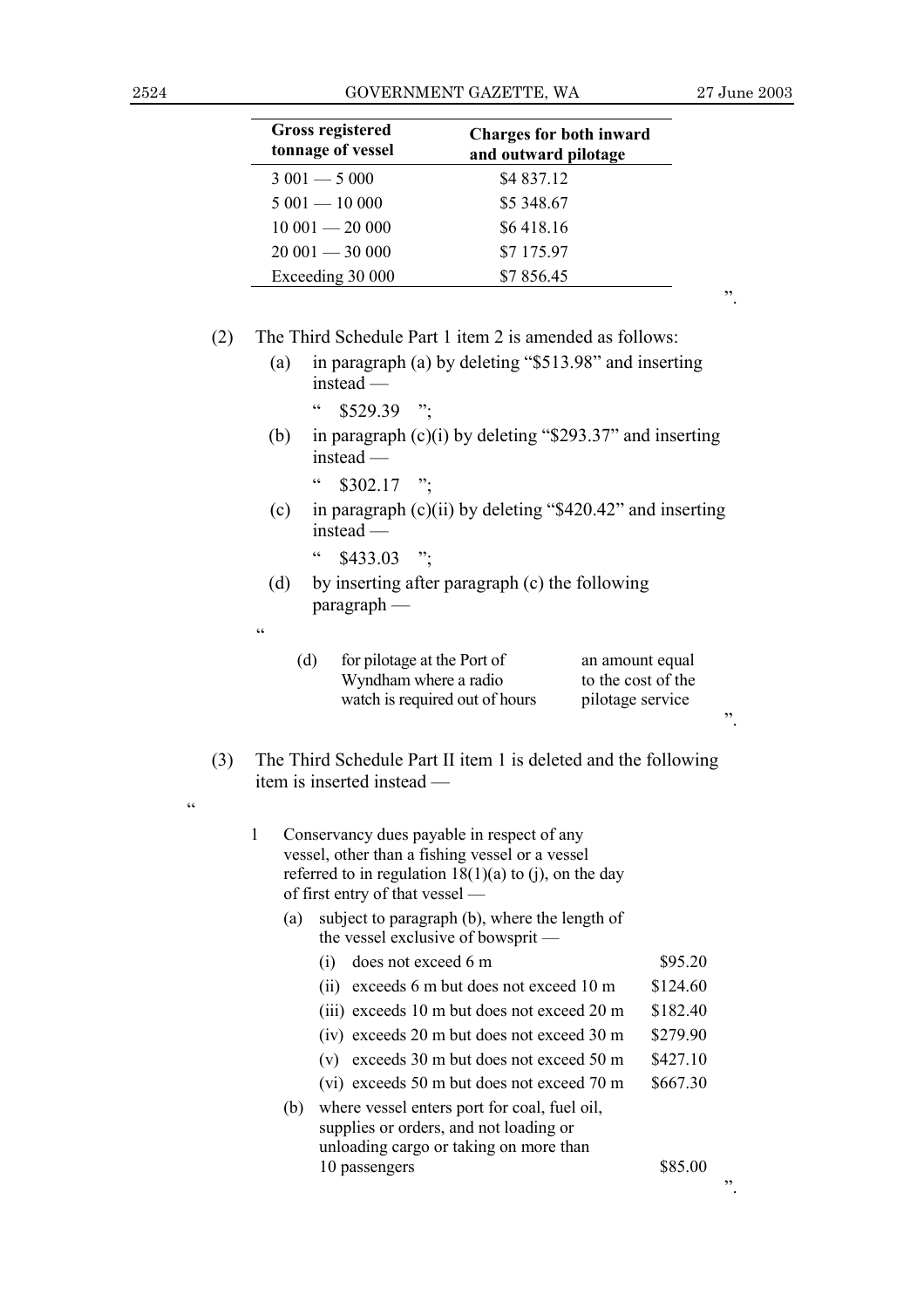$\ddot{\phantom{0}}$ 

- (4) The Third Schedule Part II item 3 is deleted and the following item is inserted instead —
- $\epsilon$
- 3 (1) Conservancy dues payable in respect of the use by a fishing vessel of  $-$ 
	- the Emu Point Fishing Boat Harbour, Albany;
	- the Fishing Boat Harbour, Carnarvon;
	- the Bandy Creek Small Boat Harbour, Esperance;
	- the Fishing Boat Harbour, Fremantle;
	- the Inner Harbour, Geraldton; or
	- the Fishing Boat Harbour, Port Denison, for a period of 12 months ending on 30 June, where the length of the vessel exclusive of the bowsprit — (a) does not exceed 6 m  $$95.20$

| (b) exceeds 6 m but does not exceed 10 m                      | \$124.60 |
|---------------------------------------------------------------|----------|
| (c) exceeds 10 m but does not exceed 20 m                     | \$182.40 |
| (d) exceeds 20 m but does not exceed 30 m $$279.90$           |          |
| (e) exceeds $30 \text{ m}$ but does not exceed $50 \text{ m}$ | \$427.10 |
| (f) exceeds $50 \text{ m}$                                    | \$667.30 |
|                                                               |          |

By Command of the Governor,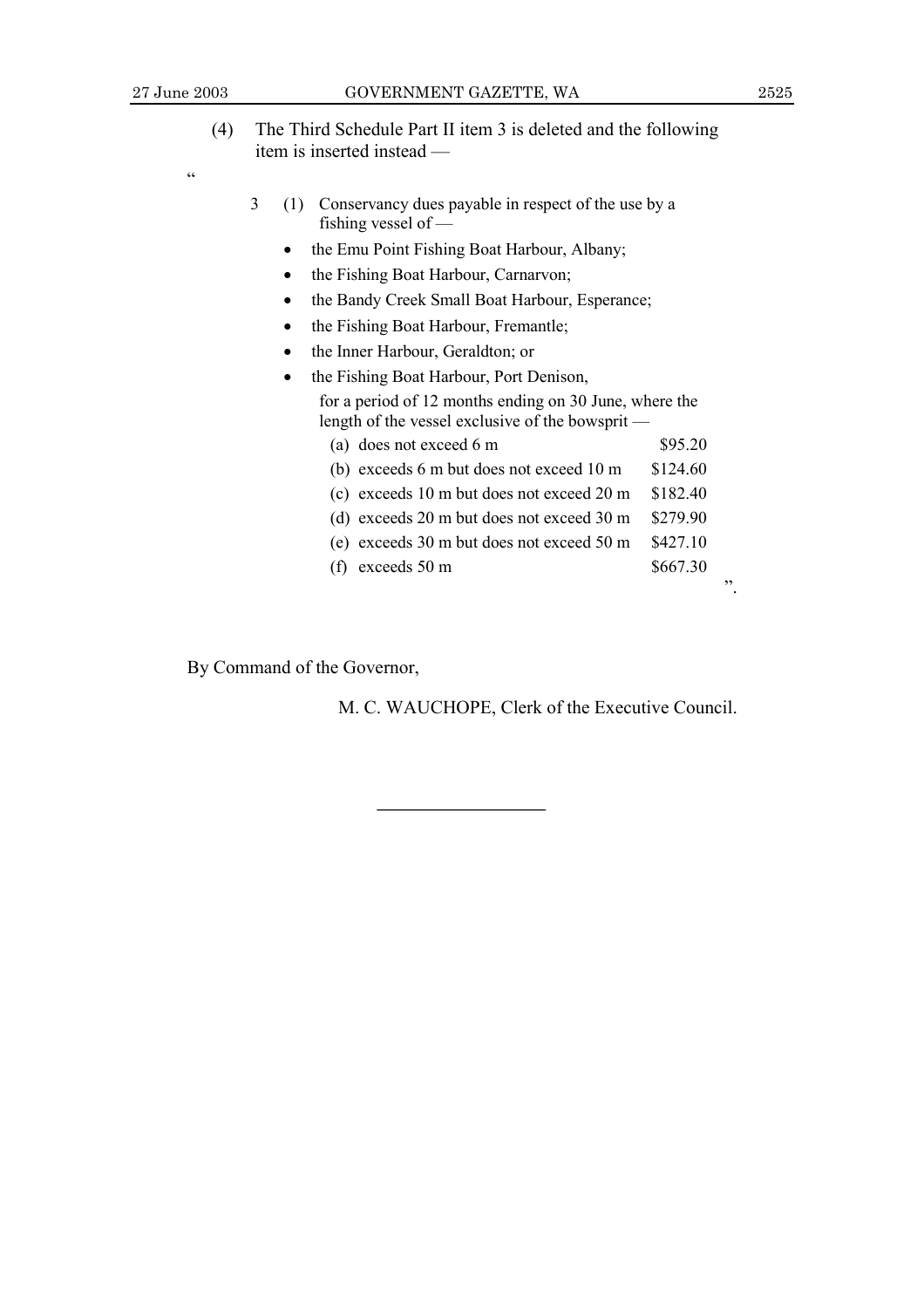Transport Co-ordination Act 1966

# **Transport Co-ordination Amendment Regulations (No. 2) 2003**

Made by the Governor in Executive Council.

### **1. Citation**

These regulations may be cited as the *Transport Co-ordination Amendment Regulations (No. 2) 2003*.

## **2. Commencement**

These regulations come into operation on 1 July 2003.

# **3. The regulations amended**

The amendments in these regulations are to the *Transport Co-ordination Regulations 1985*\*.

[\* *Reprint 1 as at 16 May 2003*.]

# **4. Regulation 8A amended**

Regulation 8A is amended as follows:

- (a) after paragraph (b) by inserting  $\ldots$  and  $\ldots$
- (b) by deleting paragraph (c) and "and" after it;
- (c) in paragraph (d) by deleting " $$1"$  and inserting  $instead$  —
	- $\frac{1}{20}$  \$1.20  $\frac{1}{20}$

By Command of the Governor,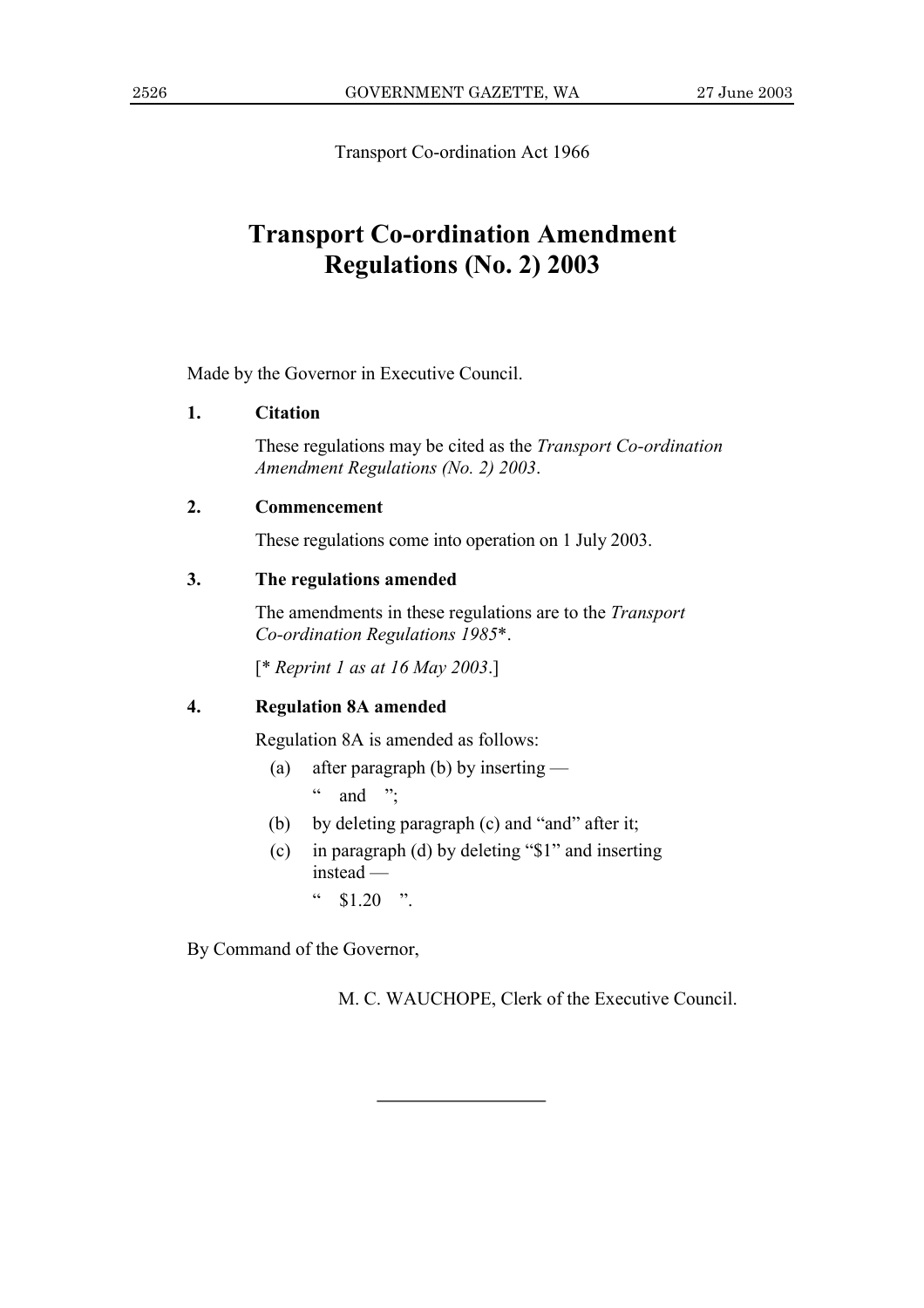Road Traffic Act 1974

# **Road Traffic (Events on Roads) Amendment Regulations 2003**

Made by the Governor in Executive Council.

#### 1. **Citation**

These regulations may be cited as the *Road Traffic (Events on* Roads) Amendment Regulations 2003.

#### $2.$ Commencement

These regulations come into operation on 1 July 2003.

#### $3.$ The regulations amended

The amendments in these regulations are to the *Road Traffic* (Events on Roads) Regulations 1991\*.

[\* Reprinted as at 1 February 2002. For amendments to 23 May 2003 see Gazette 28 June 2002.]

#### $\overline{4}$ . **Schedule 2 replaced**

 $\epsilon$ 

Schedule 2 is repealed and the following Schedule is inserted  $instead -$ 

|                  | [r. 6(2)(c)] |    |
|------------------|--------------|----|
|                  |              |    |
| Category 1 event | 126          |    |
| Category 2 event | 75           |    |
| Category 3 event | 51           |    |
| Category 4 event |              |    |
|                  |              | ,, |

# **Schedule 2 — Application fees**

By Command of the Governor,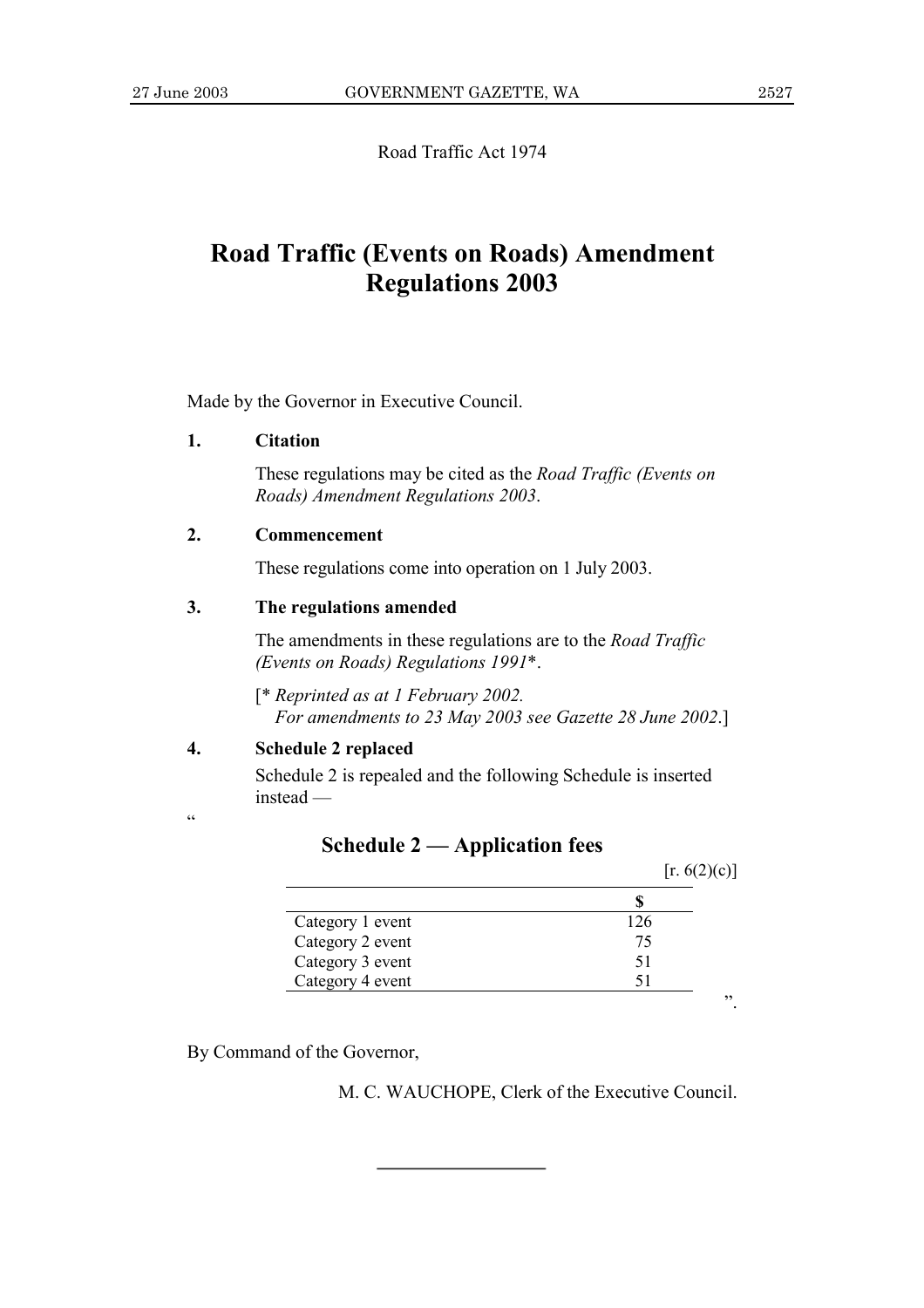Western Australian Marine Act 1982

# **W.A. Marine (Radiotelephony) Amendment Regulations 2003**

Made by the Governor in Executive Council.

#### 1. **Citation**

These regulations may be cited as the  $W.A.$  Marine (Radiotelephony) Amendment Regulations 2003.

#### $2.$ Commencement

These regulations come into operation on 1 July 2003.

#### $\overline{3}$ . The regulations amended

The amendments in these regulations are to the  $W.A.$  Marine (Radiotelephony) Regulations 1981\*.

[\* Reprinted as at 16 February 2001.] For amendments to 20 May 2003 see 2001 Index to Legislation of Western Australia, Table 4, p. 382, and Gazette 14 June 2002.]

#### $\overline{4}$ . **Regulation 16 amended**

Regulation 16 is amended as follows:

 $(a)$ in subregulation (2a) by deleting " $$263.50"$  and inserting instead —

> $\epsilon\, \epsilon$  $$271.40$  ":

- in subregulation (2b) by deleting "\$131.70" and (b) inserting instead —
	- $\mathsf{cc}$  $$135.70$  ".

By Command of the Governor,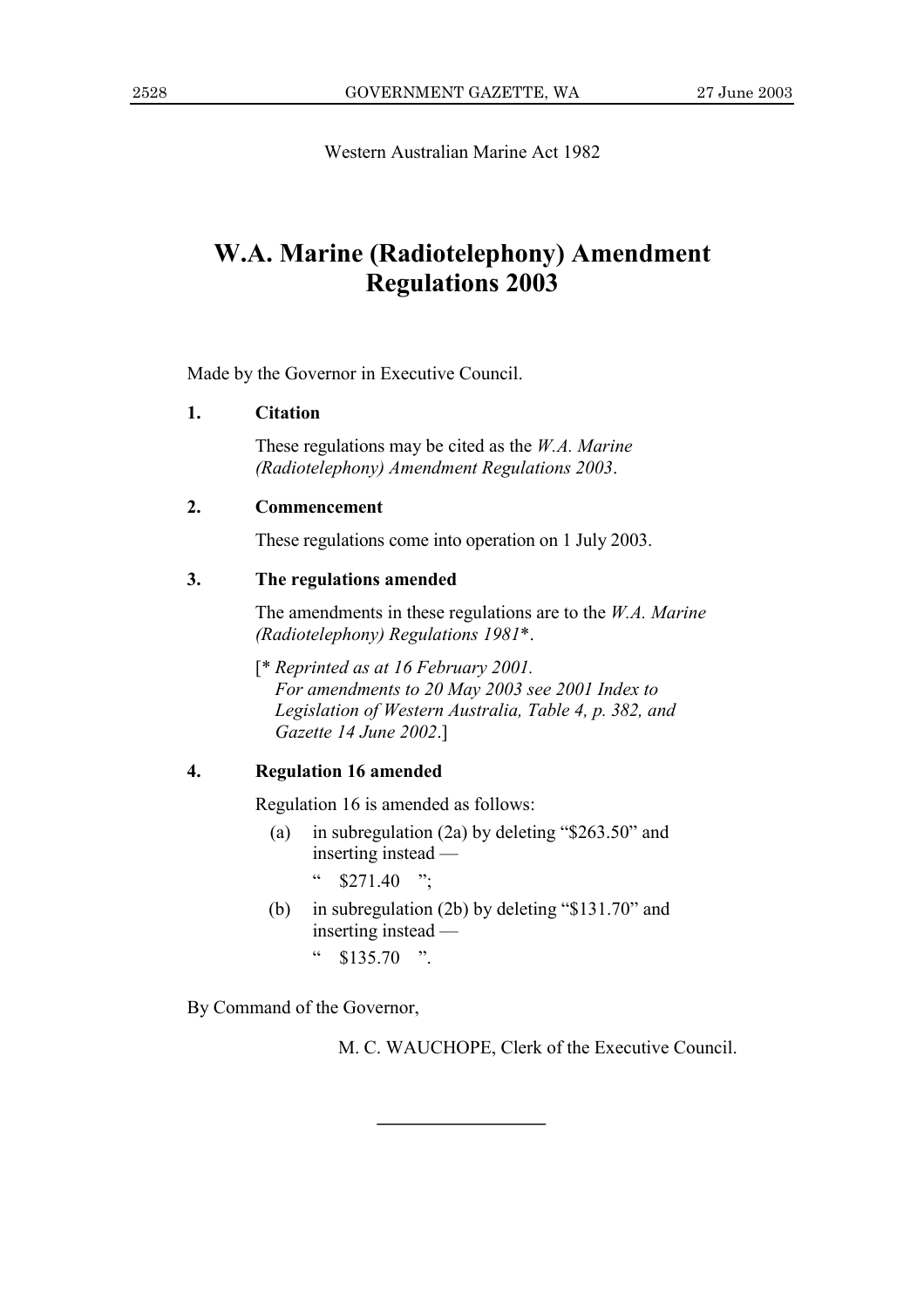Western Australian Marine Act 1982

# **W.A. Marine (Surveys and Certificates of Survey) Amendment Regulations 2003**

Made by the Governor in Executive Council.

### **1. Citation**

These regulations may be cited as the *W.A. Marine (Surveys and Certificates of Survey) Amendment Regulations 2003*.

## **2. Commencement**

These regulations come into operation on 1 July 2003.

# **3. The regulations amended**

The amendments in these regulations are to the *W.A. Marine (Surveys and Certificates of Survey) Regulations 1983*\*.

[\* *Reprinted as at 23 August 2002.*]

## **4. Schedule 1 amended**

- (1) Schedule 1 item 1(a) is deleted and the following paragraph is inserted instead
	- ì
- (a) Subject to paragraph (b), the standard fees for examination of plans of a vessel, initial surveys and subsequent surveys are set out in the Table to this paragraph.

| Length of vessel<br>(metres) | <b>Examination</b><br>of plans (\$) | <b>Initial</b><br>survey (\$) | Subsequent<br>surveys (\$) |
|------------------------------|-------------------------------------|-------------------------------|----------------------------|
| Not over 5                   | 345                                 | 485                           | 143                        |
| Over 5 but not over 6        | 400                                 | 667                           | 171                        |
| Over 6 but not over 7        | 436                                 | 940                           | 208                        |
| Over 7 but not over 8        | 561                                 | 1 2 4 8                       | 225                        |
| Over 8 but not over 9        | 692                                 | 1626                          | 241                        |
| Over 9 but not over 10       | 812                                 | 1999                          | 254                        |
| Over 10 but not over 11      | 1 000                               | 2404                          | 280                        |
| Over 11 but not over 12      | 1 1 8 8                             | 2814                          | 308                        |
| Over 12 but not over 13      | 1 372                               | 3 2 2 0                       | 337                        |
| Over 13 but not over 14      | 1 566                               | 3 6 2 4                       | 363                        |
| Over 14 but not over 15      | 1 754                               | 4 0 3 0                       | 390                        |
| Over 15 but not over 16      | 1934                                | 4 4 3 8                       | 415                        |
| Over 16 but not over 17      | 2 1 2 2                             | 4 844                         | 444                        |

**Table**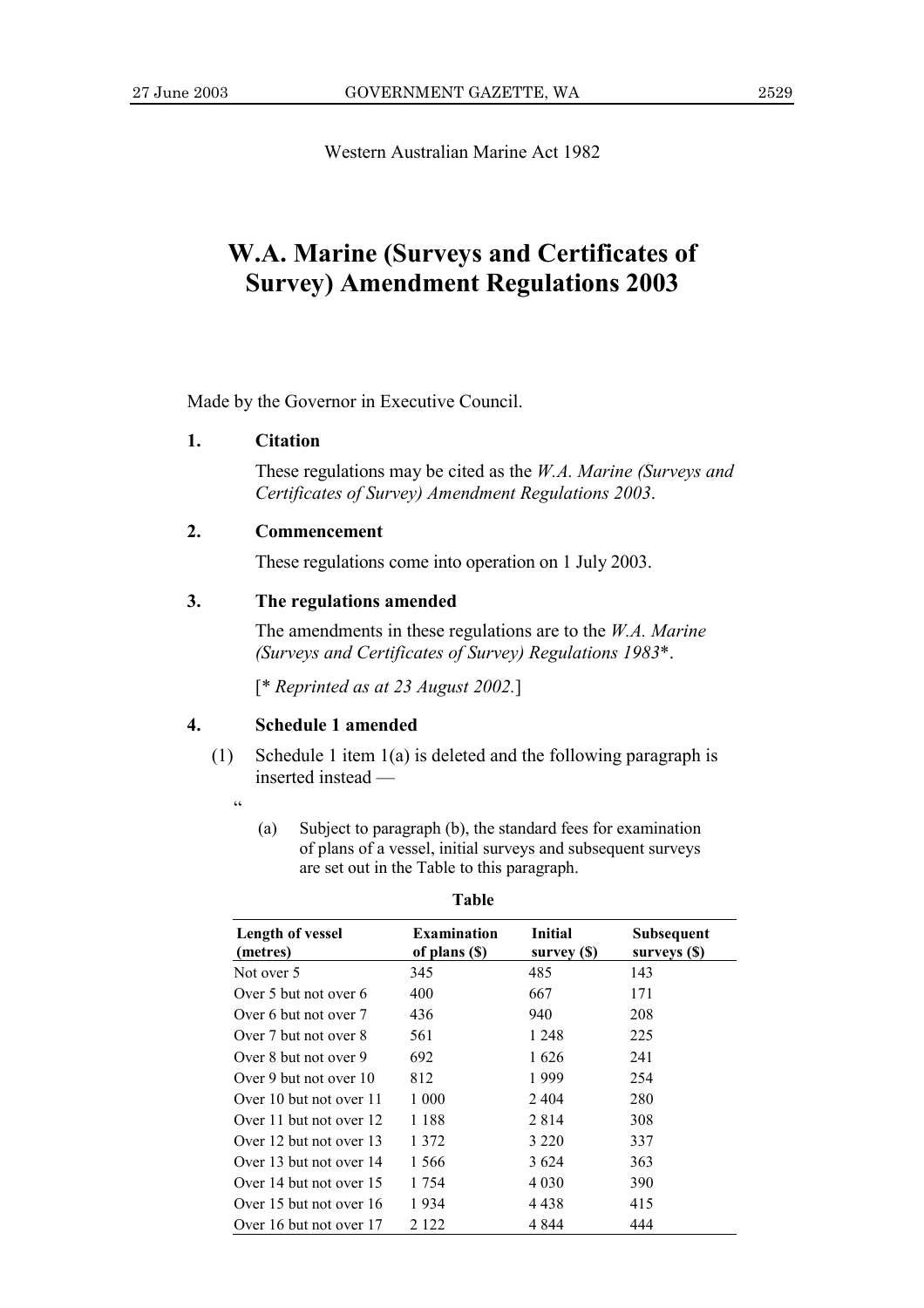2530 GOVERNMENT GAZETTE, WA 27 June 2003

î.

| <b>Length of vessel</b> | <b>Examination</b> | <b>Initial</b> | Subsequent   |
|-------------------------|--------------------|----------------|--------------|
| (metres)                | of plans (\$)      | survey (\$)    | surveys (\$) |
| Over 17 but not over 18 | 2 3 1 5            | 5 2 5 0        | 472          |
| Over 18 but not over 19 | 2 4 9 6            | 5656           | 497          |
| Over 19 but not over 20 | 2684               | 6 0 6 4        | 527          |
| Over 20 but not over 21 | 2 902              | 6499           | 567          |
| Over 21 but not over 22 | 3 1 2 0            | 6935           | 611          |
| Over 22 but not over 23 | 3 3 3 8            | 7371           | 653          |
| Over 23 but not over 24 | 3 5 6 2            | 7814           | 692          |
| Over 24 but not over 25 | 3 7 7 6            | 8 2 4 6        | 731          |
| Over 25 but not over 26 | 4 0 0 2            | 8681           | 771          |
| Over 26 but not over 27 | 4 2 1 4            | 9 1 1 8        | 812          |
| Over 27 but not over 28 | 4 438              | 9 5 6 1        | 857          |
| Over 28 but not over 29 | 4 653              | 9997           | 896          |
| Over 29 but not over 30 | 4871               | 10 4 30        | 937          |
| Over 30 but not over 31 | 5 1 1 9            | 10 899         | 992          |
| Over 31 but not over 32 | 5 3 7 2            | 11 374         | 1 0 4 9      |
| Over 32 but not over 33 | 5 6 1 7            | 11839          | 1 101        |
| Over 33 but not over 34 | 5 8 7 0            | 12 3 10        | 1 158        |
| Over 34 but not over 35 | 6 1 1 9            | 12 776         | 1 2 1 2      |
| Over 35 but not over 36 | 6 3 7 2            | 13 244         | 1 267        |
| Over 36 but not over 37 | 6 6 27             | 13 710         | 1 3 2 4      |
| Over 37 but not over 38 | 6869               | 14 18 6        | 1 3 7 3      |
| Over 38 but not over 39 | 7 1 2 1            | 14 651         | 1428         |
| Over 39 but not over 40 | 7371               | 15 1 19        | 1483         |
| Over 40 but not over 41 | 7655               | 15 615         | 1 556        |
| Over 41 but not over 42 | 7933               | 16 117         | 1 624        |
| Over 42 but not over 43 | 8 2 1 3            | 16 623         | 1690         |
| Over 43 but not over 44 | 8 4 9 6            | 17 113         | 1760         |
| Over 44 but not over 45 | 8 7 7 7            | 17 623         | 1828         |
| Over 45 but not over 46 | 9 0 5 7            | 18 115         | 1893         |
| Over 46 but not over 47 | 9 3 3 9            | 18 613         | 1963         |
| Over 47 but not over 48 | 9618               | 19 118         | 2 0 3 1      |
| Over 48 but not over 49 | 9 9 0 4            | 19615          | 2 0 9 8      |
| Over 49 but not over 50 | 10 182             | 20 113         | 2 1 6 9      |
| Over 50                 | 10 460             | 20 613         | 2 2 3 5      |

(2) Each provision of Schedule 1 listed in the first column of the Table to this subregulation is amended by deleting the material in the second column and inserting instead the material in the third column.

| <b>Table</b>           |               |               |
|------------------------|---------------|---------------|
| <b>Provision of</b>    | <b>Delete</b> | Insert        |
| <b>Schedule 1</b>      |               |               |
| Item $1(b)(i)(A)$      | \$104.00/hour | \$107.10/hour |
| Item $1(b)(i)(B)$      | \$104.00/hour | \$107.10/hour |
| Item $1(b)(ii)(A)$     | \$104.00/hour | \$107.10/hour |
| Item $1(b)(ii)(C)(I)$  | \$104.00/hour | \$107.10/hour |
| Item $1(b)(ii)(C)(II)$ | \$104.00/hour | \$107.10/hour |
| Item $2(a)$            | \$76.00       | \$78.30       |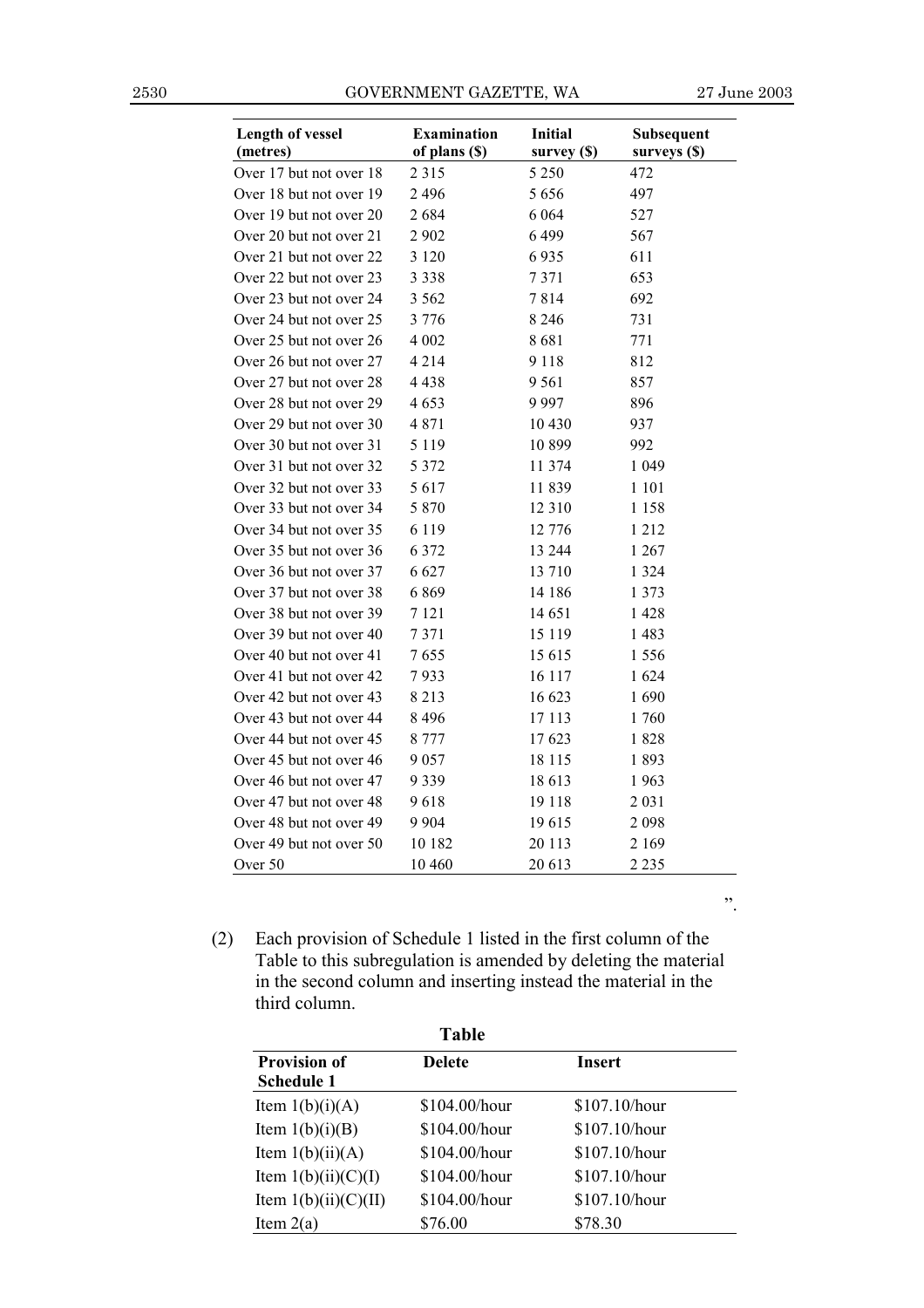| <b>Provision of</b>  | <b>Delete</b> | <b>Insert</b> |
|----------------------|---------------|---------------|
| Schedule 1           |               |               |
| Item $2(b)$          | \$76.00       | \$78.30       |
| Item $2(c)$          | \$76.00       | \$78.30       |
| Item $2(d)(i)$       | \$104.00/hour | \$107.10/hour |
| Item $2(d)(ii)$      | \$104.00/hour | \$107.10/hour |
| Item $2(e)(i)$       | \$104.00/hour | \$107.10/hour |
| Item $2(e)(ii)$      | \$104.00/hour | \$107.10/hour |
| Item $2(f)(i)$       | \$104.00/hour | \$107.10/hour |
| Item $2(f)(ii)$      | \$76.00       | \$78.30       |
| Item $2(g)(i)$       | \$104.00/hour | \$107.10/hour |
| Item $2(g)(ii)$      | \$76.00       | \$78.30       |
| Item $2(h)(i)$       | \$104.00/hour | \$107.10/hour |
| Item $2(h)(ii)$      | \$76.00       | \$78.30       |
| Item $2(i)(i)(I)$    | \$519         | \$534.60      |
| Item $2(i)(i)(II)$   | \$260         | \$267.80      |
| Item $2(i)(ii)(I)$   | \$1558        | \$1604.70     |
| Item $2(i)(ii)(II)$  | \$519         | \$534.60      |
| Item $2(i)(ii)(III)$ | \$260         | \$267.80      |
| Item $2(i)(iii)$     | \$519         | \$534.60      |
| Item $2(j)$          | \$519         | \$534.60      |
| Item $2(k)$          | \$52/m        | \$53.60/m     |
| Item $2(1)$          | \$104/hour    | \$107.10/hour |
| Item $2(m)$          | \$124/hour    | \$127.70/hour |
| Item $2(n)(i)$       | \$103.40/hour | \$106.50/hour |
|                      | \$103.40      | \$106.50      |
| Item $2(n)(ii)$      | \$114.40/hour | \$117.80/hour |
|                      | \$114.40      | \$117.80      |
| Item $2(p)$          | 75c/km        | 77c/km        |
| Notes to item 2: 1   | \$104.00/hour | \$107.10/hour |
| Item $3(a)$          | \$68.00       | \$70.00       |
| Item $3(b)$          | \$68.00       | \$70.00       |
| Item $3(c)$          | \$42.00       | \$43.30       |
| Item $4(a)$          | \$56.00       | \$57.70       |
| Item $4(b)$          | \$112.00      | \$115.40      |
| Item $4(c)$          | \$207.00      | \$213.20      |
| Item $4(d)$          | \$282.00      | \$290.50      |
| Item 4               | \$28.00       | \$28.80       |

(3) Schedule 1 item 4 is amended as follows:

- (a) by inserting before "The annual" the subitem designation  $\cdot$ <sup>"(1)</sup>";
- (b) by inserting before "Recording" the subitem designation  $\binom{16}{2}$ .

By Command of the Governor,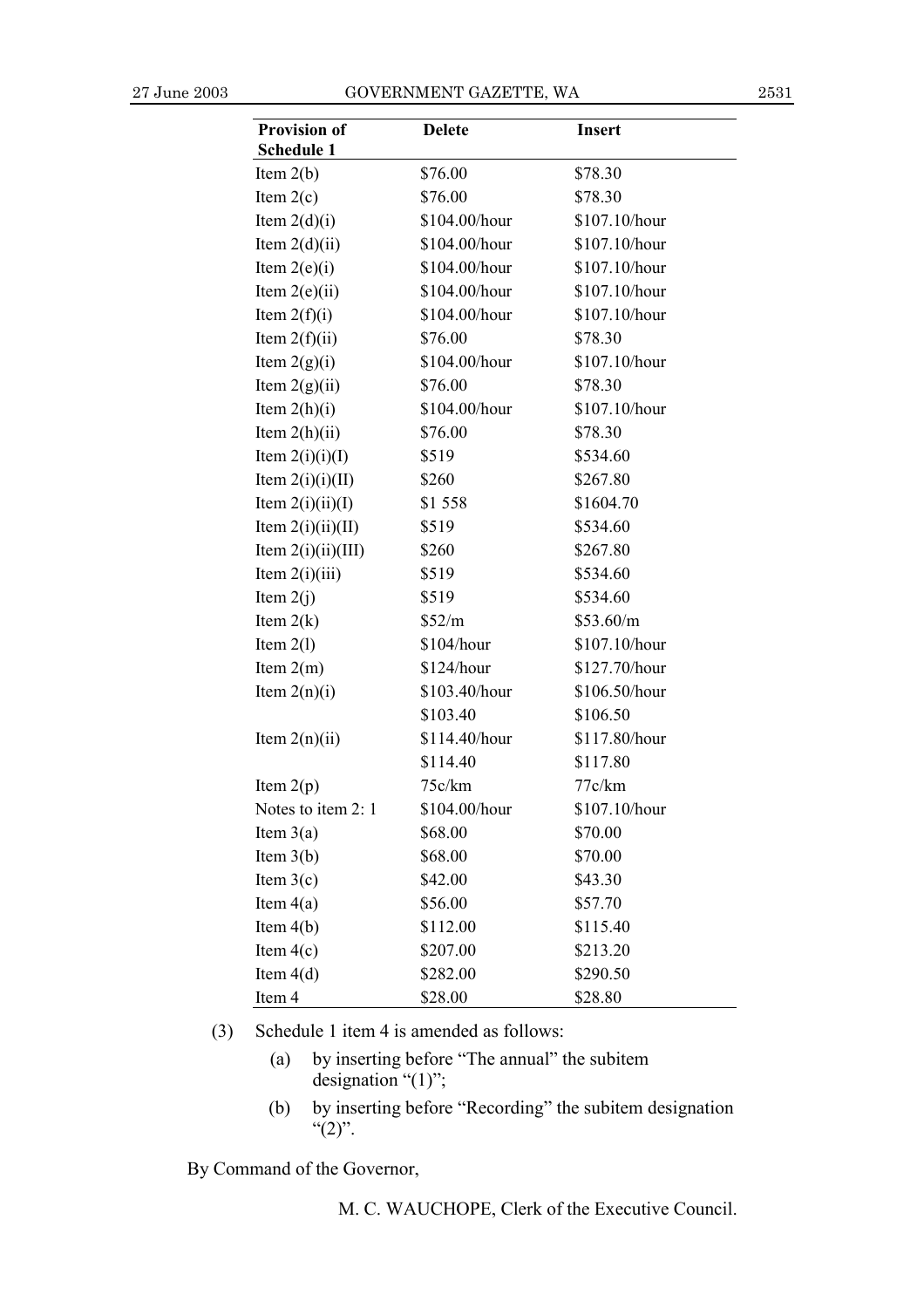Western Australian Marine Act 1982

# W.A. Marine (Certificates of Competency and **Safety Manning) Amendment Regulations 2003**

Made by the Governor in Executive Council.

#### 1. **Citation**

These regulations may be cited as the *W.A. Marine* (Certificates of Competency and Safety Manning) Amendment Regulations 2003.

#### $2.$ Commencement

These regulations come into operation on 1 July 2003.

#### $3.$ The regulations amended

The amendments in these regulations are to the  $W.A.$  Marine (Certificates of Competency and Safety Manning) Regulations 1983\*.

 $[$ \* Reprinted as at 30 July 1997. For amendments to 29 May 2003 see 2001 Index to Legislation of Western Australia, Table 4, p. 378-9, and Gazette 14 June 2002.]

#### $\overline{4}$ . **Schedule 3 replaced**

 $\epsilon$ 

Schedule 3 is repealed and the following Schedule is inserted  $instead -$ 

# **Schedule 3 – Fees**

 $[r. 31A]$ 

| Reg.  | <b>Subject matter</b>                                                             | Fee     |
|-------|-----------------------------------------------------------------------------------|---------|
| 9(1)  | Addition or deletion of endorsement:                                              | \$54.60 |
| 9(2)  | Approval of foreign certificate:                                                  | \$54.60 |
| 10(1) | Revalidation of certificate:                                                      | \$44.30 |
| 14    | Issue of replacement certificate:                                                 | \$34.00 |
| 17(1) | Registration of application for Certificate of<br>Competency (fee includes 2 oral |         |
|       | examinations):                                                                    | \$94.80 |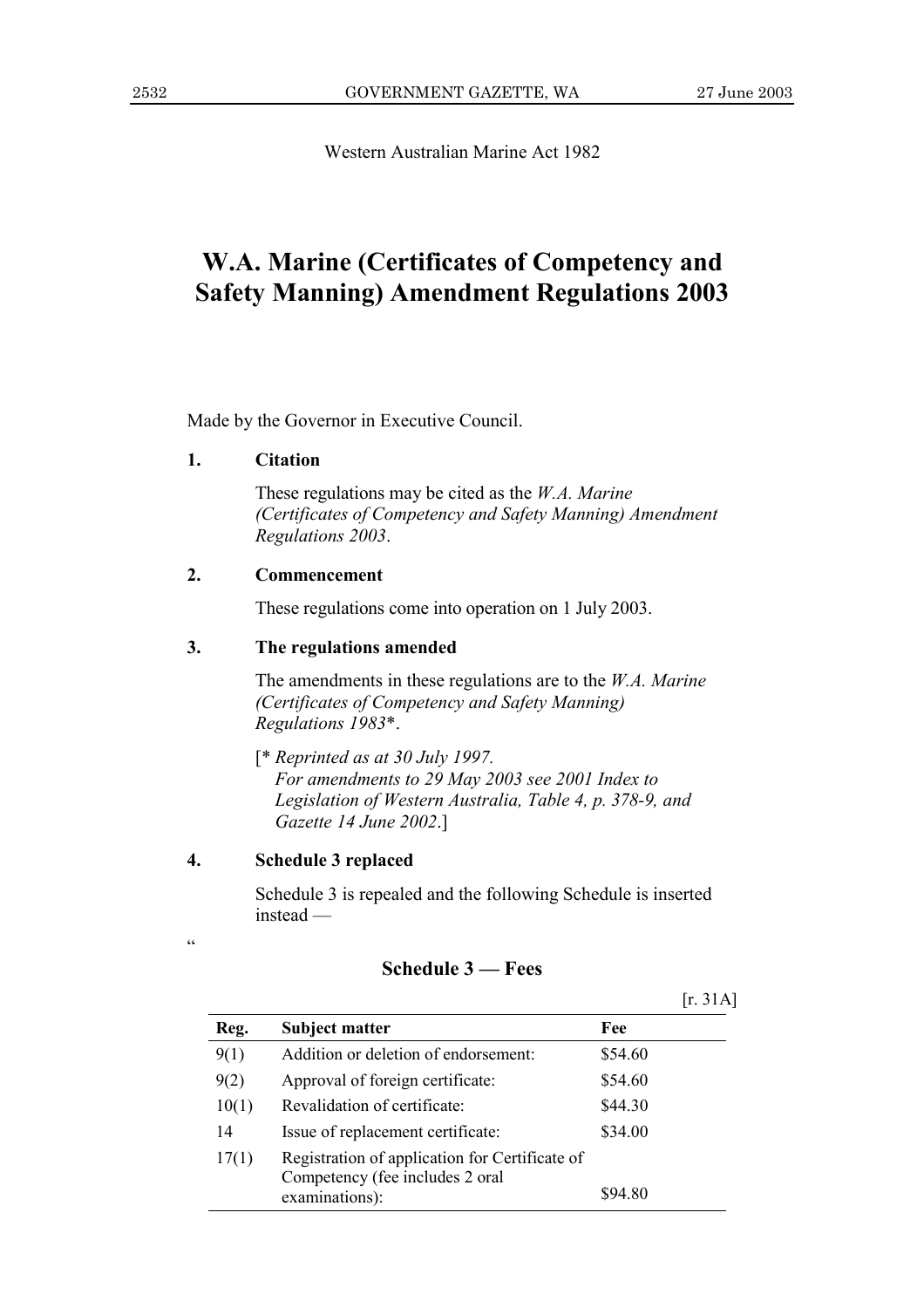## 27 June 2003 GOVERNMENT GAZETTE, WA 2533

| Reg.   | <b>Subject matter</b>                                                               | Fee                               |
|--------|-------------------------------------------------------------------------------------|-----------------------------------|
| 17(1)  | Further examinations if required:                                                   | \$44.30 per<br>examination        |
|        | Oral examination conducted at a place or<br>time outside normal scheduled period or |                                   |
|        | location (at request of examinee):                                                  | $$88.60/h$ our for<br>an examiner |
|        | [Note: examinee to meet all travel costs<br><i>incurred</i>                         | $$56.70/h$ our for<br>a clerk     |
| 18     | Record of Service book fee:                                                         | \$5.50                            |
| 27A(3) | Issue of Certificate of Proficiency:                                                | \$8.20                            |
| 29(1)  | Issue of dispensation:                                                              | \$54.60                           |

By Command of the Governor,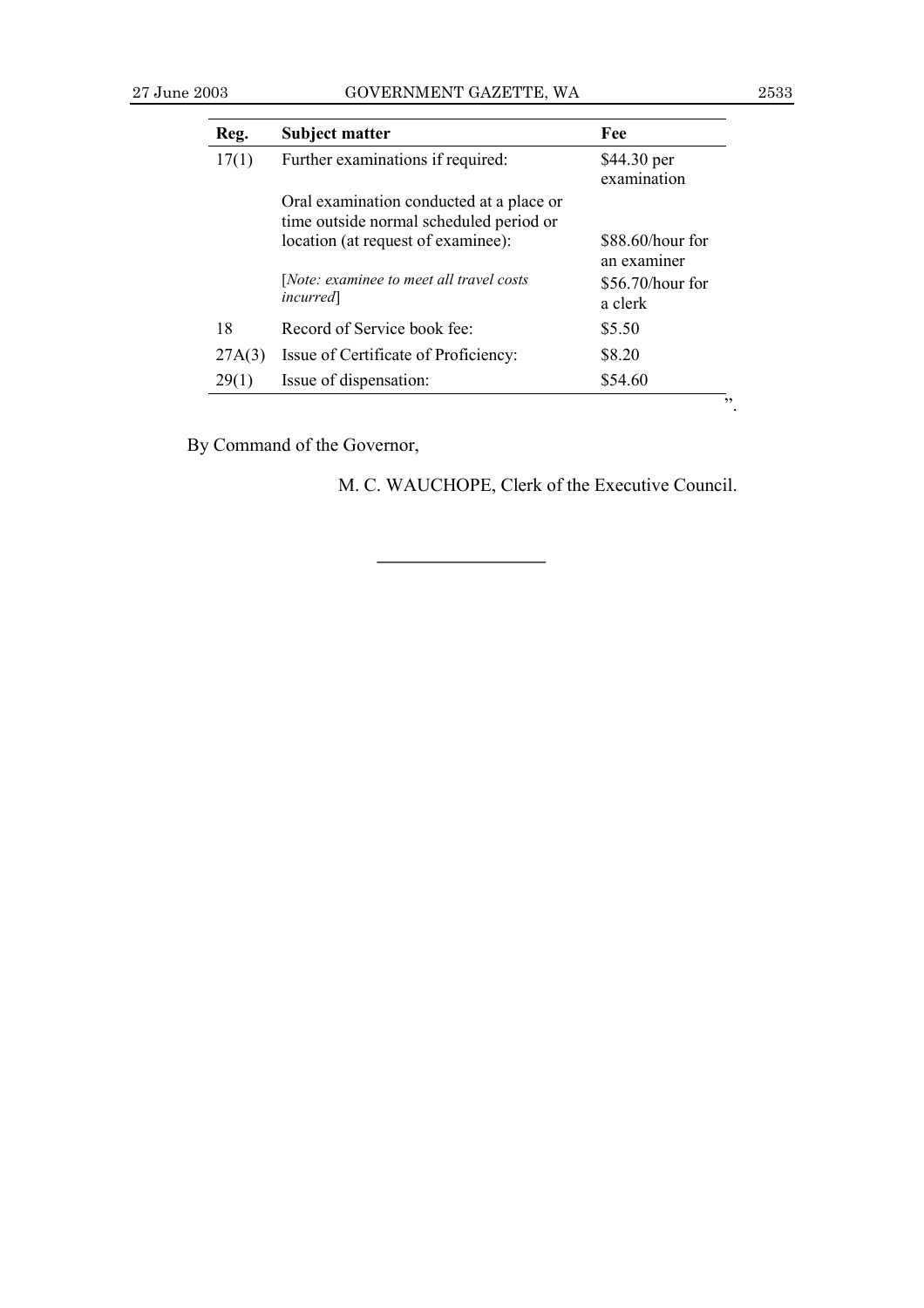Western Australian Marine Act 1982

# **W.A. Marine (Hire and Drive Vessels) Amendment Regulations 2003**

Made by the Governor in Executive Council.

#### $1<sub>1</sub>$ **Citation**

These regulations may be cited as the  $W.A.$  Marine (Hire and Drive Vessels) Amendment Regulations 2003.

#### $2.$ Commencement

These regulations come into operation on 1 July 2003.

#### $3.$ The regulations amended

The amendments in these regulations are to the  $W.A.$  Marine (Hire and Drive Vessels) Regulations 1983\*.

[\* Reprinted as at 9 March 2001.] For amendments to 16 May 2003 see 2001 Index to Legislation of Western Australia, Table 4, p. 380, and Gazette 14 June 2002.]

#### $\overline{4}$ . **Regulation 4 amended**

Regulation  $4(2)(e)$  is amended as follows:

- in substituted clause  $3.1.2(1)(b)$  by deleting "\$276.10"  $(a)$ and inserting instead —
	- $\epsilon\epsilon$  $$284.40$  ":
- (b) in substituted clause  $3.1.2(3)(b)$  by deleting "\$137.50" and inserting instead —

 $$141.60$  ":

(c) in substituted clause  $3.1.3(m)$  by deleting "\$52.80" and inserting instead —

 $\epsilon$  $$5440$  "

By Command of the Governor,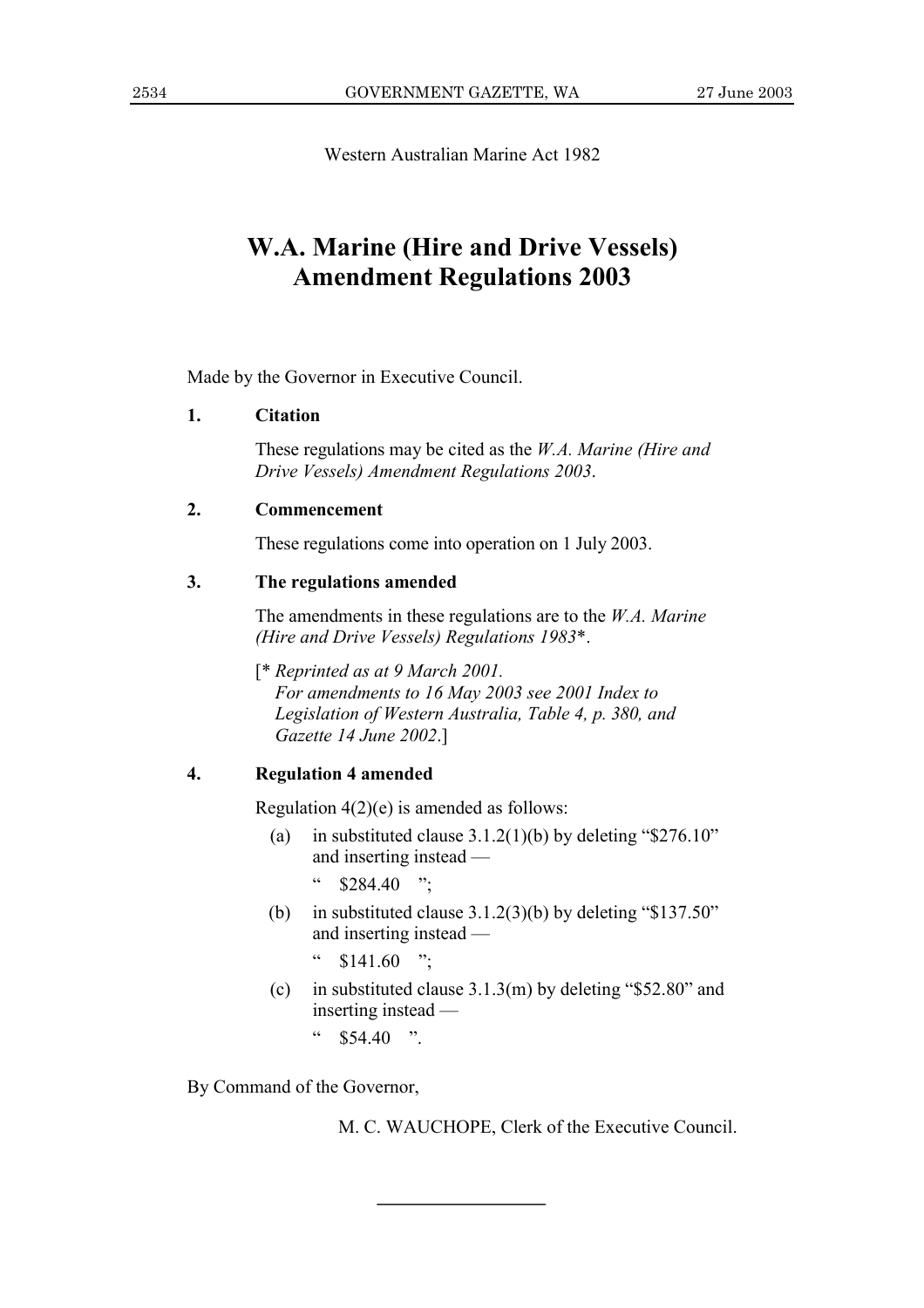Shipping and Pilotage Act 1967 Western Australian Marine Act 1982

# **Mooring Amendment Regulations (No. 2) 2003**

Made by the Governor in Executive Council.

### **1. Citation**

These regulations may be cited as the *Mooring Amendment Regulations (No. 2) 2003*.

## **2. Commencement**

These regulations come into operation on 1 July 2003.

# **3. The regulations amended**

The amendments in these regulations are to the *Mooring Regulations 1998*\*.

[\* *Published in Gazette 11 December 1998, p. 6661-78. For amendments to 15 May 2003 see 2001 Index to Legislation of Western Australia, Table 4, p. 309 and Gazette 14 June 2002 and 28 February 2003.*]

# **4. Schedule 2 replaced**

ì

Schedule 2 is repealed and the following Schedule is inserted  $instead -$ 

| <b>Item</b> |                                                              | Fee      |
|-------------|--------------------------------------------------------------|----------|
| 1           | Application for mooring licence $(r. 9(1)(c))$               | \$47.60  |
| 2           | Annual mooring licence fee (r. $12(1)(c)$ , $13(1)$ )        | \$232.10 |
| 3           | Late fee $(r. 13(3))$                                        | \$47.60  |
| 4           | Exchange of mooring licence $(r. 15(2)(b))$                  | \$47.60  |
| 5           | Application for transfer of mooring licence<br>(r. 16(2)(b)) | \$47.60  |
| 6           | Substitution of licensed vessel $(r. 25(5)(b))$              | \$47.60  |
| 7           | Application to register additional vessel<br>(r. 27(e))      | \$47.60  |

## **Schedule 2 – Fees**

By Command of the Governor,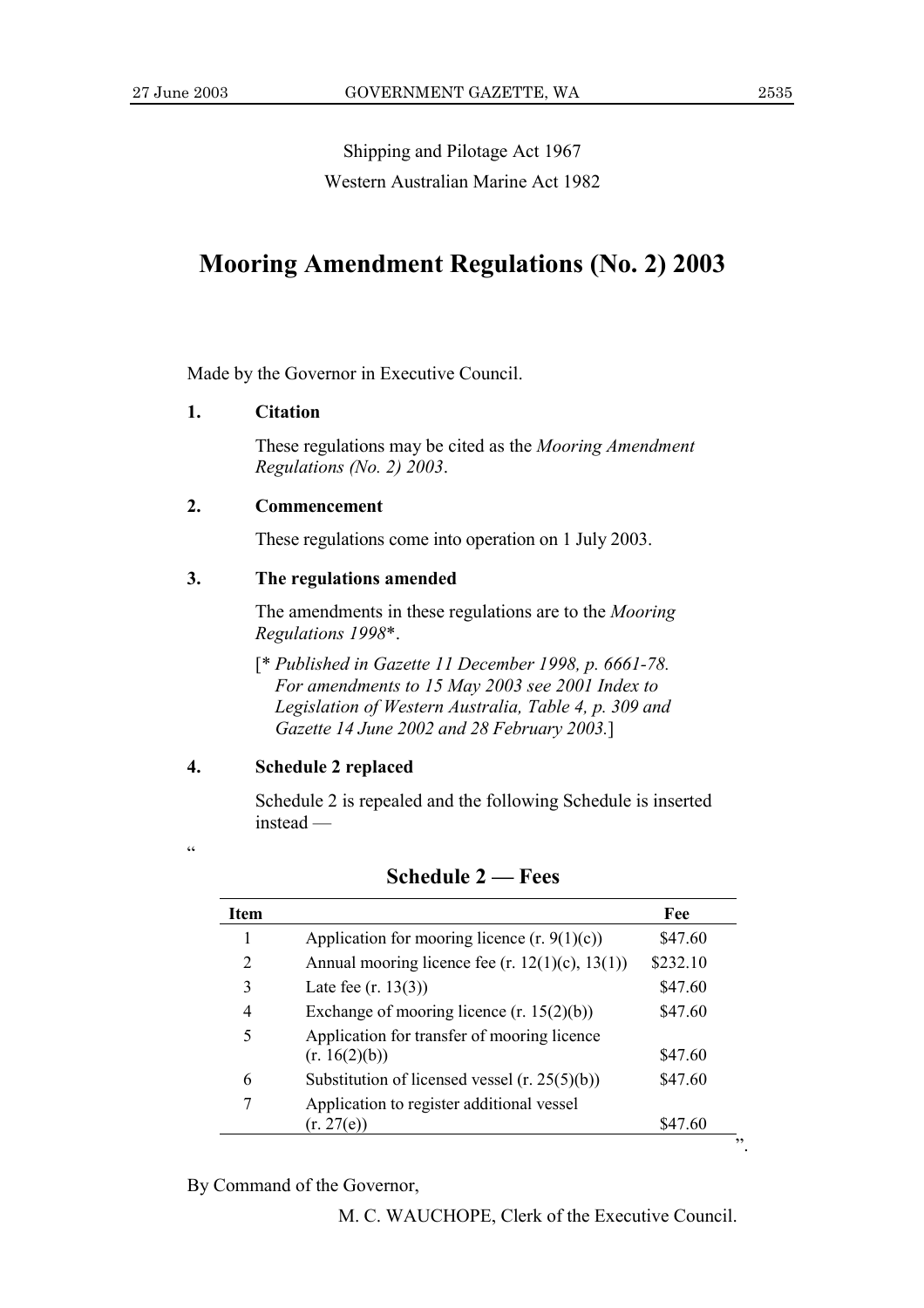Shipping and Pilotage Act 1967 Jetties Act 1926 Western Australian Marine Act 1982

# **Navigable Waters Amendment Regulations**  $(No. 2) 2003$

Made by the Governor in Executive Council.

#### 1. **Citation**

These regulations may be cited as the Navigable Waters Amendment Regulations (No. 2) 2003.

#### $2.$ Commencement

These regulations come into operation on 1 July 2003.

#### $3.$ The regulations amended

The amendments in these regulations are to the Navigable Waters Regulations\*.

 $[*$  Reprinted as at 21 March 2003.]

#### $\overline{4}$ . **Regulation 45B amended**

- $(1)$ Regulation  $45B(3a)(b)$  is amended in the Table as follows:
	- by deleting " $$52.50"$  and inserting instead  $(a)$  $\epsilon\,\epsilon$  $$54.10$  ";
	- (b) by deleting "103.00" and inserting instead  $\zeta\,\zeta$  $$106.10$  ";
	- (c) by deleting " $$191.30"$  and inserting instead  $\epsilon\epsilon$  $$197.00$  ":
	- (d) by deleting " $$261.80"$  and inserting instead  $\mathsf{cc}$  $$269.70$  ".
- Regulation 45B(4) is amended by deleting "\$24.70." and  $(2)$ inserting instead —

 $\mathfrak{c}\,\mathfrak{c}$  $$25.50$  "

#### $\overline{5}$ . **Regulation 45BAA amended**

Regulation  $45BAA(4)(g)$  is amended by deleting "\$24.70" and inserting instead -

 $\zeta$   $\zeta$  $$25.50$  "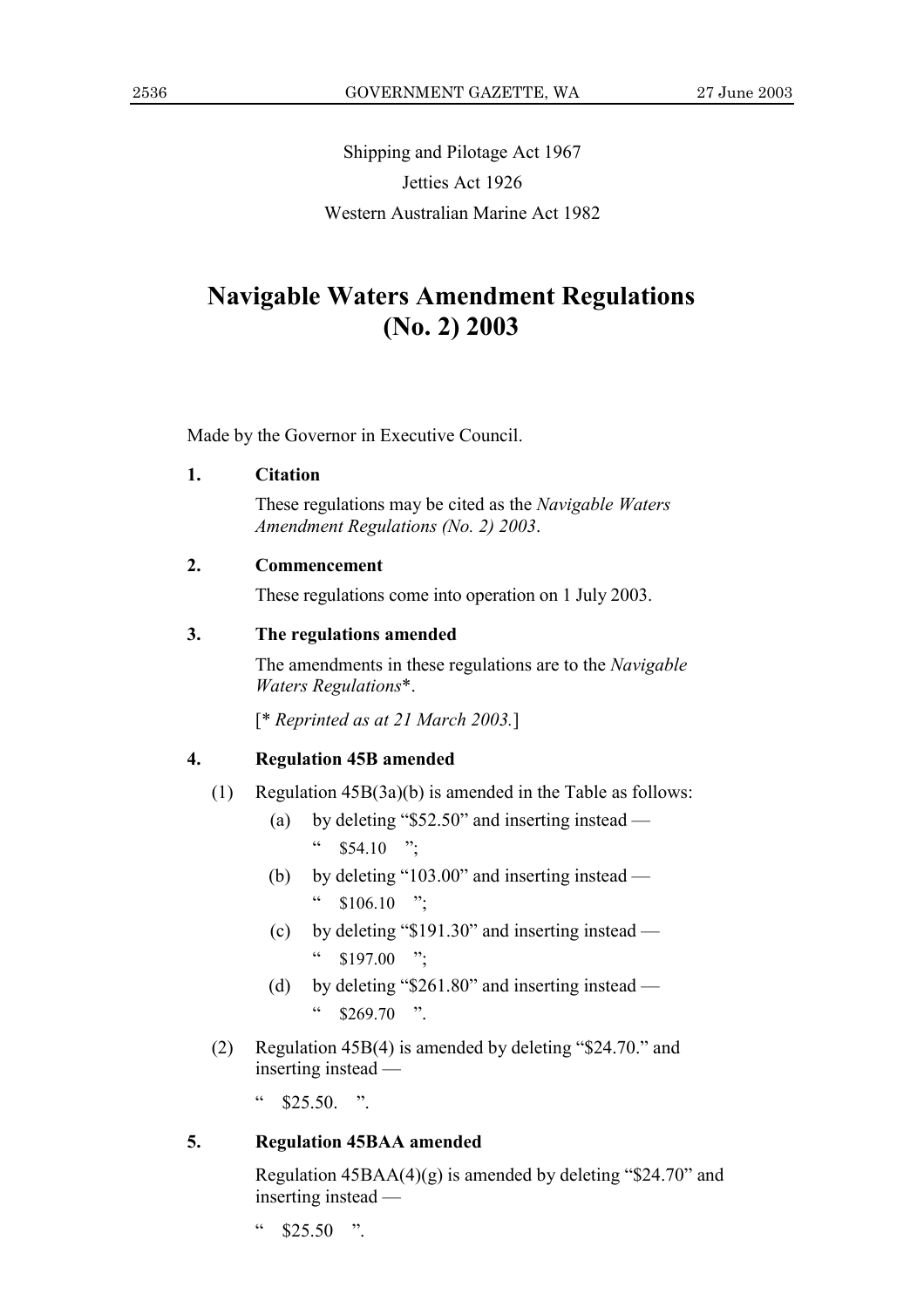$,$ 

 $\ddot{\phantom{0}}$ 

#### 6. **Regulation 45BA amended**

- $(1)$ Regulation  $45BA(2)$  is amended by deleting "of \$216.00 for the issue of each set of plates." and inserting instead
	- $of -$ 
		- \$223.00 for the issue of the first set of plates;  $(a)$ and
		- \$61.00 for the issue of each additional set of  $(b)$ plates.
- $(2)$ Regulation 45BA(3) is amended by deleting "a renewal fee of \$163.00 for that set is" and inserting instead —
	- $\overline{66}$

 $\overline{a}$ 

renewal fees of \$168.00 for the first set of plates and 10% of that fee for each additional set of plates are

- Regulation 45BA(6a)(b) is amended by deleting "\$59.00." and  $(3)$ inserting instead —
	- $\overline{\mathcal{L}}$  $$61.00$ . ".

#### 7. **Regulation 45E amended**

Regulation  $45E(2)(a)$  is amended by deleting "\$24.70;" and inserting instead -

 $\epsilon$  $$25.50;$  ".

By Command of the Governor,